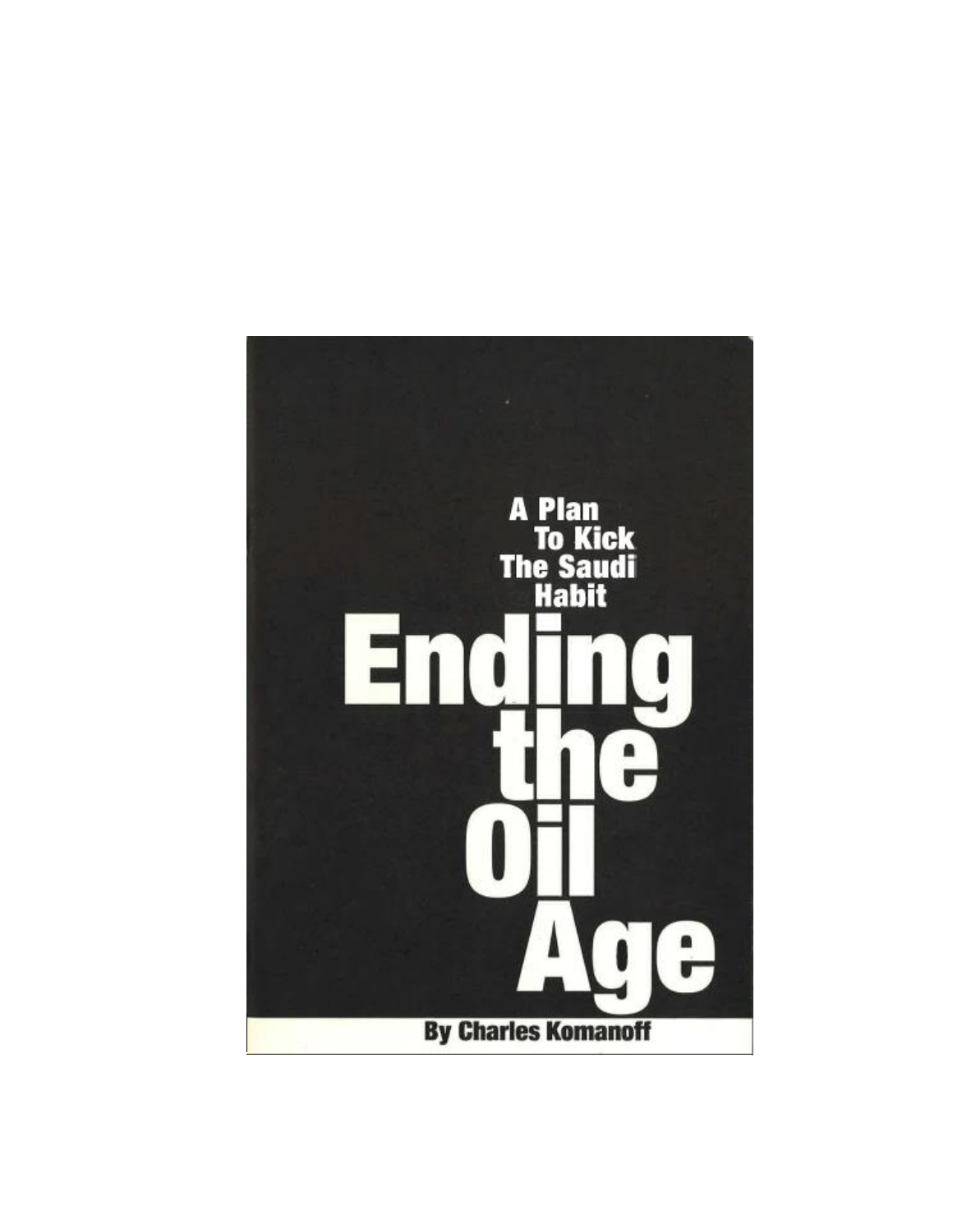# Ending The Oil Age

**A Plan To Kick The Saudi Habit**

**By Charles Komanoff**

> **KOMANOFF ENERGY ASSOCIATES NEW YORK, NEW YORK FEBRUARY 2002**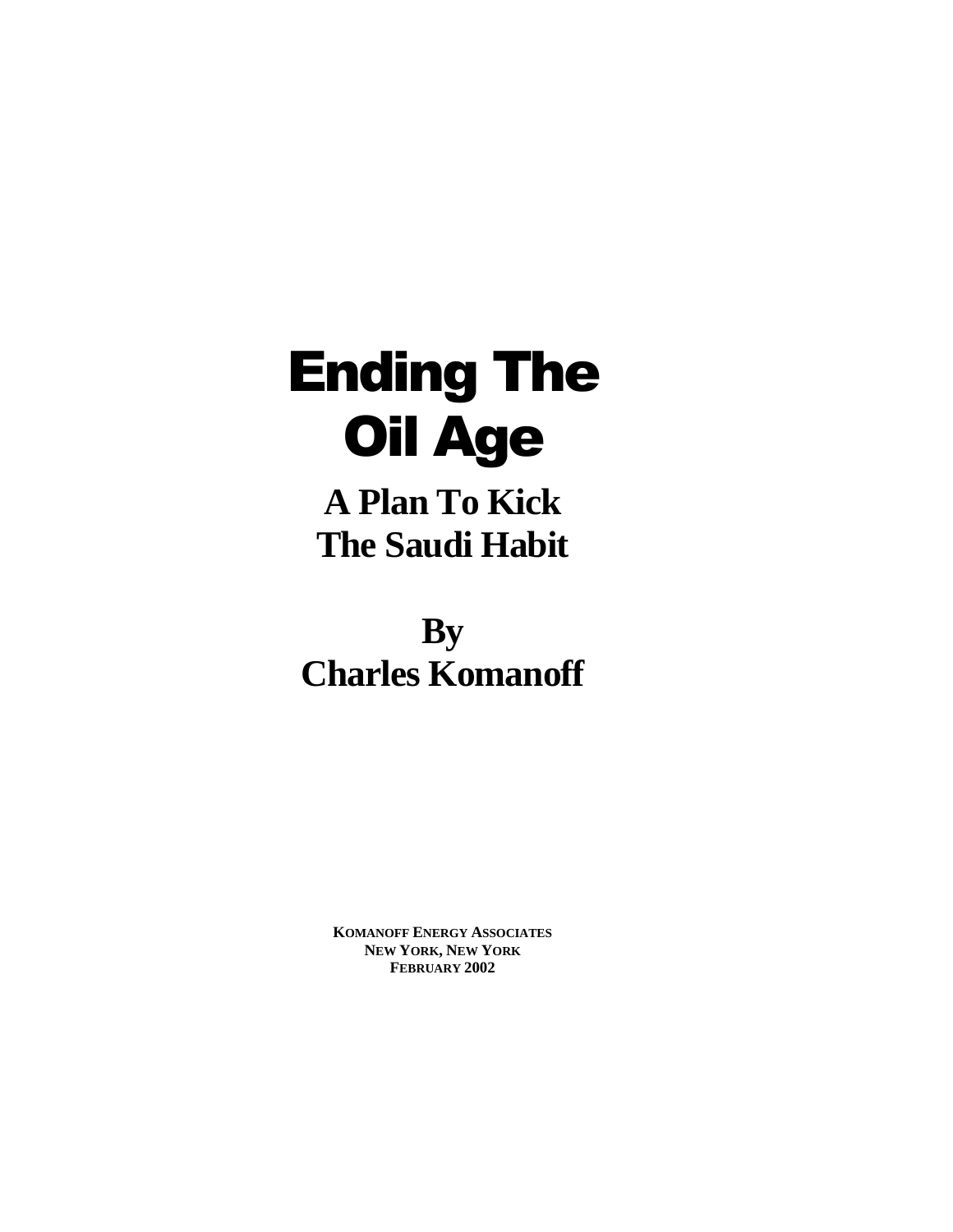*A sustainable society must depend upon renewable resources, which oil cannot be. It must recycle nonrenewable resources, and burned oil cannot be recycled. It needs to restore the base of renewable resources — our forests, soils, cities and human minds.* 

*In this effort America needs to lead. We are in retreat.*

*We should be capable of doing better, and I urge that you require it. In my own fifty years' experience in the environmental movement, I have seen that most of the environmental damage, and of our stealing from children, that has turned me gray has come either from the mad dash for more energy or the thoughtless ways with which we waste what we find.*

*— David R. Brower Testimony before the U.S. Senate Committee on Energy and Natural Resources October 15, 1987*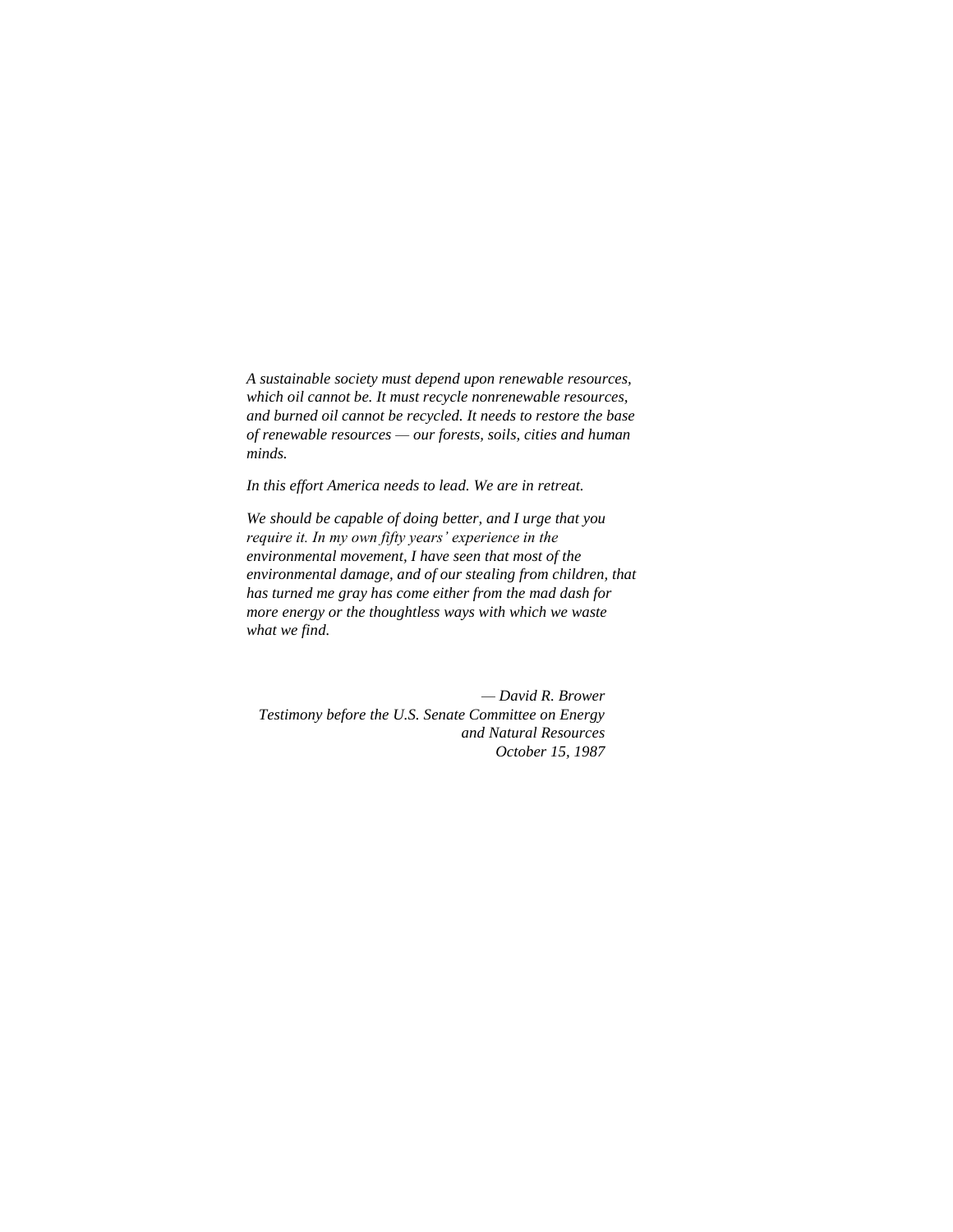# **Contents**

## Page

- **Executive Summary**
- **Introduction**
- **How We Use Oil**
- **The 5% Oil-Saving Plan**
- *Activity #1: Driving*
- *Activity #2: Flying*
- *Activity #3: Heat Levels in Buildings*
- *Activity #4: Electricity*
- *5% Saving Plan Summary*
- **The 10% Oil-Saving Plan**
- **Making It Permanent**
- **The People Are Waiting**
- **Seven Steps To Save More Oil**
- **Slippery Barrels**
- **Notes**
- **Master Spreadsheet**
- **Downloadable Files**
- **References**

*This report was first published in typescript form in January, 2002. Some of the text has been revised. The analysis of oil savings is unchanged.*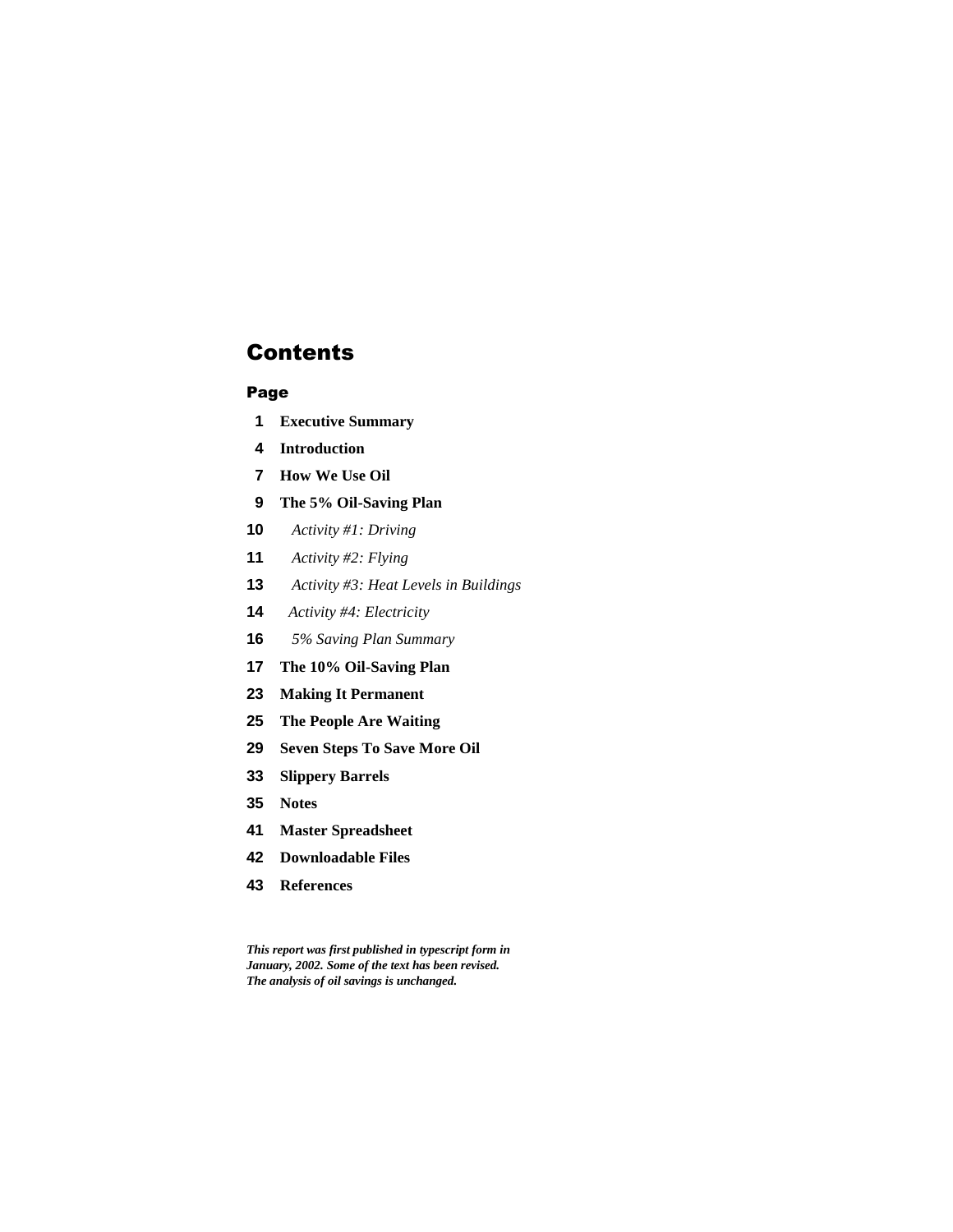Charles Komanoff is known internationally for deconstructing the failed economics of nuclear power, as author-researcher (*Power Plant Cost Escalation*) and expert witness for state and local governments throughout the U.S. He is also prominent in the pedestrian and cyclist movement in New York City as a founder of Right Of Way, as "refounder" of Transportation Alternatives, and as editor and author of the *Bicycle Blueprint* and *Killed By Automobile*. He is a founding trustee of the Tri-State Transportation Campaign and writes widely on road pricing and other traffic solutions. Charles has a B.A. from Harvard in Applied Mathematics and Economics. He lives in New York City with his wife Judy Levine and their two sons.

Acknowledgments — The author thanks Don Chen, E.R. "Hasty" Habicht, Peter Jacobsen, Jane Holtz Kay, Phil Mosenthal, Jon Naar, John Plunkett, Hasan Sadiq and Vince Taylor for helpful comments on the manuscript, and John Berger, David Daub, Skip Laitner, Therese Langer, Dick Ottinger and Phyllis Schefer for encouragement. He is particularly indebted to Brent Blackwelder for helping to shape the analysis, and to Michael J. Smith and Tom Stokes for their unfailing editorial judgment, intellectual contributions and creative counseling at every step of this project.

**Komanoff Energy Associates (at first publication) 636 Broadway, New York, NY 10012 (since 2008) 11 Hanover Square, New York, NY 10005 www.komanoff.net**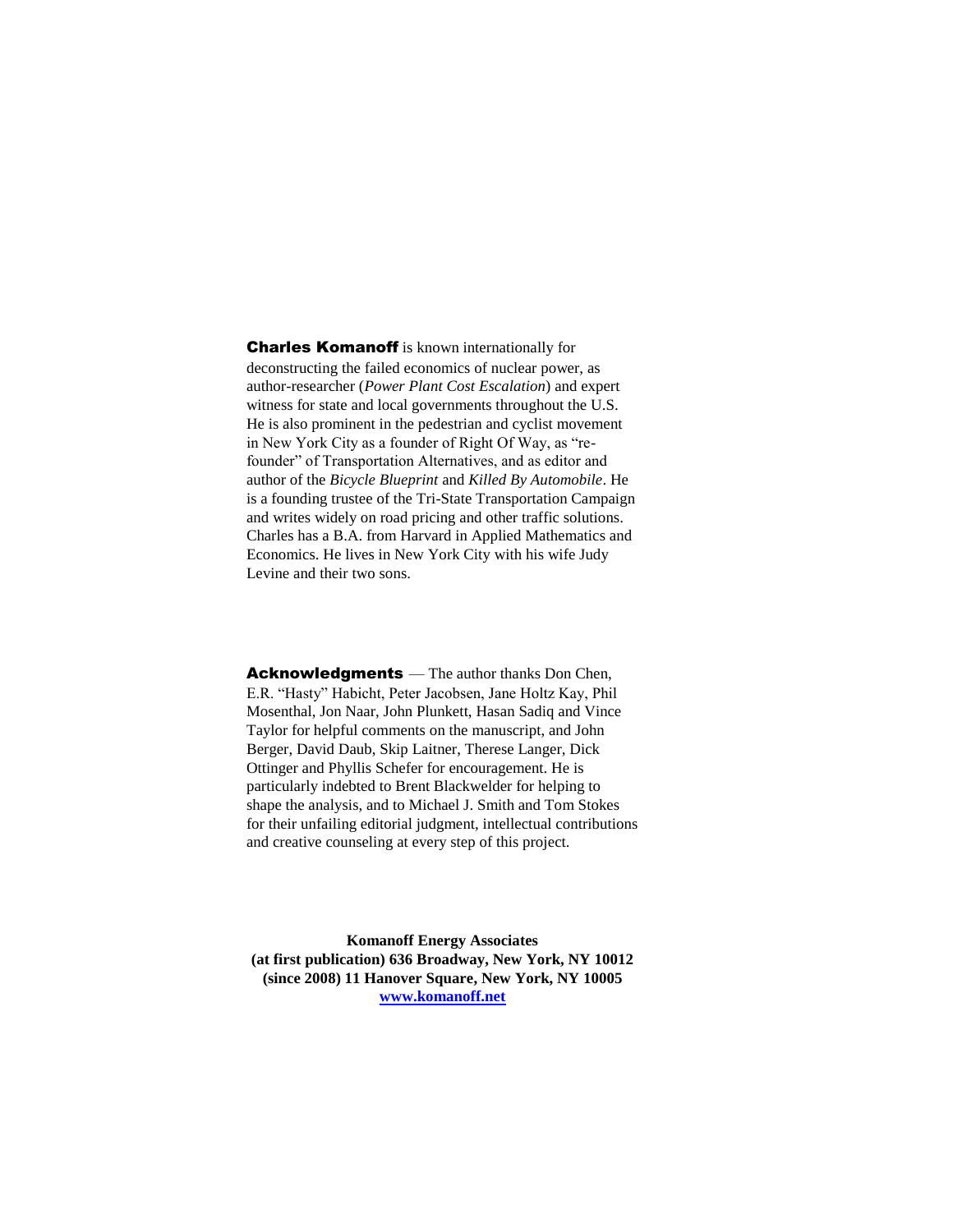# Executive Summary

he United States can cut its oil use easily by 5%, and, with The United States can cut its oil use easily by 5%, and, with greater effort, by 10%, virtually overnight, thus improving national security by reducing the importance of our network of oil-producing client states — the "assets" that put America in the line of fire on September 11 and still keep us there.

These savings, exceeding U.S. imports from Saudi Arabia, can occur immediately by tapping Americans' desire, expressed repeatedly in recent months, to collectively change individual behavior so as to reduce our dependence on oil and the nation's exposure to future attacks.

While the savings won't automatically translate into barrelfor-barrel reductions in U.S. imports from Saudi Arabia, they will shrink the vast flows of oil money that financed the September attacks. Moreover, the "demonstration effect" of these initial oil savings will help turn around our collective way of thinking about energy and create momentum for larger, longer-term savings.

More than one-quarter of the world's oil consumption takes place in the U.S., at a rate of 19.3 million barrels (over 800

| <b>Activity</b>     | % of<br>Oil | <b>Changes</b>                                                              | Oil Saved, %<br>(barrels/day) | % Oil<br>Saved |
|---------------------|-------------|-----------------------------------------------------------------------------|-------------------------------|----------------|
| Driving             | 40.7%       | Eliminate 1 in 14 trips and/or miles<br>by cars and "light trucks"          | 7% (550,000)                  | 2.85%          |
| Flying              | 6.7%        | Frequent flyers eliminate 1 in 7<br>trips; higher load factors; less idling | 14% (180,000)                 | 0.93%          |
| "Process Heat"      | 5.0%        | Substitute natural gas made<br>available by conserving electricity          | 10% (96,000)                  | 0.50%          |
| Heat + Hot Water    | 4.9%        | 2°F setback in 34 of oil-heated<br>buildings                                | 4.5% (42,000)                 | 0.22%          |
| Oil refining        | 3.3%        | "Automatic" from decline in sale of<br>petroleum products                   | 5% (32,000)                   | 0.16%          |
| Road pavement       | 2.8%        | Decline in traffic allows deferral of<br>some road building                 | 5% (27,000)                   | 0.14%          |
| Electric generation | 1.6%        | 5% power conservation nationwide,<br>20% at oil-fired power plants          | 20% (63,000)                  | 0.32%          |
|                     |             | TOTAL                                                                       | 989,000                       | 5.12%          |

5% Oil Saving Plan — Summary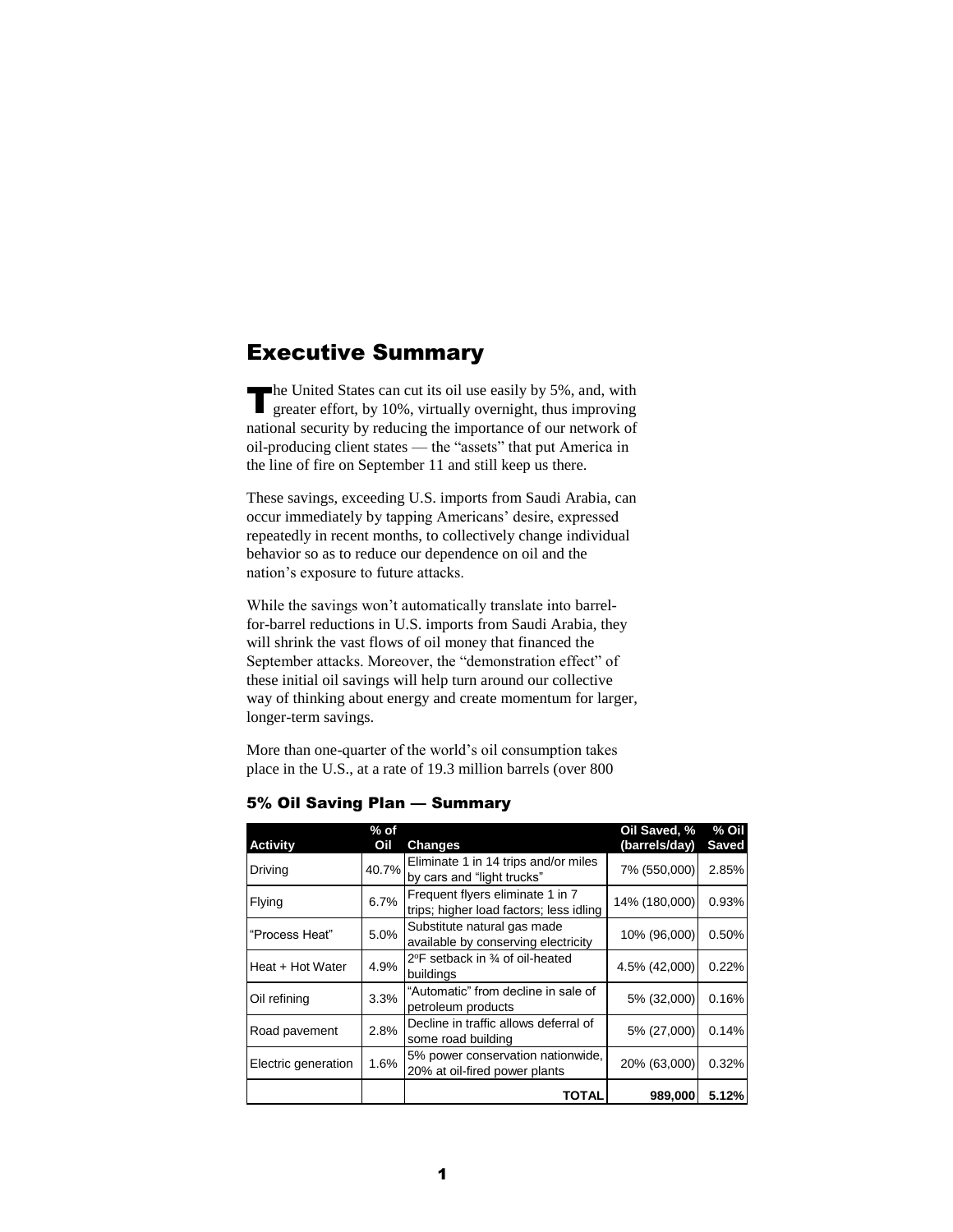million gallons) per day. Our 5% Oil Saving Plan eliminates 989,000 barrels a day, equaling 60-65% of imports from Saudi Arabia. Three-fourths of these savings come from eliminating the least essential car and air travel. The remainder comes largely from a nationwide electricity conservation campaign modeled after incentives and public-service programs that reduced power use in California by 5% last year.

Our 10% Oil Saving Plan intensifies these conservation efforts and also taps a wider range of activities, from truck freight to plastics manufacture and motorized recreation, to save 1,941,000 barrels a day. The savings rate exceeds imports from Saudi Arabia and equals three-fourths of imports from the entire Persian Gulf.

| <b>Activity</b>                | $%$ of<br>Oil | <b>Changes</b>                                                          | Oil Saved, %<br>(barrels/day) | % Oil<br><b>Saved</b> |
|--------------------------------|---------------|-------------------------------------------------------------------------|-------------------------------|-----------------------|
| Driving                        | 40.7%         | Eliminate 1 in 10 trips and/or miles<br>by cars and "light trucks"      | 10% (786,000)                 | 4.07%                 |
| Truck freight                  | 12.7%         | Eliminate 1 in 20 ton-miles through<br>improved logistics               | 5% (123,000)                  | 0.64%                 |
| <b>Plastics</b><br>manufacture | 10.3%         | Improved energy utilization in<br>manufacture; increased recycling      | 5% (100,000)                  | 0.52%                 |
| Flying                         | 6.7%          | Frequent flyers eliminate 30% of<br>trips; others eliminate 5%          | 28% (360,000)                 | 1.87%                 |
| "Process Heat"                 | 5.0%          | Substitute natural gas made<br>available by conserving electricity      | 20% (191,000)                 | 0.99%                 |
| Heat + Hot Water               | 4.9%          | 3°F setback in 3⁄4 oil-heated<br>buildings; low-flow showerheads        | 7.7% (72,000)                 | 0.38%                 |
| Oil refining                   | 3.3%          | "Automatic" from decline in sale of<br>petroleum products               | 9.7% (62,000)                 | 0.32%                 |
| Road pavement                  | 2.8%          | Decline in traffic allows deferral of<br>some road building             | 10% (54,000)                  | 0.28%                 |
| Waterborne freight             | 2.5%          | "Automatic" from decline in oil<br>shipments (also coal)                | 4.5% (22,000)                 | 0.11%                 |
| Electric generation            | 1.6%          | 5% power conservation nationwide,<br>25% at oil-fired power plants      | 25% (78,000)                  | 0.41%                 |
| Construction<br>machinery      | 1.6%          | "Automatic" from reduced road<br>building                               | 10% (31,000)                  | 0.16%                 |
| Air freight                    | 1.1%          | Reduced use of overnight delivery                                       | 10% (21,000)                  | 0.11%                 |
| Recreational<br>vehicles       | 1.0%          | Reduced usage, particularly gas-<br>guzzling powerboats, jet skis, etc. | 20% (41,000)                  | 0.21%                 |
|                                |               | <b>TOTAL</b>                                                            | 1,941,000 10.05%              |                       |

## 10% Oil Saving Plan — Summary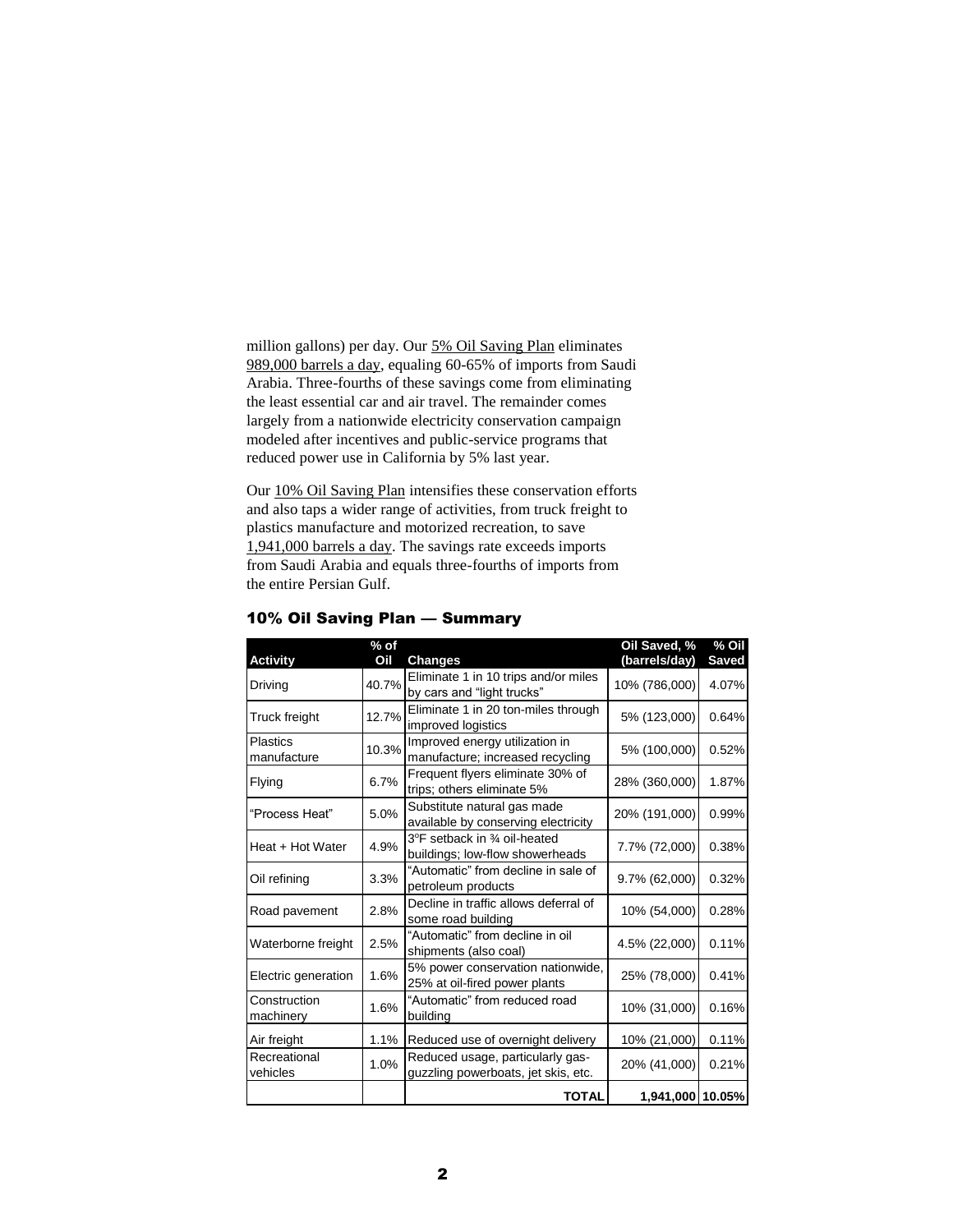California illustrates the possibilities. During 2001, in response to the much-publicized power shortages of the previous year, Californians embraced energy conservation and reduced statewide power consumption by 5% — while the economy grew. More than four-fifths of Californians took some energy-saving actions. Though the power crisis has since waned, the state's citizens and businesses have nonetheless continued saving electricity.

Today, not just Californians, but all Americans are eager, as never before since World War II, to change behavior patterns that consume large amounts of petroleum. (Longer-term measures like improving gas mileage, popularizing nongasoline-fueled vehicles, and re-developing rail and other noncar transport systems are also essential, but unlike these, the policies and programs outlined here can begin saving oil at once.)

It's time for the Bush Administration and Congress to acknowledge what much of the public already knows: that our national interest is profoundly threatened by our outsized appetite for oil; to declare that we face a choice between love of oil and love of country; to break with past policies of subsidizing oil consumption and treating every oil-consuming activity, no matter how discretionary or wasteful, as essential; and to lead Americans in taking all available steps to slash U.S. oil consumption decisively and immediately.

In this moment of crisis, environmental consciousness and patriotism speak with one voice, and the combination is uniquely powerful. The question is no longer "whether" to begin ending the Oil Age, but "when"; and our answer is, *right now*.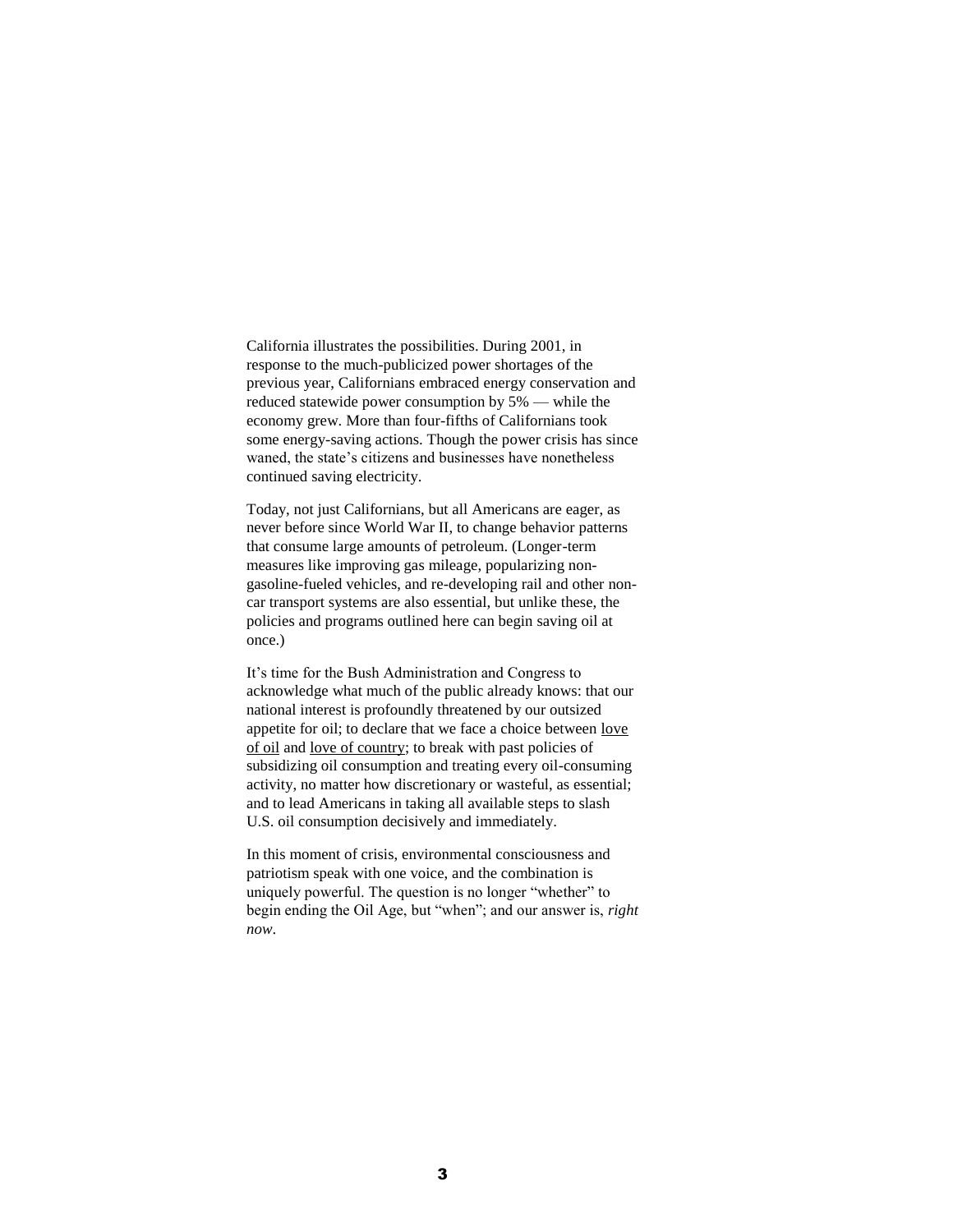# Introduction

n September 11, our long-simmering energy crisis finally **O**n September 11, our long-simmering energy crisis finall boiled over. For decades our profligate waste of oil has dug us ever deeper into the social and political conflicts of the Middle East, and the consequences have now become plain. We face the prospect of permanent war and the loss of formerly cherished liberties; and we are asked to underwrite a grandiose and quixotic global hunt for elusive and ubiquitous enemies.

In the initial weeks after Sept. 11, it seemed that Americans were awakening at last to the true cost of their addiction to oil. There was a widely-expressed willingness to take real, significant action to break our deadly habit of profligate oilburning — not only by employing energy-efficient technology as it became available, but by changing daily behavior to use less energy.

"I believe that most Americans are more than willing to make personal changes in their lifestyles to become independent of Middle Eastern oil," went one letter to *The New York Times* in November. And for a while newspapers, chat rooms and daily, face-to-face conversations reverberated with similar pleas from Americans for national action to end this "deadly dependence" once and for all.

But what resonated around the country didn't play inside the Beltway. To the oil-dominated Bush Administration, oil conservation is the stuff of nightmares; and so throughout the fall, it shrilly urged Americans to keep buying, driving and flying. The rest of official Washington — TV windbags, corporate lobbyists, elected officials — dutifully repeated the mantra that it would take a long time to make even a tiny dent in our need for Saudi oil.

Dismayingly, the prominent environmental groups also embraced this defeatist mentality. Their high-minded "energy plans," most of them a repackaging of pre-Sept. 11 ideas, relied on making Detroit design, build and try to sell highermileage cars. Yet these schemes wouldn't start saving oil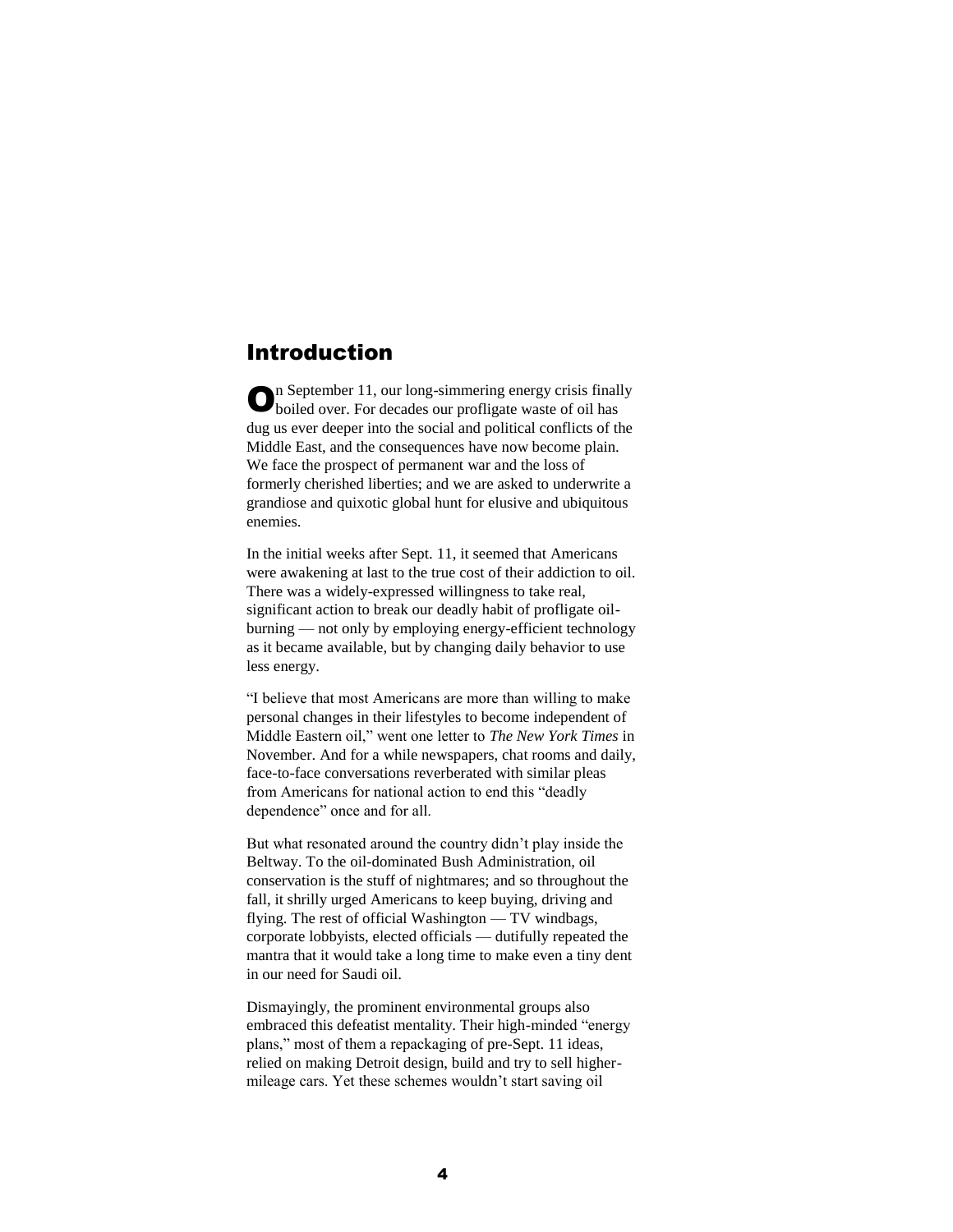before 2009 at the earliest — a sure turnoff for a citizenry that wanted to start saving oil in seven weeks, not seven years.

The wisdom of the public has found, in short, no answering wisdom among its "leaders," political, economic, or intellectual. The voice of the grassroots has fallen on deaf ears, and so, in more recent weeks, it has fallen silent. But the willingness, and indeed the desire, to do something real to reduce our self-imposed vulnerability has not gone away.

This report seeks to respond to that willingness and that desire. It demonstrates how our country can begin *today* to withdraw the oil needle from its arm — if we pull together for a common purpose and make some changes in how we live.

Through strategic changes in a handful of key areas, we can easily reduce our oil consumption by 5% virtually overnight, and, with more intensive effort, by twice that — almost two million barrels a day. These steps — if taken now — would turn the world's oil equation upside down, and allow the United States to extricate itself immediately from the most dangerous of its foreign entanglements. Moreover, by finally removing us from the treadmill of ever-increasing oil usage, these oil-saving actions would lay the groundwork for a complete transition to secure and sustainable sources of energy tomorrow.

#### Deadly Dependence

Thirty percent of the world's extraction of crude oil occurs in the Middle East — the countries bordering the Persian Gulf or situated on the Arabian peninsula. The region's ten nations, including Saudi Arabia, Iraq, Iran and Kuwait, home to less than 3% of the world's population, hold two-thirds of Earth's known oil reserves.

In fearful symmetry, the United States consumes 25% of world oil production but has a mere 2% of reserves, even counting the hypothetical petroleum that is said to lie under the Arctic National Wildlife Refuge. With domestic oil fields largely "played out," almost 60% of the petroleum used in the U.S. is imported.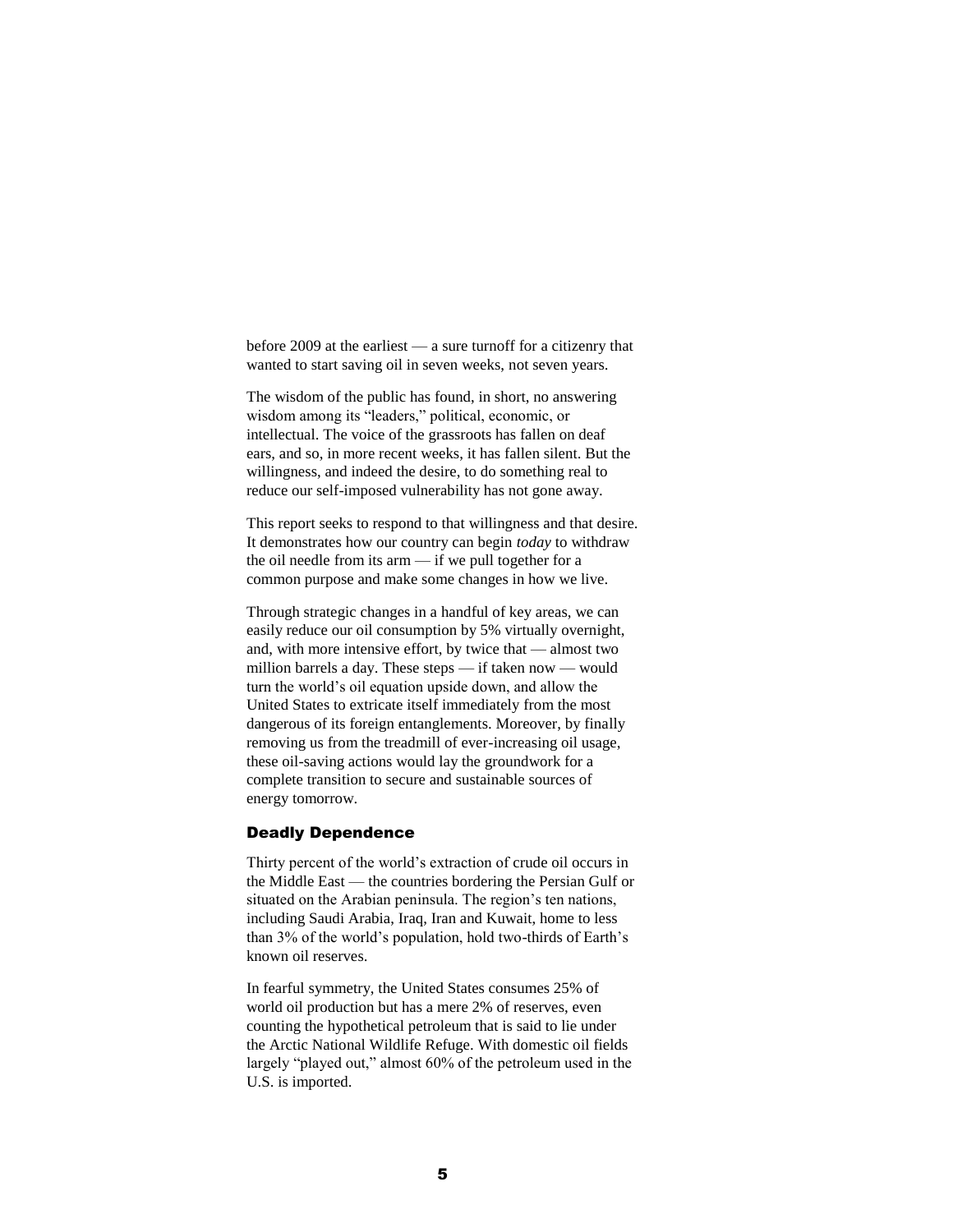The most prominent and important oil-producing of America's oil-producing "allies" is Saudi Arabia. This rather contrived kingdom has more than a quarter of the world's known oil reserves; indeed, there are thought to be large pools of petroleum in areas not yet fully explored, which might further increase the sheiks' share of Earth's total oil resources. Saudi Arabia supplies more than 8% of the oil used in the United States and, with its huge reserves and spare production capacity, has long functioned as the world's "swing producer" of oil, compliantly matching its output to fluctuations in world demand in order to keep product flowing and prices stable.

There is a downside to this cozy arrangement: not everybody in Saudi Arabia likes it. Among these dissident elements, Osama Bin Laden is by no means unique. Wary of its militant clerics, the Saudi regime has looked the other way as religious schools trained volunteers for holy wars and oil princes funneled protection money to the Al Qaeda network. The United States, reviled by many Saudis for its "infidel" military presence, and fearful of unsettling the hand on the spigot, has tacitly seconded this strategy of accommodation.

America's patronage of authoritarian regimes throughout the Middle East had already proven very costly prior to Sept. 11. U.S. sponsorship of the Shah precipitated the 1978-79 Iranian revolution and spawned the intense hatred of our country that continues to this day. Our dangerous liaison with the Saudi regime is only the most egregious manifestation of the national-security disaster created by our programmatic commitment to the over-consumption of oil.

Of course, our oil gluttony is damaging in other respects as well: to the countries that extract the oil and send it to us, and all too often squander the wealth maintaining an idle elite in obscene luxury; to our own economy, and the world's, which is ravaged by the inequity and instability bred by the oil industry; and to the air and water and weather upon which all Earth's creatures — including us — depend.

## Love of Oil vs. Love of Country

The choice is clear: love of oil or love of country. Sept. 11 should have signaled a radical break with past policies of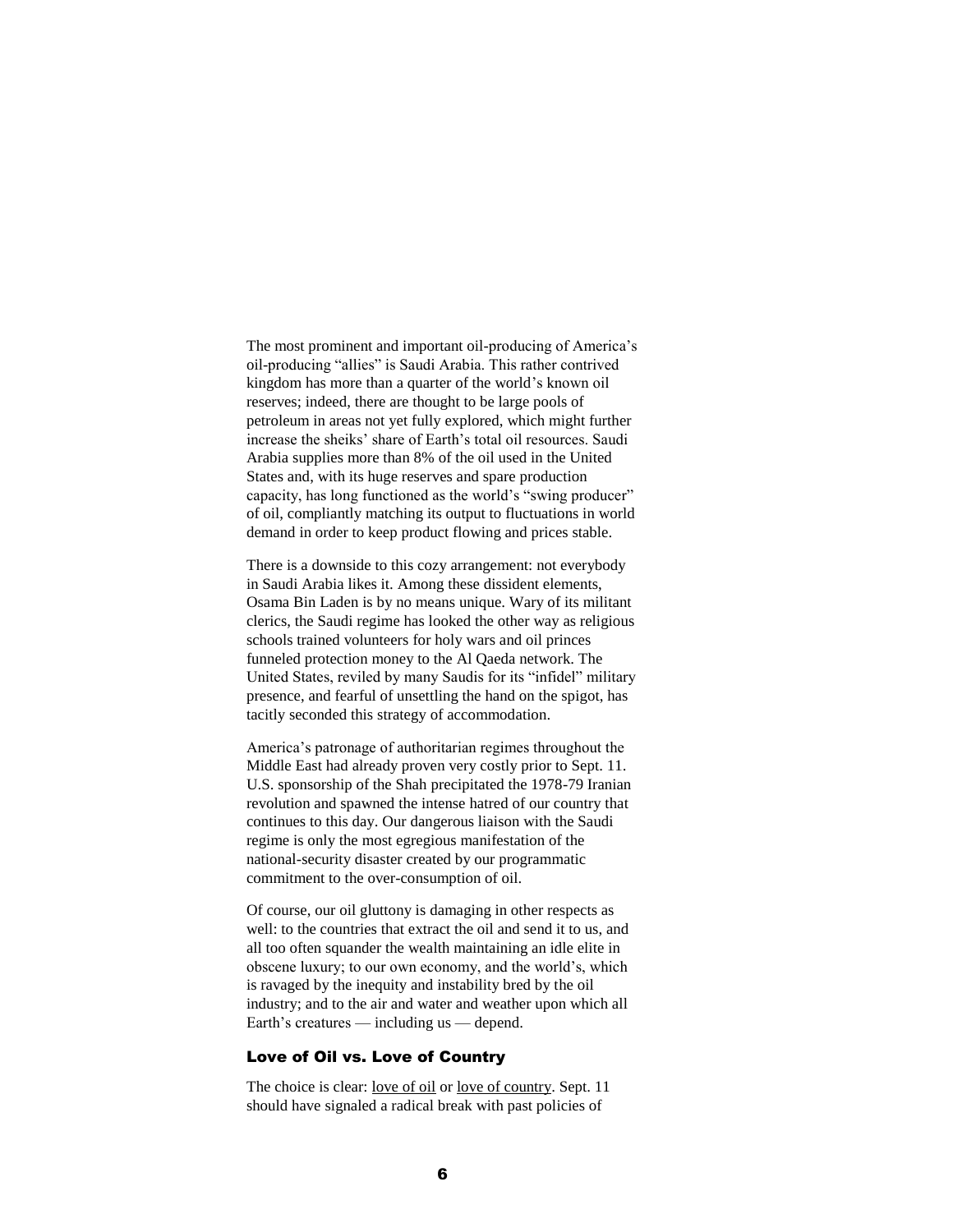subsidizing oil consumption and treating every oil-consuming activity, no matter how discretionary or wasteful, as essential. We should not have to wait for technological breakthroughs or well-intentioned but Byzantine regulatory policies with long incubation periods — nor do we need to. As this report documents, America can significantly reduce consumption of gasoline and other petroleum products, starting today.

This assertion defies not one but two orthodoxies: the political establishment's view that America must forever rely on Middle Eastern oil (the title of a post-Sept. 11 article in the conservative *Weekly Standard* says it all: "Can We Do Without Saudi Oil? Alas, No."); and the environmentalist establishment's exclusive focus on long-term gains in energy efficiency, which shuts out the present crisis.

Increasing the efficiency of energy use throughout our economy is essential — indeed, over the long term that, and the transition to renewable (solar) energy, must be the bedrock on which not only energy but economic policy is based. But the trauma of Sept. 11, and the threat to our security that the attacks laid bare, should have evoked a more urgent and immediate response.

Accordingly, this report offers a blueprint for changes in our habits and daily behavior — the only sphere in which we can make a dramatic difference *here* and *now*. If our American determination and commitment are commensurate with the crisis we face, a national campaign to conserve oil could reduce usage by 5 to 10 percent immediately, with much bigger cuts to follow as the energy-efficiency and solar revolutions begin to bear fruit. This report discusses, in some detail, the means by which these initial savings can be realized quickly, and goes on to sketch a path to even greater savings over a somewhat longer term.

# How We Use Oil

**P**rior to Sept. 11, U.S. vehicles, machines, buildings and factories consumed an average of 19.3 million barrels of factories consumed an average of 19.3 million barrels of gasoline, diesel fuel and other petroleum products each day. (One barrel of petroleum contains 42 gallons.) That's one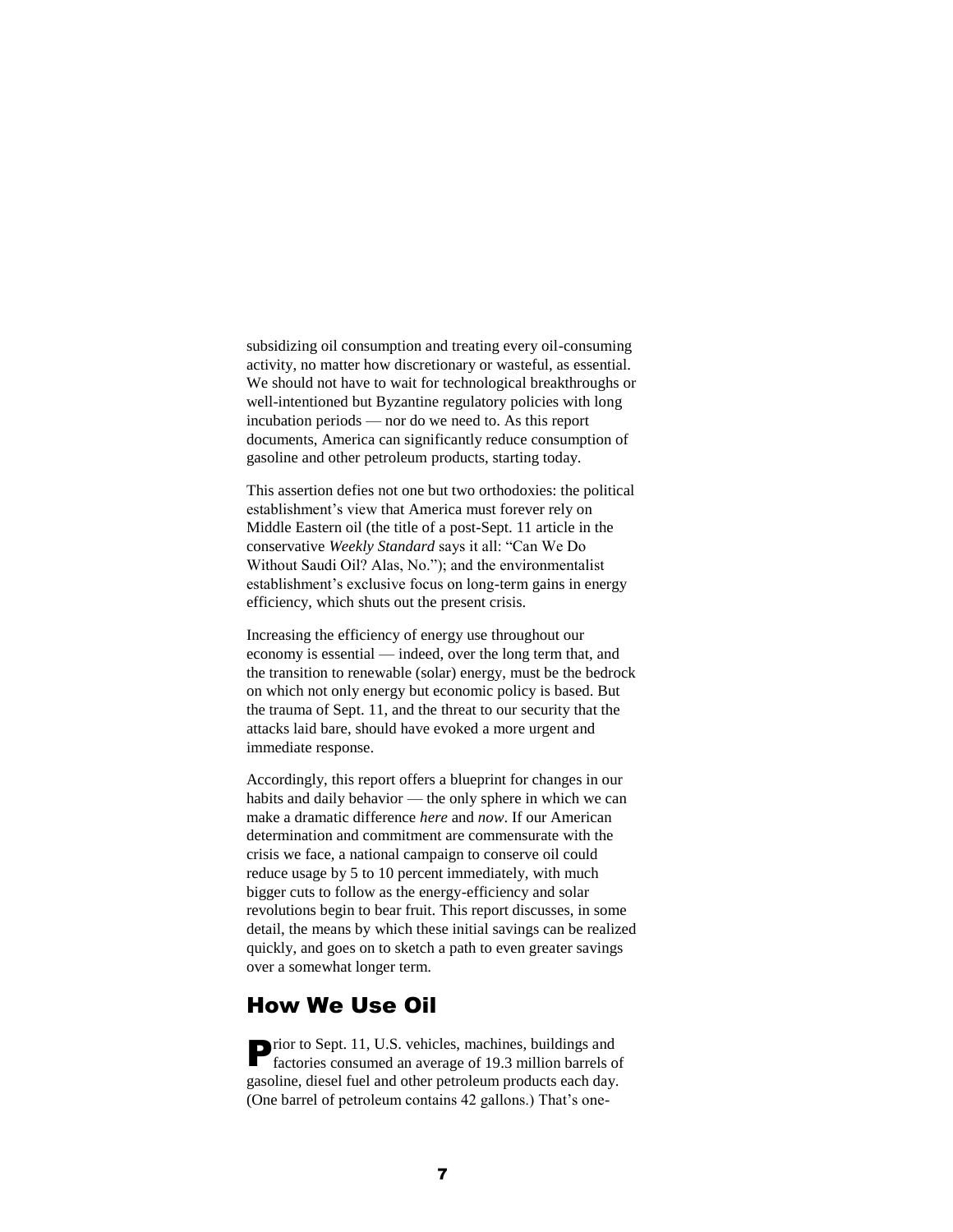quarter of the world's oil, and close to 3 gallons for every man, woman and child in America — twice as much as per capita use in Western Europe, and seven times the world average outside the U.S.

Table 1 shows the 16 biggest uses of petroleum — those accounting for at least 1% of U.S. oil consumption — in descending order.

# Table 1: Major Uses of Petroleum Products in the United States, 2000

| Code | <b>Where and How Used</b>                           | <b>Type of Oil</b>                           | <b>Barrels/day</b> | Share of<br>total, $%$ |
|------|-----------------------------------------------------|----------------------------------------------|--------------------|------------------------|
| т    | Cars (includes SUV's,<br>minivans, pickups)         | Gasoline (99%)                               | 7,855,000          | 40.7%                  |
| F    | Trucks $( > 8500$ lbs)                              | Diesel (80%)                                 | 2,460,000          | 12.7%                  |
| M    | Raw material for plastics,<br>chemicals, etc.       | Feedstocks, Liquefied<br>Petroleum Gas (LPG) | 1,993.000          | 10.3%                  |
| T    | Air travel (passenger;<br>freight shown separately) | Jet fuel                                     | 1,287,000          | 6.7%                   |
| н    | Process heat for factories                          | Various grades                               | 956,000            | 5.0%                   |
| н    | Heat + hot water for<br>homes, offices, stores      | Distillate, Resid<br>(residual oil), LPG     | 942,000            | 4.9%                   |
| н    | Energy to run oil refineries                        | Still gas                                    | 639,000            | 3.3%                   |
| т    | Road pavement                                       | Asphalt                                      | 537,000            | 2.8%                   |
| F    | Waterborne freight<br>(domestic + international)    | Resid, distillate                            | 478,000            | 2.5%                   |
| M    | Agriculture (drying crops,<br>farm machinery, etc.) | LPG, diesel                                  | 432,000            | 2.2%                   |
| н    | Electricity generation                              | Resid (>90%)                                 | 313,000            | 1.6%                   |
| М    | Construction machinery                              | Diesel                                       | 310,000            | 1.6%                   |
| M    | Military (mostly jets)                              | Jet fuel, mostly                             | 298,000            | 1.5%                   |
| F    | Rail freight                                        | <b>Diesel</b>                                | 239,000            | 1.2%                   |
| F    | Air freight                                         | Jet fuel                                     | 212,000            | 1.1%                   |
| т    | Recreational vehicles<br>(boats, ATV's, etc.)       | Gasoline                                     | 203,000            | 1.0%                   |

 $T = travel$ ;  $F = freight$ ;  $H = heat$ ;  $M = miss$ .

See "Notes" following main text for source of figures and key assertions in report.

Together, these 16 "end-uses" account for 99% of U.S. oil consumption, which in turn is 39% of all energy used in the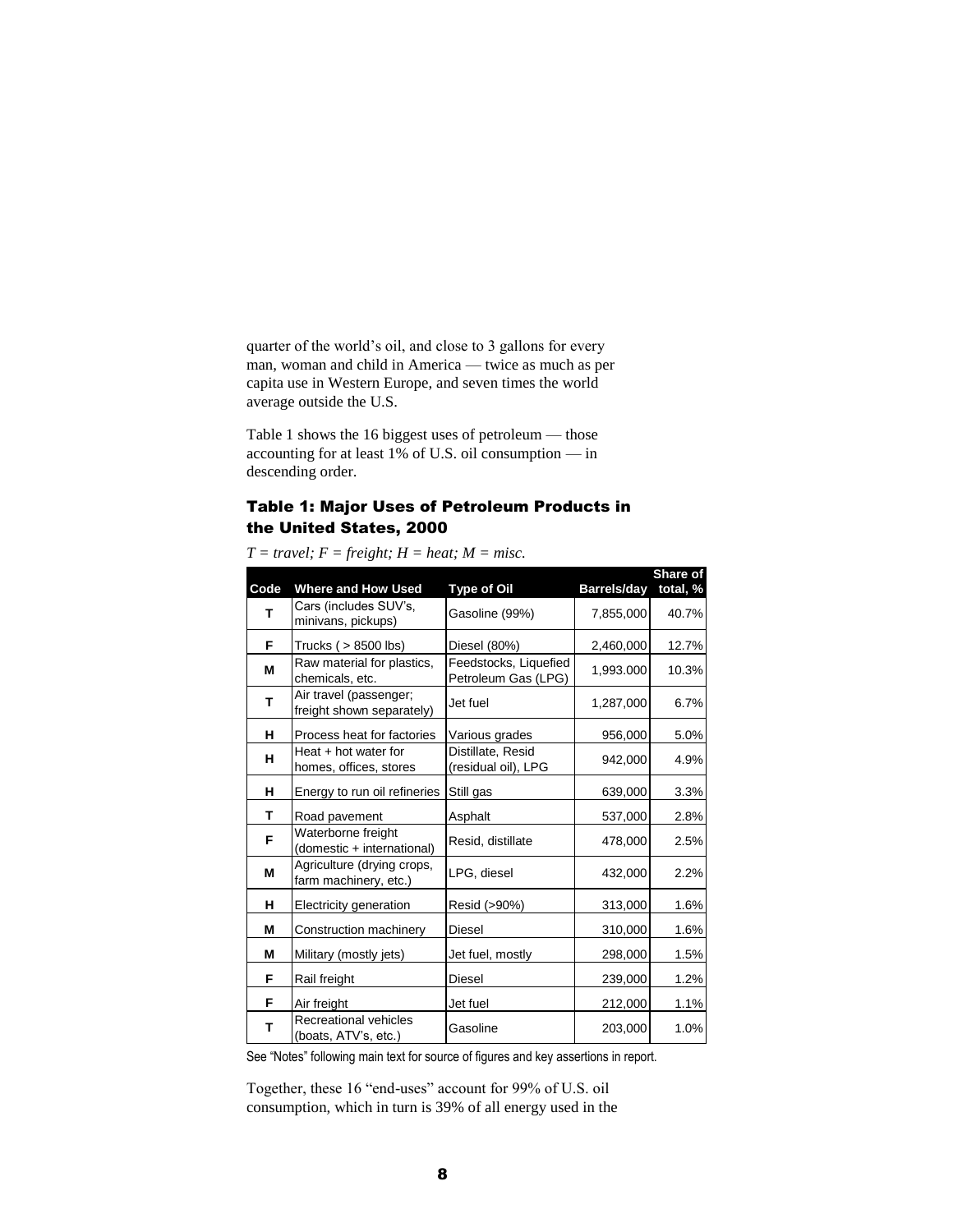United States (the remaining 61% being provided by a combination of coal, natural gas, nuclear power, and "renewable" sources such as hydropower, wind and wood).

All other sectors — everything from lubricants and kerosene heaters to propane grills and diesel buses — add up to only 1% of petroleum usage, and so can't be tapped for large savings. Our 5% Saving Plan targets 7 areas of use, while the 10% Plan brings in 6 more.

The 16 end-uses fall into four groups:

*Travel* — Four categories of motorized travel (denoted by "T" in the table) — cars and other passenger vehicles, air travel, road pavement and recreational vehicles — account for just over half (51%) of U.S. petroleum consumption. Auto and air travel together account for more than half of the oil savings in both plans.

*Freight* — The four major categories of goods movement trucks, ships, rail and air — together account for 17.5% of U.S. oil use. Most of this sector lies beyond the reach of behavior by individuals, and we target it only in the 10% Plan.

*Heat* — Just under 15% of the oil is burned to provide heat, either as a means (factory or refinery process heat, or electricity generation), or as an end in itself (space or hot water heating). All four categories offer opportunities for saving oil through personal conservation steps, as we discuss below.

*Miscellany* — The remaining four categories — chemical feedstocks, agriculture, military use and construction machinery — total almost 16% of U.S. oil usage. Only in feedstocks are there opportunities for immediate savings through changes in behavior.

# The 5% Oil-Saving Plan

merica could easily cut its oil consumption by 5% within **A** merica could easily cut its oil consumption by 5% within six months by targeting just four activities: *driving*, *flying*, *heating* and *electricity*. Here's one possible blueprint: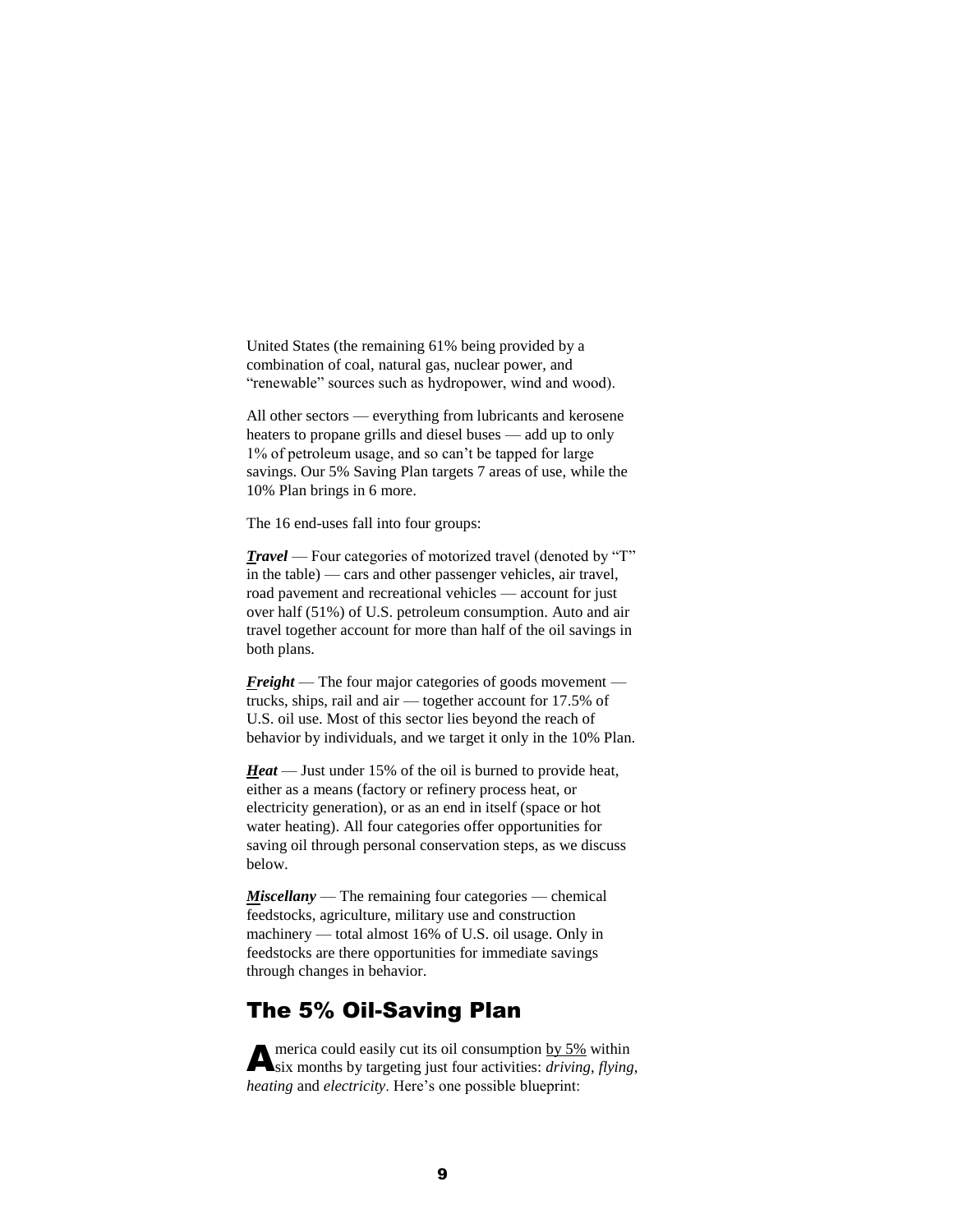#### Activity #1 — Driving

 **Goal: Reduce gasoline use by 7%, saving 550,000 barrels/day.**

Before Sept. 11, U.S. passenger vehicles — cars, "sport utility vehicles," pickups, and vans — made over a billion trips per day, consuming almost 7.9 million barrels of gasoline (almost 41% of total U.S. oil usage). Our top priority is eliminating 7% of this gasoline, or 550,000 barrels per day.

Conceptually, the simplest way to reach this target is to eliminate every fourteenth car trip, targeting long and short trips alike. Given the discretionary nature of much car travel, foregoing 1 in 14 car trips shouldn't be difficult — provided that conserving oil is made a national priority.

How can ordinary Americans cut out 7% of their car trips? It's easier than one might think. Some rides can be shared with friends, neighbors, or other family members. Some trips to school or soccer practice can be walked or biked (or skated or scootered) rather than taken in the minivan. Today's drive to the grocery store might be consolidated with tomorrow's.

The idea is not to dispense with driving altogether — 93% of each family's trips will remain intact — but to drive more purposefully. Every car trip has some rationale, but not all have equal value to the driver. Everyone can eliminate some of their least valuable trips and consolidate others without giving up much of the overall benefit of driving.

**Driving Strategically.** This kind of strategic thinking about driving will become more natural if our 1-in-14 goal, or some version of it, is presented and accepted as a civic duty. Occasionally walking, cycling, taking the bus, sharing rides or just plain traveling less are all easier to imagine for oneself and easier to explain to one's friends and neighbors — if everyone is participating. What may be difficult to undertake individually can be eminently do-able as part of a recognized, explicit, collective effort for the common good.

Of course, the 7% gasoline-saving goal can be met without necessarily foregoing one out of every 14 trips. Gasoline can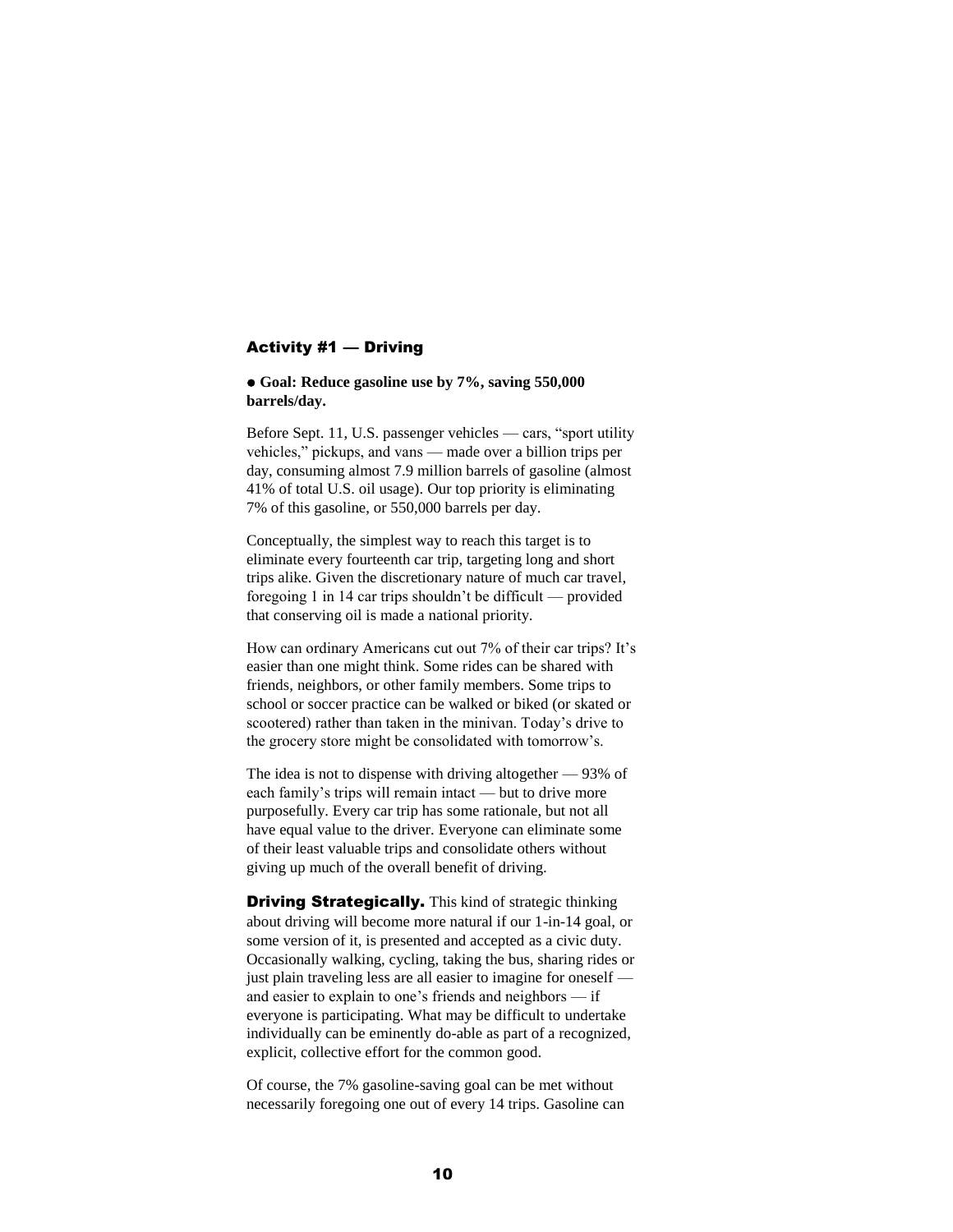be saved by shortening many trips for pleasure and/or shopping, or substituting closer destinations. Work trips, being more regular, are the easiest to carpool, especially if commuters are able to "cash out" the value of employerprovided free parking each time they ride-share or take transit. At workplaces in California that offer such arrangements, the same number of workers now get to work with 11% fewer cars. Since commuting trips account for 30% of U.S. car-miles driven, a universal parking cash-out policy across America could eliminate 3% of U.S. fuel consumption for personal travel — almost half of our target — right off the bat.

Moreover, since more than 60% of U.S. households own at least two cars, many people can conserve gasoline simply by re-prioritizing their daily use of vehicles. To illustrate: if half of those households switched just a tenth of their travel to their most-efficient vehicle, the nationwide savings would amount to over 1% of all gasoline consumption.

Other "behavioral" changes for saving gasoline abound; maintaining proper tire pressure and keeping highway speeds at or below 65 mph are two that come to mind. In addition, bearing in mind that reductions in highway traffic produce even larger reductions in highway gridlock, improved traffic flow from lower car volumes will itself yield further fuel savings for both drivers and truckers. (For the sake of conservatism, we have not included these and many other second- and third-order effects in our calculations, but they are quite real and will add significantly to the "bottom line.")

# Activity #2 — Flying

## **Goal: Reduce jet fuel use by 14%, saving 180,000 barrels/day.**

Prior to Sept. 11, U.S. commercial airplanes consumed just under 1.3 million barrels of jet fuel per day (almost 7% of total U.S. oil usage), conveying passengers a total of 820 billion miles annually. Our goal is to eliminate one-seventh (14%) of this fuel, or 180,000 barrels per day.

As it happens, the aftermath of Sept. 11 has greatly diminished commercial air travel compared to its previous levels, to the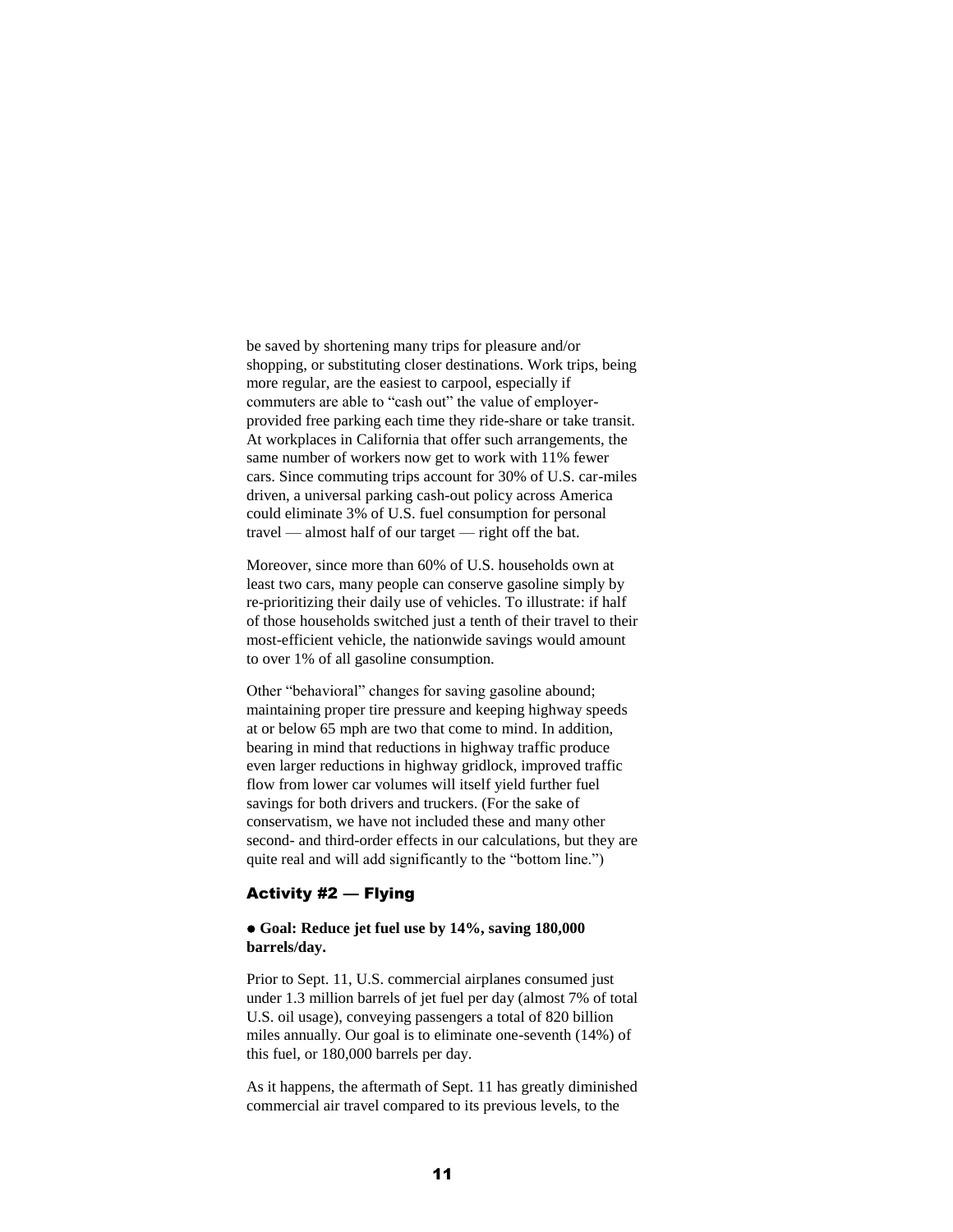point that our 14% savings target is already being met. Yet this downturn will be transitory without conscious changes in attitudes toward air travel, especially by those who have come to view habitual flying, whether in commercial airliners or corporate jets, as part of their way of life.

First off, we posit a rise in the airlines' average load factor to 75%, from the year-2000 level of 72.4%. This modest gain is equivalent to reducing the number of empty seats from 55 to 50 on a 200-seat flight, and so would barely be noticed by passengers. We assume further that operational modifications such as throttling down engines while waiting on runways and dispatching from the gate rather than forcing departing planes into queues will yield a 1% improvement in aircraft fuel efficiency (some of this may be occurring already as a byproduct of the contraction in air traffic). Restructuring airline pricing to base fares more heavily on distance would also lead to fuel savings as passengers chose closer destinations for some discretionary trips.

More Ground Time for "High Flyers." Of the 820 billion "seat-miles" that Americans fly annually, roughly three-fourths are consumed by a relatively small group of people, especially corporate "road warriors" — the most active one-quarter of those who fly at all. Accordingly, our 5% Saving Plan exempts the occasional air traveler and instead targets this top tier of frequent flyers, whom we ask to forego one-seventh (14%) of their airplane trips. The combination of fewer flights and the operational changes outlined above would reduce jet fuel use by 14% from year-2000 levels.

Can the corporate frequent flyers be induced to forego 1 in 7 of their air trips? Yes, if their modest sacrifice is linked to the national interest and established as such in public discourse. While this target appears twice as ambitious as the goal of eliminating 1 in 14 car trips, the reality is that pre-September air travel patterns included a greater proportion of highly discretionary trips than the driving patterns.

Much of flying nowadays is relatively low-value trips transcontinental journeys for a ceremonial handshake on a business deal, vacation trips obsessively programmed into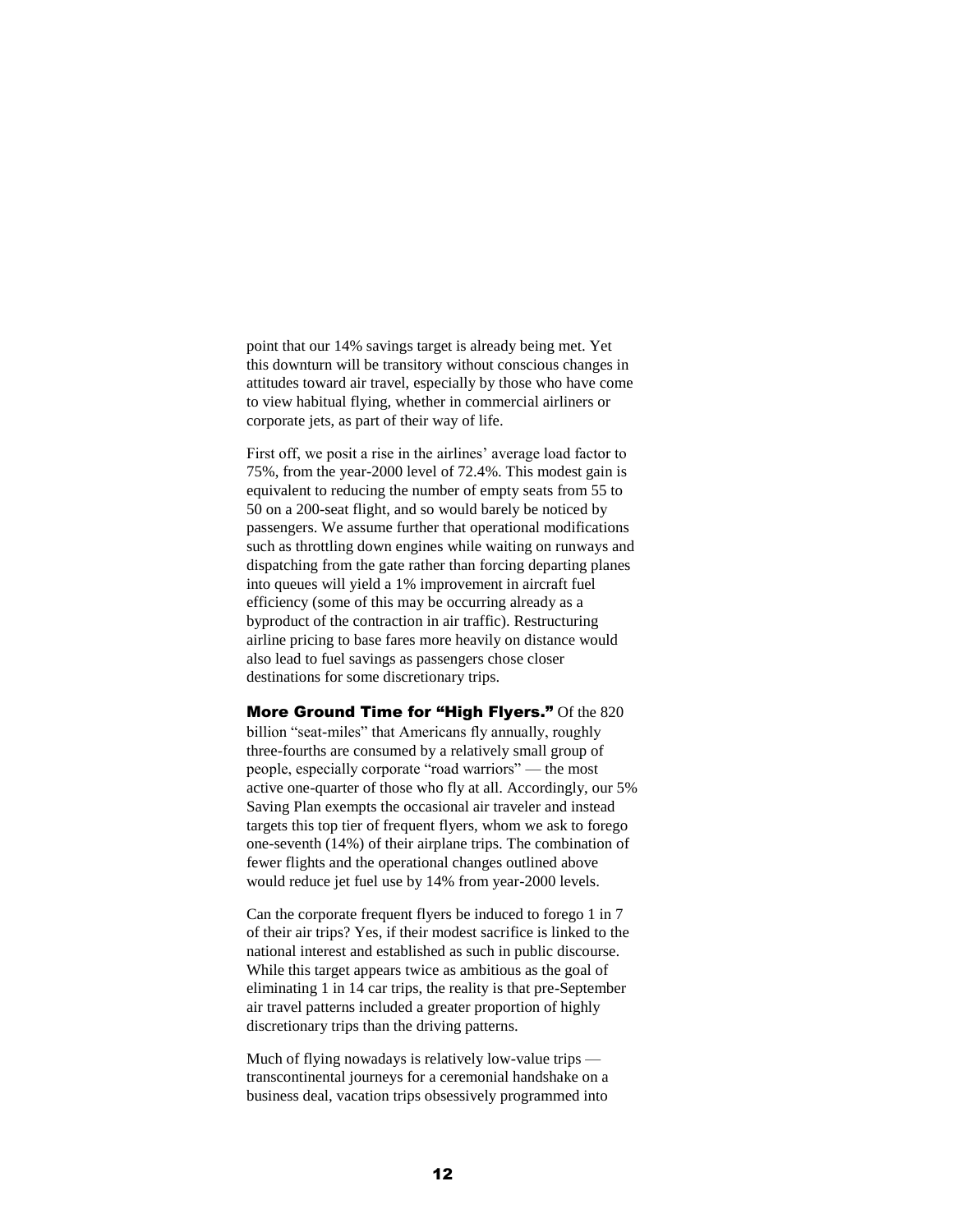every available weekend. Under a national oil-saving ethic, such hypermobility would cease to be the norm. The benefits would go beyond oil conservation: fewer trips would mean quicker passage through airport "security" and less air traffic congestion, adding staying power to the improvement in ontime performance in the initial months following Sept. 11.

To be sure, some air travel has moved onto buses and trains since the attacks. Yet because Amtrak's current capacity is just one percent of the airlines', an enormous expansion of rail service will be needed before rail can assume a substantial share of the trips now made by air travel. Similarly, while buses have already substituted for some shorter plane trips, a larger shift would require that bus companies market their service, upgrade passenger comfort and improve schedules, and push for smart traffic measures like converting highway lanes to high-occupancy use. Since these rail and bus service improvements will take some time, we expect that in the short term, most of the foregone plane trips will simply not be taken, under the new ethos of conserving travel.

#### Activity #3 — Heat Levels in Buildings

#### **Goal: Reduce fuel oil use by 4.5%, saving 42,000 barrels/day.**

Most buildings in America are heated by natural gas or electricity. But many buildings, particularly in the Northeast, are heated by petroleum. Almost a million barrels a day of distillate (light) oil, bottled gas (liquefied petroleum gas, or LPG) and residual (heavy) oil are burned to make heat and hot water for houses, apartments, stores and commercial buildings (offices, schools, hospitals, etc.). Our goal is to eliminate 4.5% of this fuel use overnight to save 42,000 barrels a day.

We aim to accomplish this saving through a 2-degree (Fahrenheit) reduction in home and office thermostats. This step can be taken without creating undue discomfort, as the drop in temperature can be offset through a number of means: turning down the heat at night (with a timer to switch it back on at dawn); turning off heat in unused rooms in winter; donning a sweater or covering bare feet with socks and slippers; and, of course, eliminating overheating, which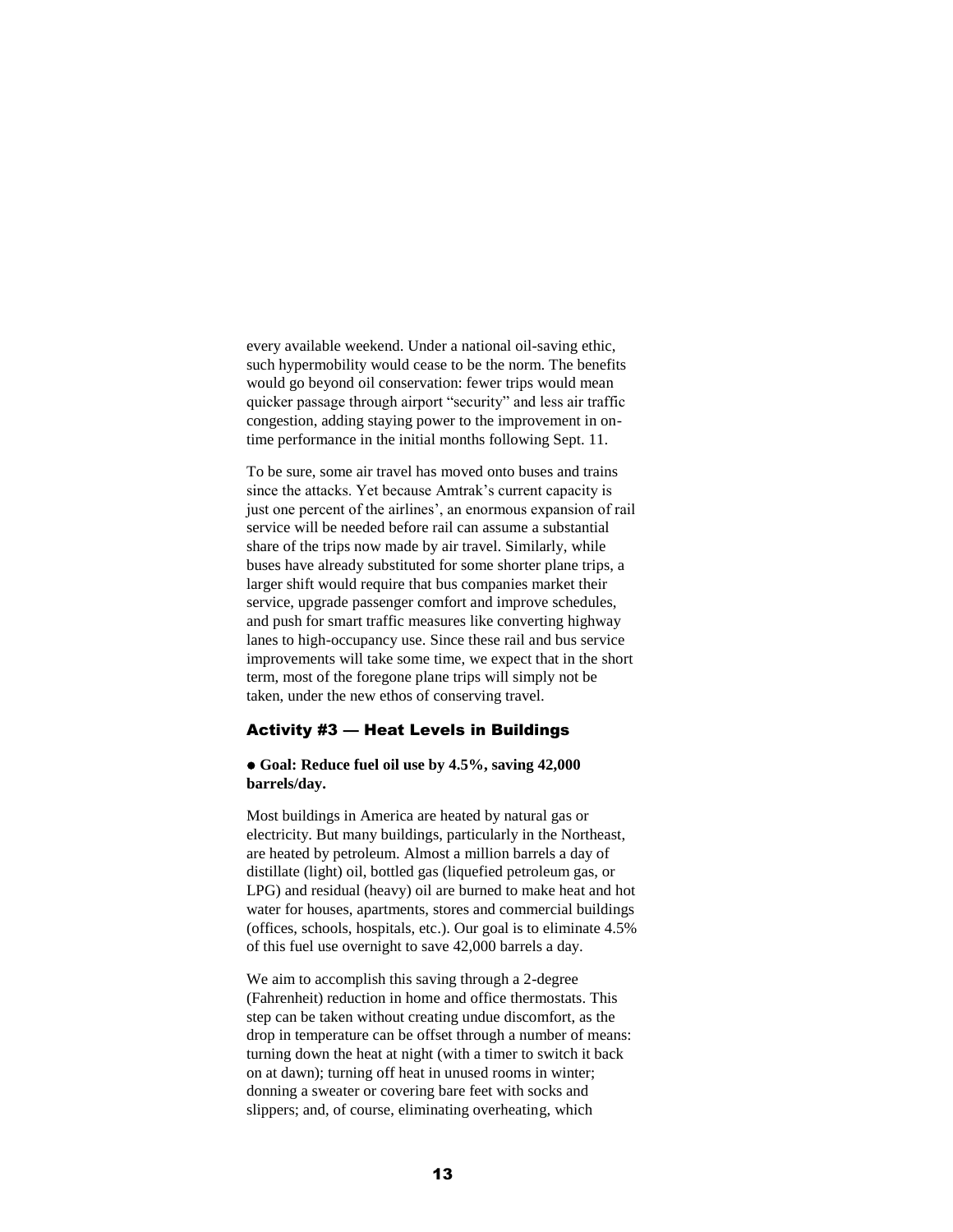remains ubiquitous in America. Yet it would eliminate 8%, on average, of the fuel used for heating over the course of a year.

We apply the 8% savings rate to only 75% of buildings, on the premise that 25% of homes and offices can't or won't set back their thermostats, or have already done so; and to only 75% of annual fuel oil use in this 75% of buildings, since water heating (which we treat in our 10% Plan but ignore here) accounts for the other 25%. The result is a 4.5% reduction in the annualized average of 940,000 barrels/day of fuel oil used in buildings, for a savings of 42,000 barrels a day.

### Activity #4 — Electricity

 **Goal: Reduce electricity use by 5%, thereby eliminating 20% of oil-fired generation of electricity and also increasing natural gas supplies to substitute for 10% of oil used for factory process heat, saving 159,000 barrels/day.** 

The final element of our oil-saving quartet is an across-theboard national 5% reduction in electricity usage, yielding a 0.8% decrease in oil use. This may not seem at first sight to add up, since the manufacture of electricity consumes only 1.6% of U.S. oil use — a mere 313,000 barrels per day. But the oil savings from electricity conservation actually come in a one-two punch that creates combined savings of 159,000 barrels a day.

First, as we explain below, it should be possible to eliminate 20% of the oil used nationwide to generate electricity, saving 63,000 barrels a day directly. Second, there is a further bounty to be had from exploiting the linkages from natural gas to both electricity and oil. Natural gas is both a major fuel for making electricity and an excellent substitute for oil in many industrial applications, particularly those involving process heat. Indeed, on a total Btu basis, U.S. natural gas-burning for electricity consumes twice as much energy as oil-burning for process heat.

Accordingly, saving 5% of all natural gas burned by gas-fired utilities will free up sufficient gas to displace 10% of the 960,000 barrels a day of oil used for factory process heat; this will save 96,000 barrels a day. Adding this to the direct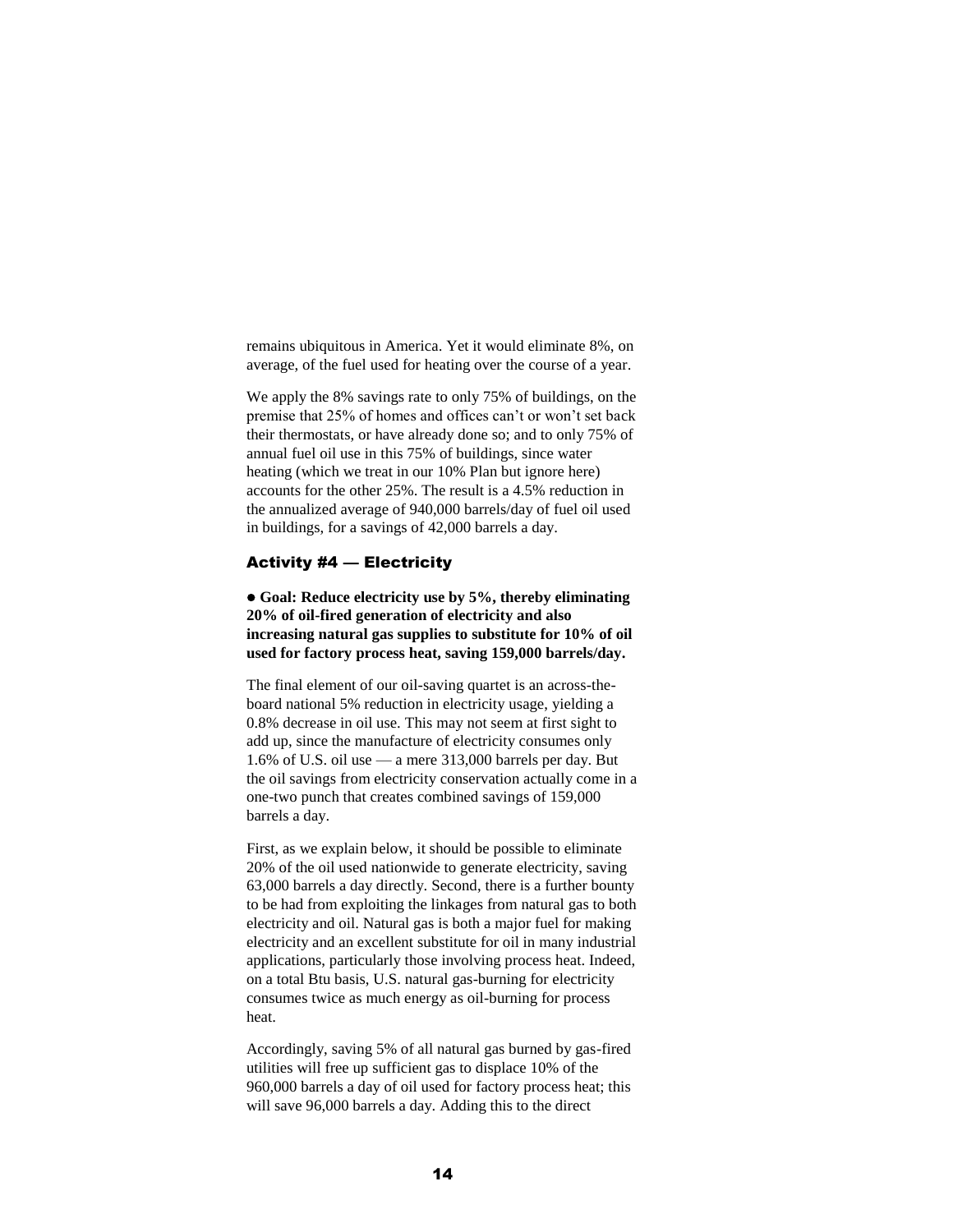savings of 63,000 barrels a day gives 159,000 barrels a day, slightly more than 0.8% of total oil demand.

**California Shows the Way.** California provides an illustration of the possibilities for saving electricity. Since the beginning of 2001, in response to the much-publicized power shortages of the previous year, Californians have embraced energy conservation with a passion, reducing power consumption by 5% from year-earlier levels; the city of Sacramento, whose publicly owned utility has made conservation and "green" power (solar, wind, cogeneration, etc.) its cornerstones, saved almost 15%. (What might be called the "conservation ratio" is even greater than these figures suggest, since the absolute reduction must be adjusted for increased economic activity during the same time interval.)

How did these impressive electricity savings come about? State government and the utilities rolled out all of the tools of modern marketing, from public-service ads to financial incentives (like 20% bill credits for 20% cuts in usage), to sell conservation as a civic duty — and even as a kind of contest. In surveys, 82% of customers reported taking some action to save energy, and most said they took many steps: turning off lights, reducing or switching off air conditioning, and replacing inefficient incandescent bulbs with high-tech compact fluorescent lamps that provide equivalent light output but use just one-fourth the power. Public enthusiasm shows little sign of flagging, with 73% of customers recently reaffirming their willingness to continue saving electricity.

**49 To Go.** The potential savings from a nationwide powerconservation campaign are even greater, since the other 49 states are less energy-efficient today (and thus have more "low-hanging fruit") than California was when it embarked on its current conservation campaign last year. Since many oiland gas-fired generators are dispatched primarily on a "peak" or "shoulder" basis (unlike 24-by-7 "baseload" nuclear and coal-fired plants), electricity savings during peak periods will produce even greater savings in oil and gas. Furthermore, much of the nation's oil-fired generation is concentrated in the Northeast, where the many large office buildings are ideal candidates for quick savings via lighting makeovers.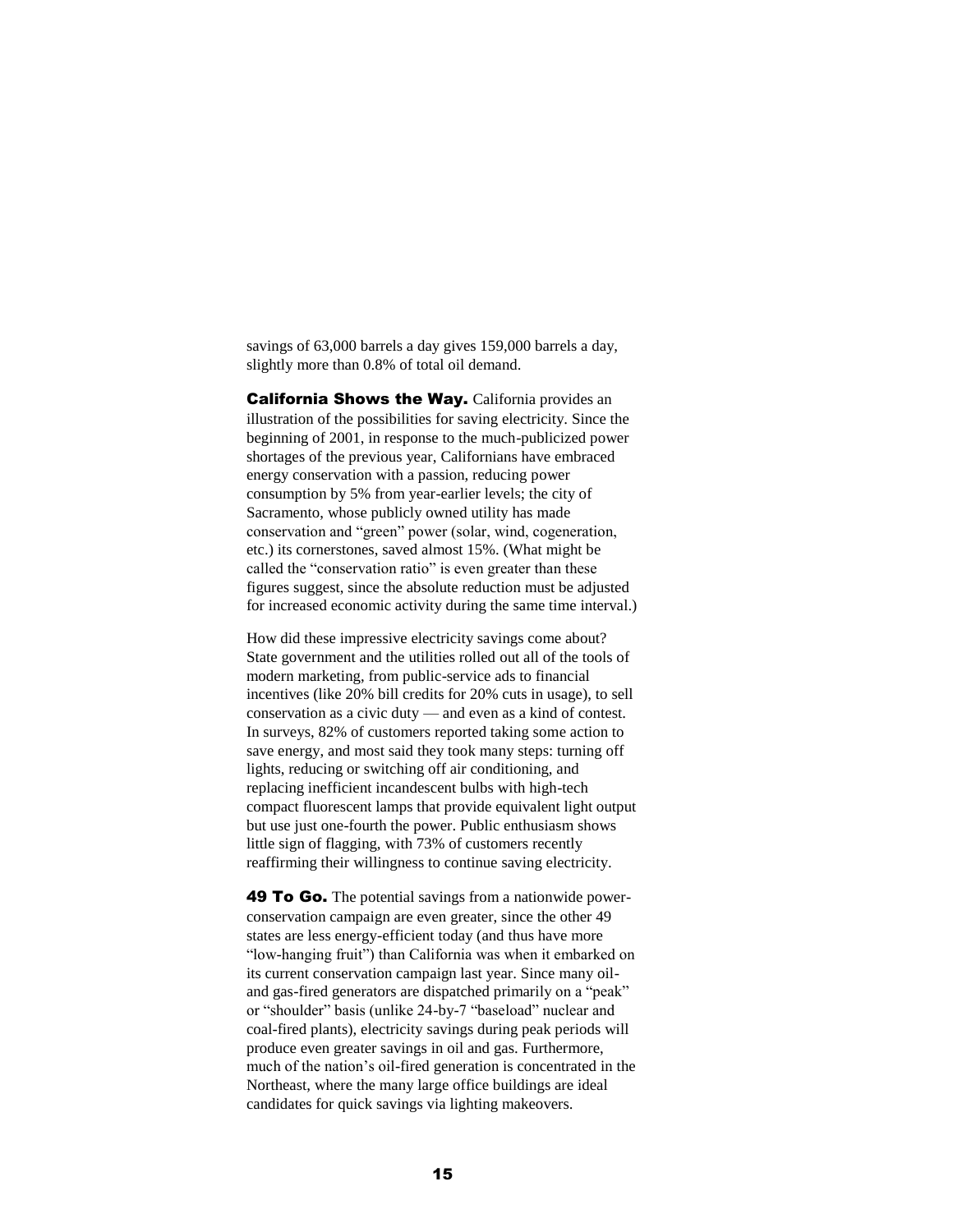In keeping with the broad-based spirit of our energy-saving campaign, we propose that all utilities and their customers, regardless of the local or regional fuel mix, adopt a minimum target of 5% electricity savings. Nevertheless, to obtain the greatest oil savings, it may make sense in some instances to focus initially on customers and end-uses for which the "marginal" kilowatt-hour is now generated by burning oil or gas.

If stocks of power-saving equipment are exhausted in the rush to save electricity, then compact fluorescent lamps, "peakpricing" time-of-use meters, solar photovoltaic cells and other peak-shaving devices should be deployed first in places where their oil and gas displacement is likely to be the greatest. As electric loads decline, it should also be possible to use existing long-distance transmission networks to send more "coal-bywire" to oil- and gas-intensive areas, reducing local and overall oil- and gas-fired generation still further.

The industrial oils for which we propose to substitute natural gas span a wide range of petroleum products, including distillate (light) oil, residual (heavy) oil, petroleum coke and other "fractions" of the oil barrel. Since most of this oil is burned for process heat, it should not be difficult to replace one-tenth of it with natural gas made available through electricity savings, provided that factory owners and managers are recruited to make the necessary adjustments. Fortunately, gas is often the industrial fuel of choice, and many factory processes already operate on a "dual-fuel" basis, switching to oil when gas is unavailable (e.g., in winter). Indeed, gas customers must demonstrate oil-burning and storage capability to qualify for such "interruptible" gas contracts.

## 5% Saving Plan Summary

Table 2 summarizes the assumptions and results for the oilsaving steps discussed above, but with two additional entries. Road pavement reflects the assumption that, with lesser highway traffic, much highway construction and widening can be deferred or eliminated, saving at least 5% of the asphalt ordinarily used for paving. Energy to run refineries denotes the reduction in oil refining as demand shrinks for gasoline and other petroleum products.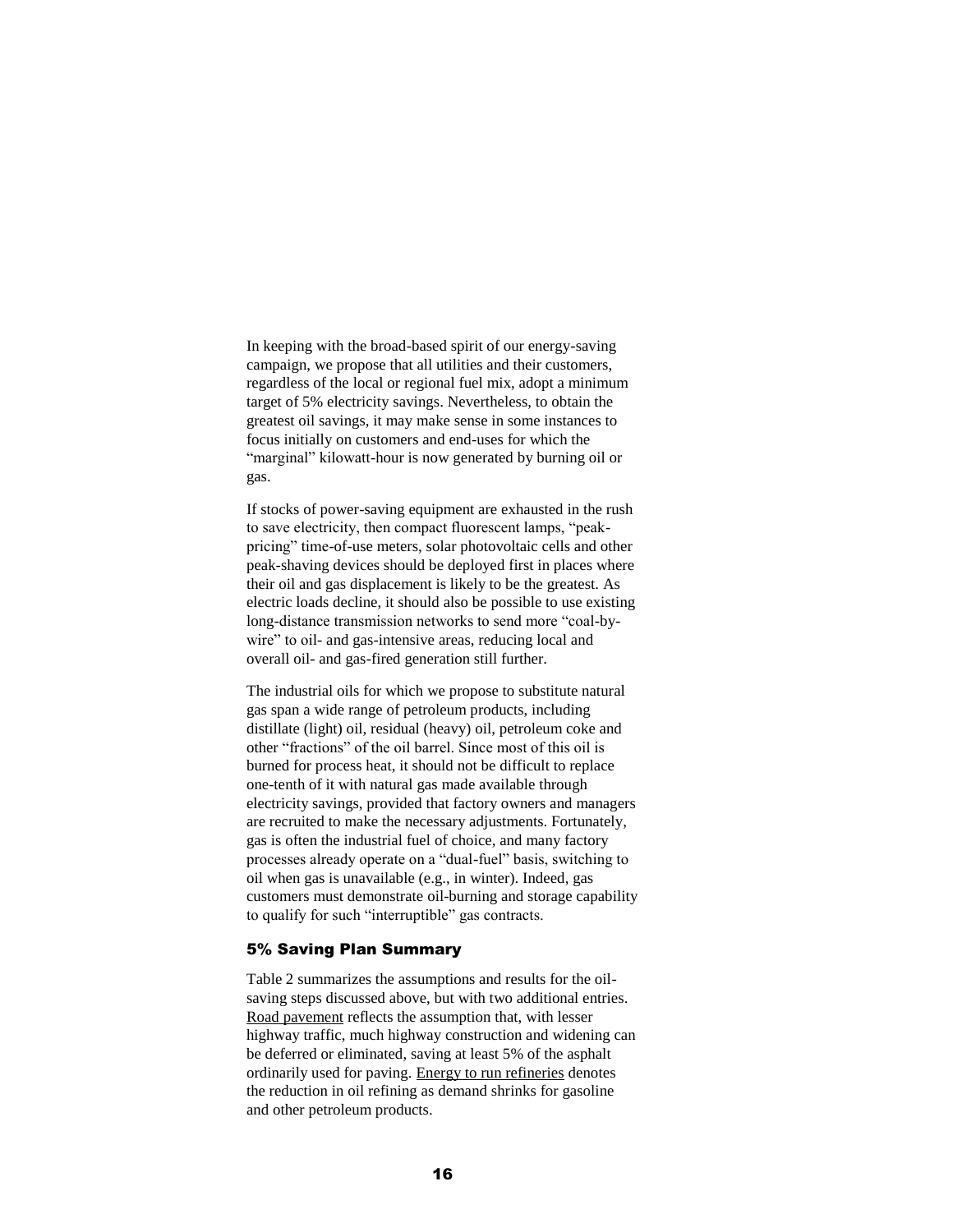|   | Code Where and How Used Type |                   | <b>Barrels</b> | Per day of total Saving | <b>Share Sector</b> | <b>Barrels</b><br>per day | <b>Share</b><br>of total |
|---|------------------------------|-------------------|----------------|-------------------------|---------------------|---------------------------|--------------------------|
|   | Cars and light trucks        | Gasoline          | 7,855,000      | 40.7%                   | 7.0%                | 550.000                   | 2.85%                    |
| т | Passenger air travel         | Jet fuel          | 1,287,000      | 6.7%                    | 14.0%               | 180.000                   | 0.93%                    |
| н | Factory process heat         | Various           | 956,000        | 5.0%                    | 10.0%               | 96,000                    | 0.50%                    |
| н | Heat + hot water             | <b>Distillate</b> | 942,000        | 4.9%                    | 4.5%                | 42,000                    | 0.22%                    |
| н | Energy to run refineries     | Still gas         | 639,000        | 3.3%                    | 5.0%                | 32,000                    | 0.16%                    |
| т | Road pavement                | Asphalt           | 537,000        | 2.8%                    | 5.0%                | 27,000                    | 0.14%                    |
| н | Electric generation (oil)    | Residual          | 313,000        | 1.6%                    | 20.0%               | 63,000                    | 0.32%                    |
|   |                              | TOTAL             | 12.529.000     | 64.9%                   |                     | 989,000                   | 5.12%                    |

Table 2: 5% Oil-Saving Plan Summary

First "Share of total" denotes each sector's percent of all petroleum consumption (19,311,000 barrels per day). "Sector Saving" denotes percent projected to be saved within that sector. Second "Share of total" denotes percent of all petroleum consumption saved due to savings in that sector.

Most of the savings will begin immediately upon adoption of our plan as national policy. Some savings will take time (but on the order of weeks or months, not years): e.g., replacing incandescent bulbs to save electricity, or implementing employer parking "cash out" programs to promote carpooling and save gasoline. All of the measures together should reach the 5% target level by mid- to late 2002. At that point, the oil savings, a shade less than a million barrels a day, would amount to 60-65% of U.S. imports from Saudi Arabia, which range from 1.5 to 1.7 million barrels a day.

# The 10% Oil-Saving Plan

**M** hile the 5% oil-savings plan discussed above and shown in Table 2 is eminently achievable, doubling that target  $\blacksquare$  in Table 2 is eminently achievable, doubling that target is a taller order. Remember, we are only counting oil-saving steps that can be taken within at most six months, which means that we necessarily concentrate on habits and behavior rather than technical fixes. (For example, in coming years people could buy hybrid cars instead of S.U.V.'s, but such long-term fuel savings haven't been included in this analysis.) Still, immediate savings of 10% of total U.S. consumption are entirely possible, provided Americans take the oil-saving imperative fully to heart.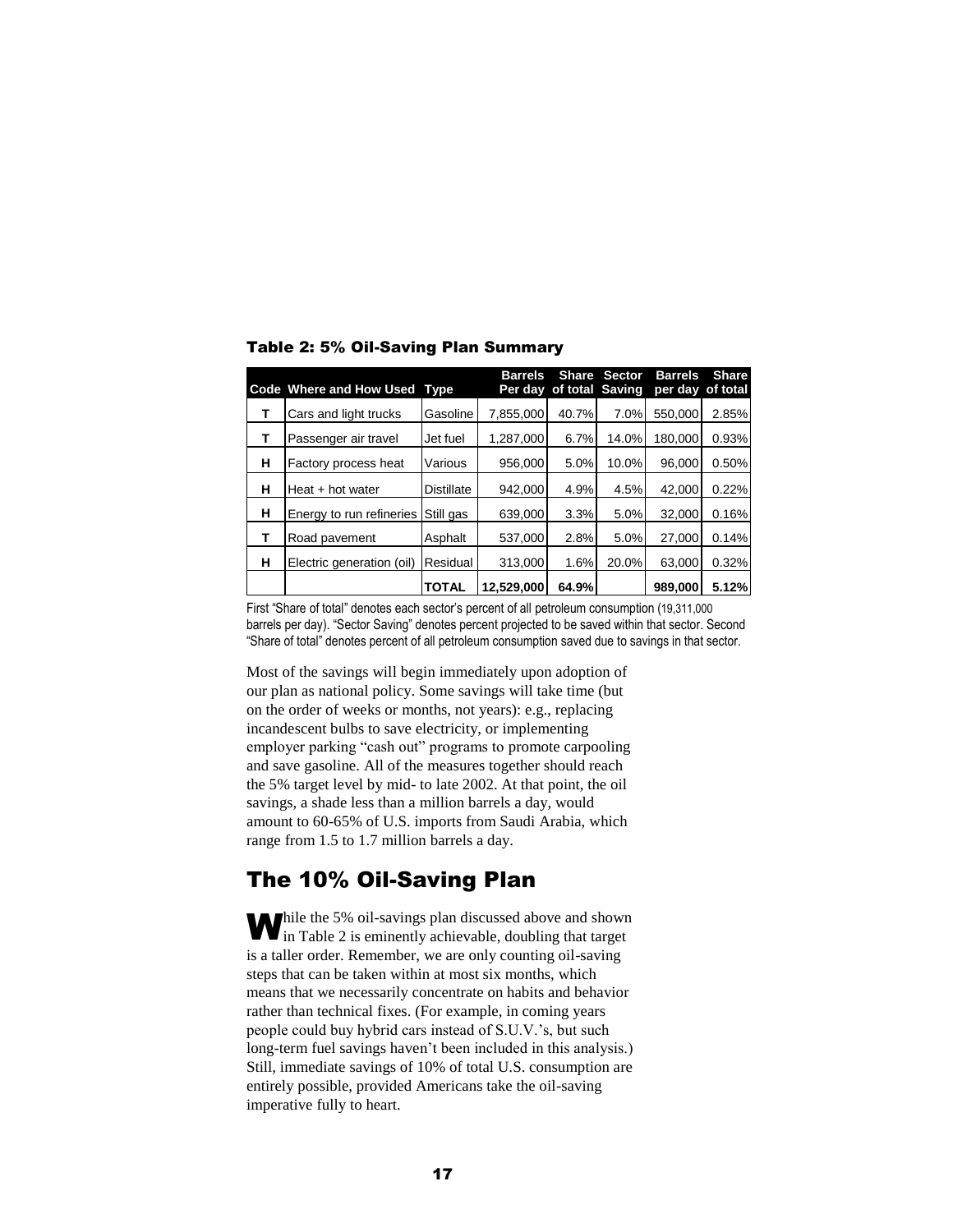This means participation by business and industry alongside individuals. That will be particularly important for saving oil in the two largest oil-consuming sectors, after driving: *trucking* and *plastics and chemicals manufacture*. We also ramp up the intensity of conservation actions in the activities targeted in the 5% Plan — driving, flying, heating and electricity — while adding several sectors not previously considered, such as recreational vehicles and air freight.

Table 3 and the brief discussion that follows show how the combination of these measures would allow America to reduce 10% of current oil consumption, more or less immediately.

*Cars* — We raise the gasoline savings rate from 7% (1 in 14 trips) to 10% (1 in 10). Obviously this requires foregoing, shortening, and "converting" (to transit, bike, walk, carpool) considerably more trips.

*Trucks* — Freight-hauling trucks consume almost 2½ million barrels of diesel fuel per day, or one of every eight gallons of petroleum used in the United States. We believe it should be possible to quickly save 5% of that fuel, or almost 125,000 barrels a day, through improved logistics: higher load factors and slower highway speeds, as well as restructuring of relationships with suppliers and purchasers and more distributed patterns of warehousing to reduce the distances that raw materials and finished goods are shipped. As noted in discussing the 5% Plan, improved traffic flow from lower car volumes will itself yield fuel savings for truckers as well as for ordinary drivers. In addition, charging 18-wheelers higher road fees in proportion to the wear and tear they inflict on roadways would be a further inducement to truckers and, indirectly, their customers, to conserve ton-miles shipped and, hence, fuel burned.

*Plastics and chemicals* — Just as we expect truckers and their customers to reduce distances for their shipments, we envision that individuals and businesses will step up recycling of plastic products, and that manufacturers will revamp operations to become more energy-efficient. We assume a 5% reduction in oil use in this sector, a saving of 100,000 barrels a day.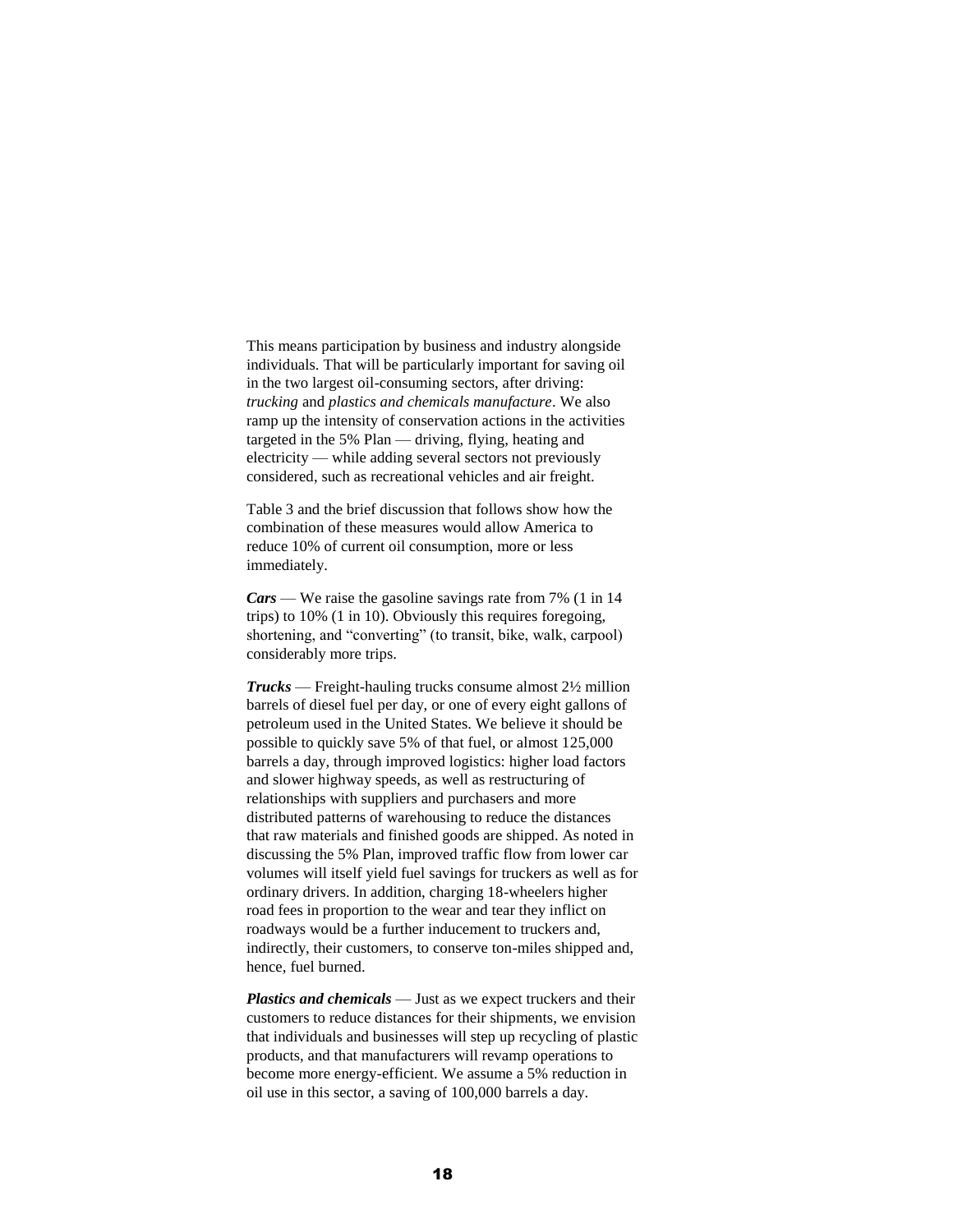|   | Code Where and How Used   | <b>Type</b>       | <b>Barrels</b><br>Per day | <b>Share</b><br>of total | <b>Sector</b><br><b>Saving</b> | <b>Barrels</b><br>per day | <b>Share</b><br>of total |
|---|---------------------------|-------------------|---------------------------|--------------------------|--------------------------------|---------------------------|--------------------------|
| т | Cars and light trucks     | Gasoline          | 7,855,000                 | 40.7%                    | 10.0%                          | 786,000                   | 4.07%                    |
| F | Trucks                    | Diesel            | 2,460,000                 | 12.7%                    | 5.0%                           | 123,000                   | 0.64%                    |
| М | Plastics and chemicals    | Feedstks          | 1,993,000                 | 10.3%                    | 5.0%                           | 100,000                   | 0.52%                    |
| т | Passenger air travel      | Jet fuel          | 1,287,000                 | 6.7%                     | 28.0%                          | 360,000                   | 1.87%                    |
| н | Factory process heat      | Various           | 956,000                   | 5.0%                     | 20.0%                          | 191,000                   | 0.99%                    |
| н | Heat + hot water          | <b>Distillate</b> | 942,000                   | 4.9%                     | 7.7%                           | 72,000                    | 0.38%                    |
| н | Energy to run refineries  | Still gas         | 639,000                   | 3.3%                     | 9.7%                           | 62,000                    | 0.32%                    |
| т | Road pavement             | Asphalt           | 537,000                   | 2.8%                     | 10.0%                          | 54,000                    | 0.28%                    |
| F | Waterborne freight        | Resid+dist        | 478,000                   | 2.5%                     | 4.5%                           | 22,000                    | 0.11%                    |
| н | Electric generation (oil) | Resid             | 313,000                   | 1.6%                     | 25.0%                          | 78,000                    | 0.41%                    |
| М | Construction machinery    | Diesel            | 310,000                   | 1.6%                     | 10.0%                          | 31,000                    | 0.16%                    |
| F | Air freight               | Jet fuel          | 212,000                   | 1.1%                     | 10.0%                          | 21,000                    | 0.11%                    |
| т | Recreational vehicles     | Gasoline          | 203,000                   | 1.0%                     | 20.0%                          | 41,000                    | 0.21%                    |
|   |                           | TOTAL             | 18,185,000                | 94.2%                    |                                | 1,941,000 10.05%          |                          |

Table 3: 10% Oil-Saving Plan Summary

First "Share of total" denotes each sector's percent of all petroleum consumption (19,311,000 barrels per day). "Sector Saving" denotes percent projected to be saved within that sector. Second "Share of total" denotes percent of all petroleum consumption saved due to savings in that sector.

*Air travel* — The following four measures double the fuel savings in air travel from 14% to 28%: (i) aircraft fuel efficiency rises by 2% (vs. 1% in the 5% Plan); (ii) average load factor increases from 72.4% to 75% (same as the 5% Plan); (iii) the top one-quarter flyers eliminate 30% of their trips, vs. 14% in the 5% Plan; this very large cutback would require a major attitudinal shift regarding air travel, particularly in business; and (iv) all other flyers — the threefourths of passengers who ordinarily account for one-fourth of air trips, and were not targeted in the 5% Plan — eliminate 5% of their trips.

*Factory process heat* — We raise the savings rate from 10% to 20%. This requires that electricity conservation reach 10% at natural gas utilities, rather than 5% previously, in order to make the necessary volumes of gas available to factories that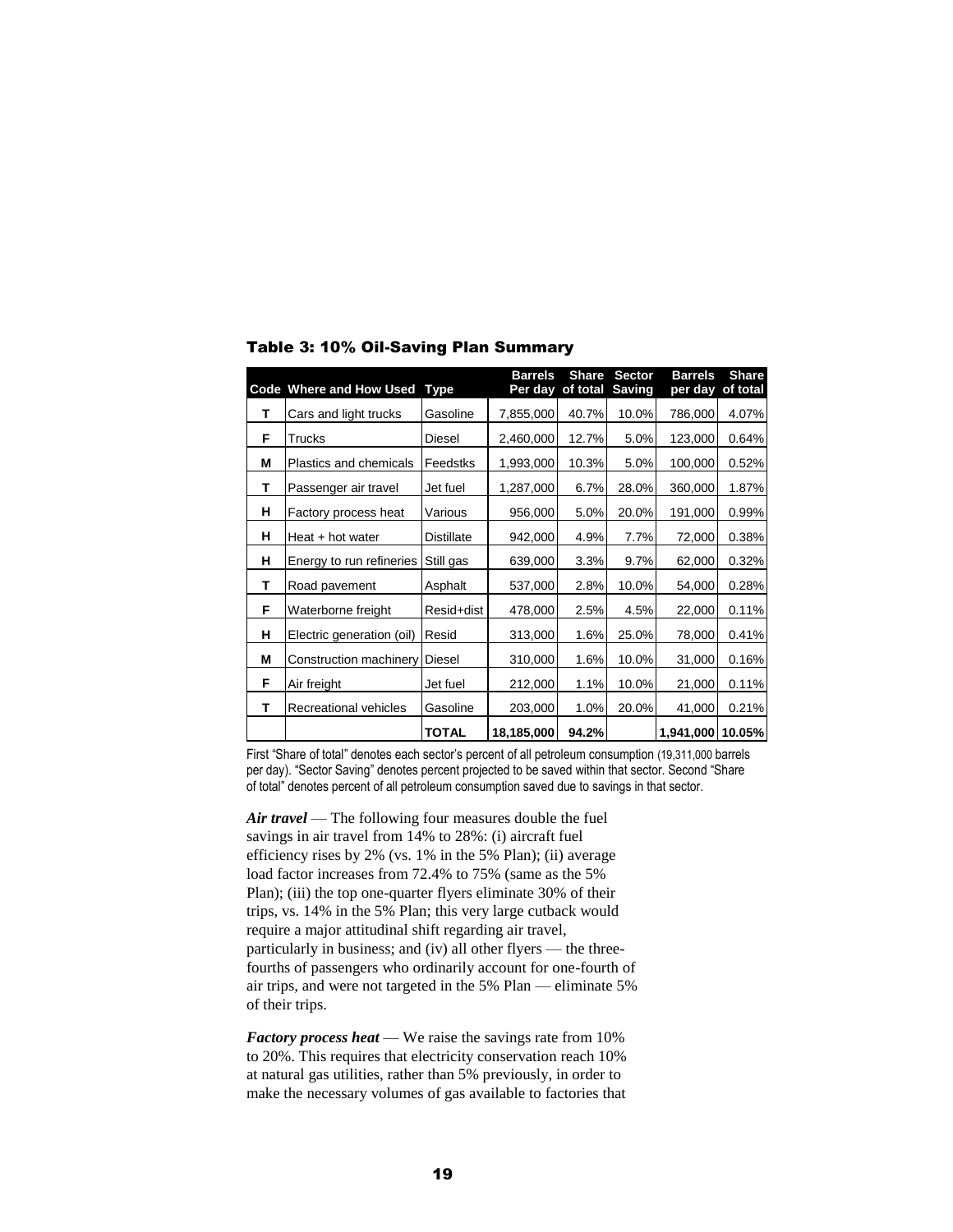now burn oil. Saving just a fraction of the enormous amount of gas used for residential heating would make even more gas available to displace oil.

*Heat and hot water* — As before, we target three-fourths of oil-heated homes and other buildings. But we now lower thermostats by 3 degrees (Fahrenheit) instead of 2, raising annual heating savings to 12%, from 8%. We also assume 5% hot water savings in the same buildings from installing "lowflow" (fine spray) showerheads. The result is an overall 7.7% saving in oil used for heat and hot water, vs. 4.5% in the 5% Plan.

*Energy to run refineries* — The same procedure applies from the 5% Plan, except that the subtotal of oil savings from all other measures, which was 5.0%, is now 9.7%.

*Road pavement* — We raise the percentage of paving activities deferred or cancelled due to reduced highway travel, from 5% to 10%.

*Waterborne freight* — We ignored this sector in the 5% Plan. Yet crude oil and petroleum products account for 40% of shipping tonnage, and coal for 14%. We multiply these shares by, respectively, the sum of oil savings from all of the measures in the 10% Plan excepting refineries, which is 9.6%; and the drop in coal shipments due to decreased electricity generation, which is 5%. The aggregate savings is 4.5%.

*Electricity generation by oil* — We raise the share of oil burned for electricity that is conserved, from 20% to 25%. Lest this percentage appear overly optimistic, we note again that since most oil-fired power generation is for "peak" or "shoulder" periods, electricity-saving measures yield disproportionately large reductions in oil usage.

*Construction machinery* — We ignored this category in the 5% Plan. Here we assume that reduced road building leads to a 10% reduction in use of heavy construction equipment.

*Air freight* — We ignored this category in the 5% Plan. We posit a 10% drop in air freight, as American consumers and business managers learn of the oil-intensity of air freight and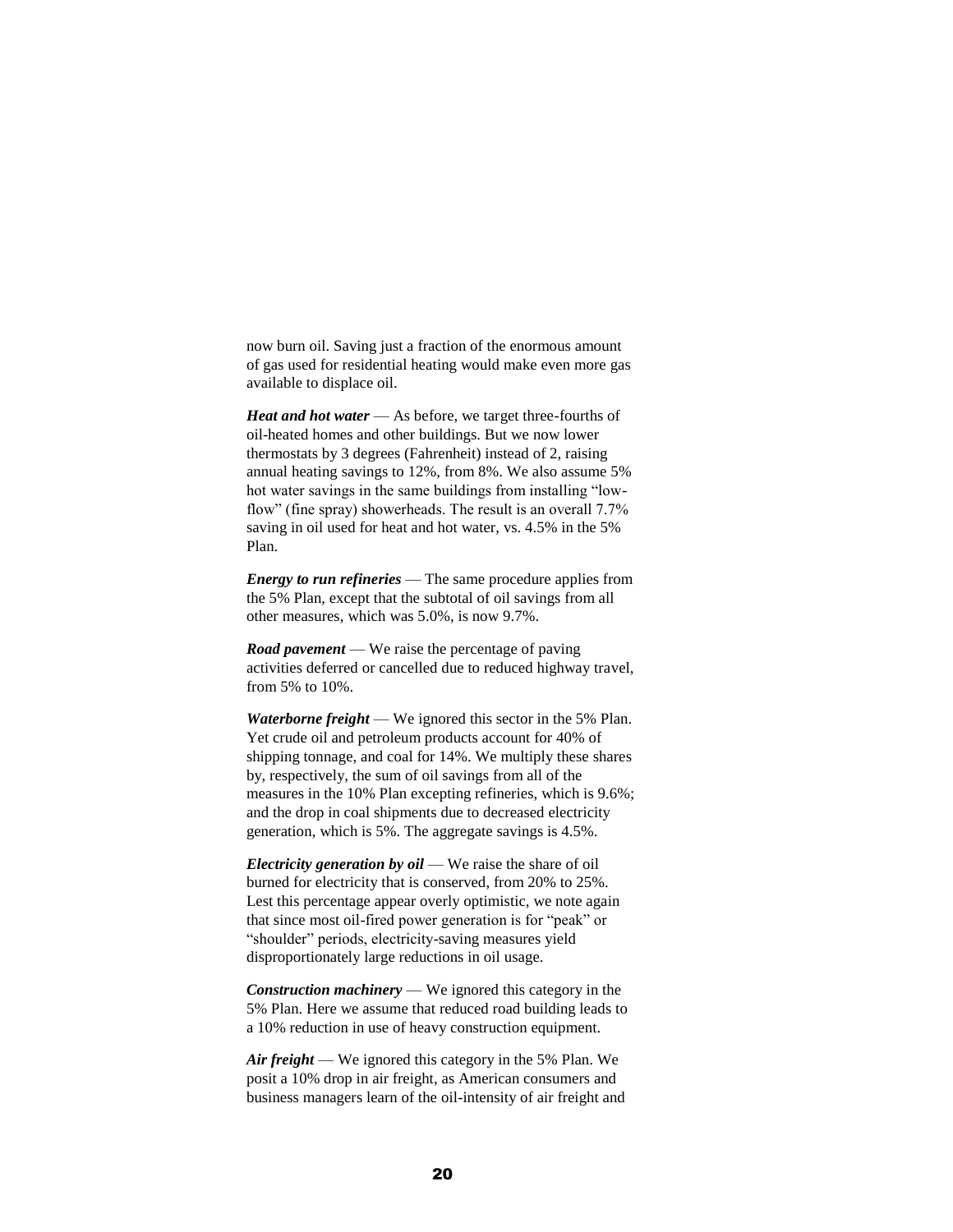move away from overnight delivery for routine shipments. More decentralized warehousing patterns, as discussed with reference to truck freight above, would also ease the demand for air freight.

*Recreational vehicles —* Tellingly, recreational vehicles motorboats, jet skis, snowmobiles, all-terrain vehicles, etc. consume more than twice as much petroleum fuel as all buses (transit, intercity and school buses combined) in the United States. Just as we now ask car drivers to forego one in 10 trips, we invite users of these non-essential vehicles to refrain from one in 5 trips, for a 20% reduction in their fuel use. We envision the least utilitarian and most fuel-intensive machines, such as cigarette boats, jet skis and motor yachts, taking the biggest hit, as a national fuel-saving ethic sparks a shift to natural forms of recreation.

*What we omitted* — Our 10% Saving Plan ignores three oilconsuming sectors: agriculture, rail freight and the military, though even in those sectors, significant savings would be possible, e.g., by expanding soil-conservation incentives that remove land from cultivation, or curbing the practice of military aircraft dumping fuel over the ocean. We should also note that in our analysis we have, for the most part, treated oil consumption in America as if each sector was separate from the others, and have counted only a few inter-relationships (less asphalt paving due to less driving, less fuel for shipping fewer barrels, and of course less oil consumed in the refining process). But in fact, oil is so central to our economy that oil consumption in one sector extensively promotes it in others.

To take one example, our 7% reduction in gasoline use (in the 5% Plan) means 7% fewer trips by gasoline tank-wagons, not to mention 7% less diesel fuel burned to power railroad tank cars. Positive feedback loops such as these almost certainly outweigh substitution effects, such as car trips replacing airplane trips, making our oil-saving figures conservative.

The total oil saving associated with the more intensive and widespread measures in the 10% Plan is 1.94 million barrels a day. That's 10% of total U.S. consumption, close to 20% of U.S. oil imports, and more than 100% of imports from Saudi Arabia. While the savings won't automatically translate into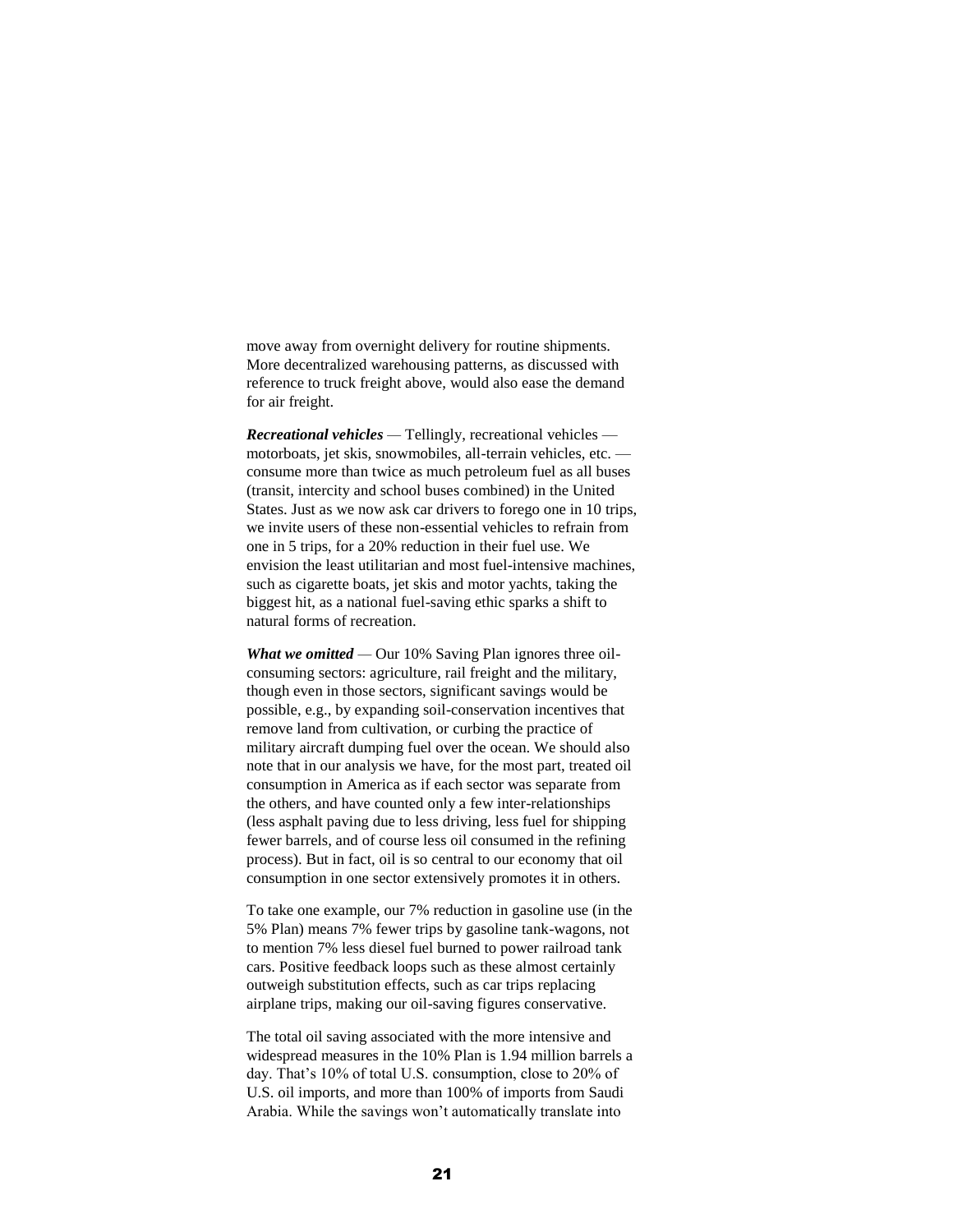barrel-for-barrel reductions in U.S. imports from Saudi Arabia, they will markedly reduce demand for Saudi production, the traditional "swing factor" in world oil markets, while also shrinking oil purchases from Iran, Iraq and other Middle Eastern states.

Moreover, U.S. oil savings of this magnitude will inspire similar actions in other consuming nations, particularly in Europe where some energy-saving efforts have stalled in the face of U.S. intransigence. With Saudi and other Middle Eastern oil diminished in importance, the United States will be able to reduce its profile in the Persian Gulf, eliminating much of the motivation and wherewithal for future attacks.

## And That's Not All . . .

A 10% immediate saving in oil use, while quite significant, would still be just the first (but essential) in a series of steps to reduce oil use. As environmental organizations and others have documented over the years, there are many feasible, costeffective oil-saving measures with longer implementation times that can enable the United States to slash oil imports beyond our short-term 10% target, while also offsetting continuing declines in domestic oil production. Among these measures are:

- Raising market shares for high-mpg automobiles and efficient appliances via stronger performance standards, consumer rebates and manufacturer incentives;
- Retrofitting oil-heated homes and commercial buildings (by using instrumented air- and duct-sealing to find and fix energy leaks, for example), which would save anywhere from 20% to 70% of the energy used for heat and hot water, depending on the initial condition;
- Making communities less car-dependent and thus reducing vehicle-miles driven through reforms in policy, pricing, land use and traffic engineering.
- Extensive deployment of solar-based technologies such as wind turbines and photovoltaic cells for electricity, and hydrogen-fueled automobiles and transit vehicles.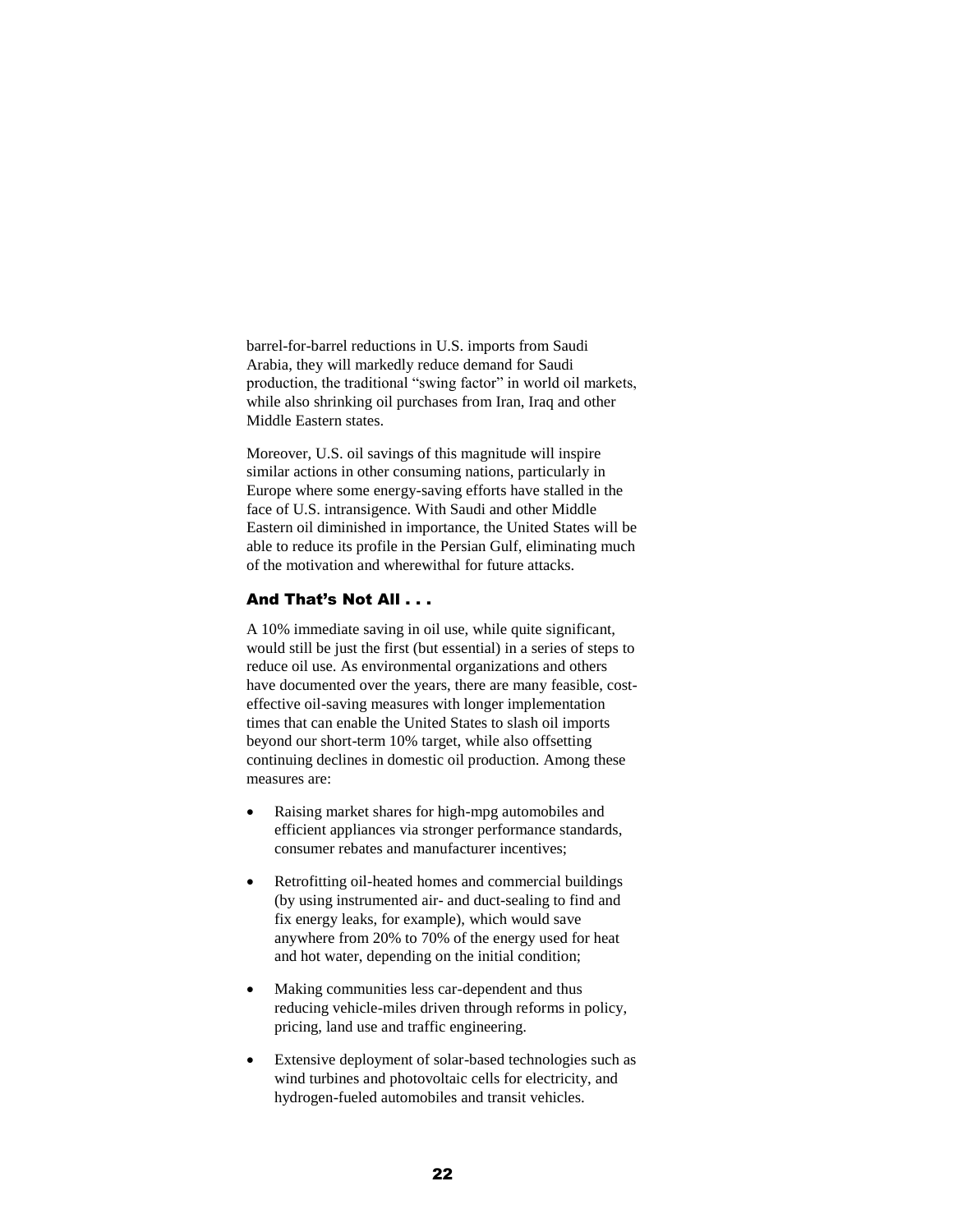Brief summaries of these measures, with "links" to more detailed treatments, are provided in the section, Seven Steps to Save More Oil.

# Making It Permanent

**D** atriotism and a sense of social responsibility can give a tremendous initial impetus to the behavioral changes tremendous initial impetus to the behavioral changes outlined in this report. But human nature being what it is, backsliding is inevitable. Daily petroleum use is the product of literally hundreds of millions of short- and long-term decisions by individuals and institutions, almost all of which are sensitive to price. Cheap fuel and subsidized mobility in America are standing temptations to treat energy casually and wastefully. Over the long term, then, the only effective way to continue saving petroleum fuels at a high rate is to raise their price by taxing them more heavily.

Ideally, the U.S. would have begun phasing in higher taxes on gasoline and other fossil fuels years ago. That would have forestalled much of the "big box" development of the past two decades — the big vehicles, big stores and big houses strewn around the outer metropolitan fringe, at the end of big commutes — that has driven up oil use by 25% since the early 1980s. Even a belated increase in taxes on fuels and/or driving would have given families and businesses some time to purchase fuel-efficient vehicles or relocate to places where trips don't cover so many miles and don't always require cars.

But Congress hasn't raised energy taxes to keep up with inflation, let alone offset much of the social cost of using oil and other fuels. Now the bill has come due. We estimate that if it were necessary to rely entirely on higher prices to induce conservation, a tax increase of around 50 cents a gallon would be needed to bring about the 7% reduction in gasoline consumption envisioned in the 5% Saving Plan. No doubt the patriotic impulse could motivate an immediate decline of this magnitude without the need for such heavy taxation; but that impulse could not sustain the saving indefinitely, and we conclude that a tax increase at this level will be necessary.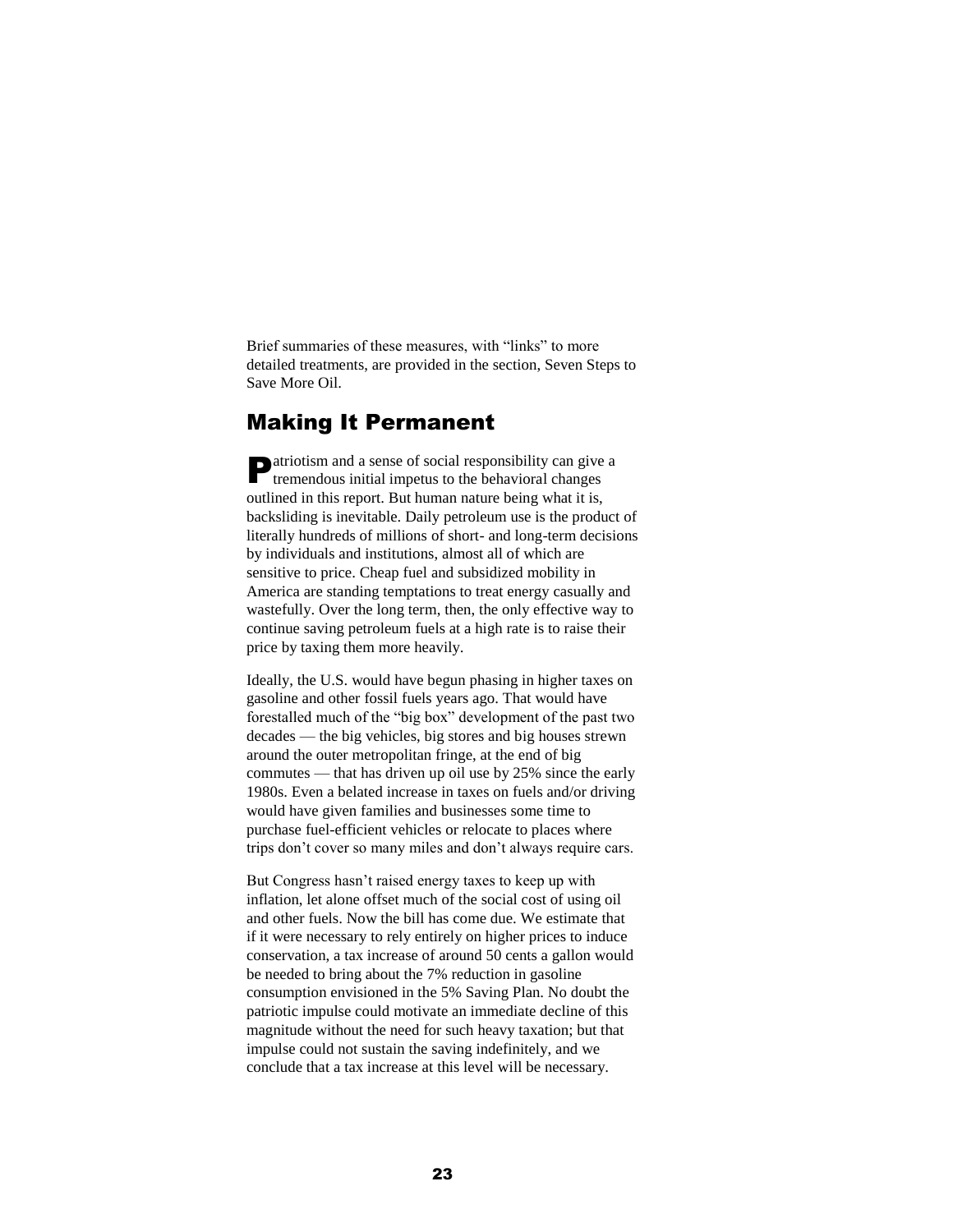#### Surviving Higher Gas Taxes

It has been for years a truism that seeking even a nickel rise in the gas tax is tantamount to committing political suicide. And it is a precept of economics that the more rapidly relative prices change, the greater the dislocation to businesses and workers. But these are not normal times, and the usual rules may not apply. In fact, since Sept. 11, a surprising number of Americans have expressed a willingness to accept higher gasoline taxes. Moreover, thanks to the recent plunge in gasoline prices, higher gas taxes can be introduced with less than usual economic shock. Finally, we propose that the proceeds of this new tax be rebated to individuals on a "flat," per-capita basis, a step which will greatly sweeten the pill.

We estimate that the revenue from a 50 cent a gallon gasoline tax increase would yield close to \$200 for each of America's 285 million inhabitants, or \$800 for a family of four. Since the rich drive much more on average than the poor, this "tax shift" would be progressive. Indeed, a family of four that used fewer than 30 gallons a week would come out ahead. Similarly, the 80 cent a gallon increase required to maintain a 10% drop in gasoline consumption (for our 10% Saving Plan) has the same 30 gallon a week "breakeven" point for a family of four, provided the entire proceeds are returned to individuals via annual rebates (\$300 per capita in this case).

To further cushion the shock and broaden support, the tax increase could be phased in over several years, as needed to offset the probable backsliding in the behavioral changes discussed here. Indeed, the reduced demand for oil consequent on our plan will make it imperative to continue raising gasoline taxes in progressively smaller increments for some period of time, until usage and price levels stabilize, lest falling oil prices stimulate a rebound in consumption.

## Petroleum Taxes Must Rise Across the Board

To ensure that oil savings reach into every nook and cranny of the U.S. economy, taxes should be increased comparably on other petroleum products such as diesel and jet fuel. All proceeds should be added to the proposed taxpayer rebates to make the tax increases revenue-neutral.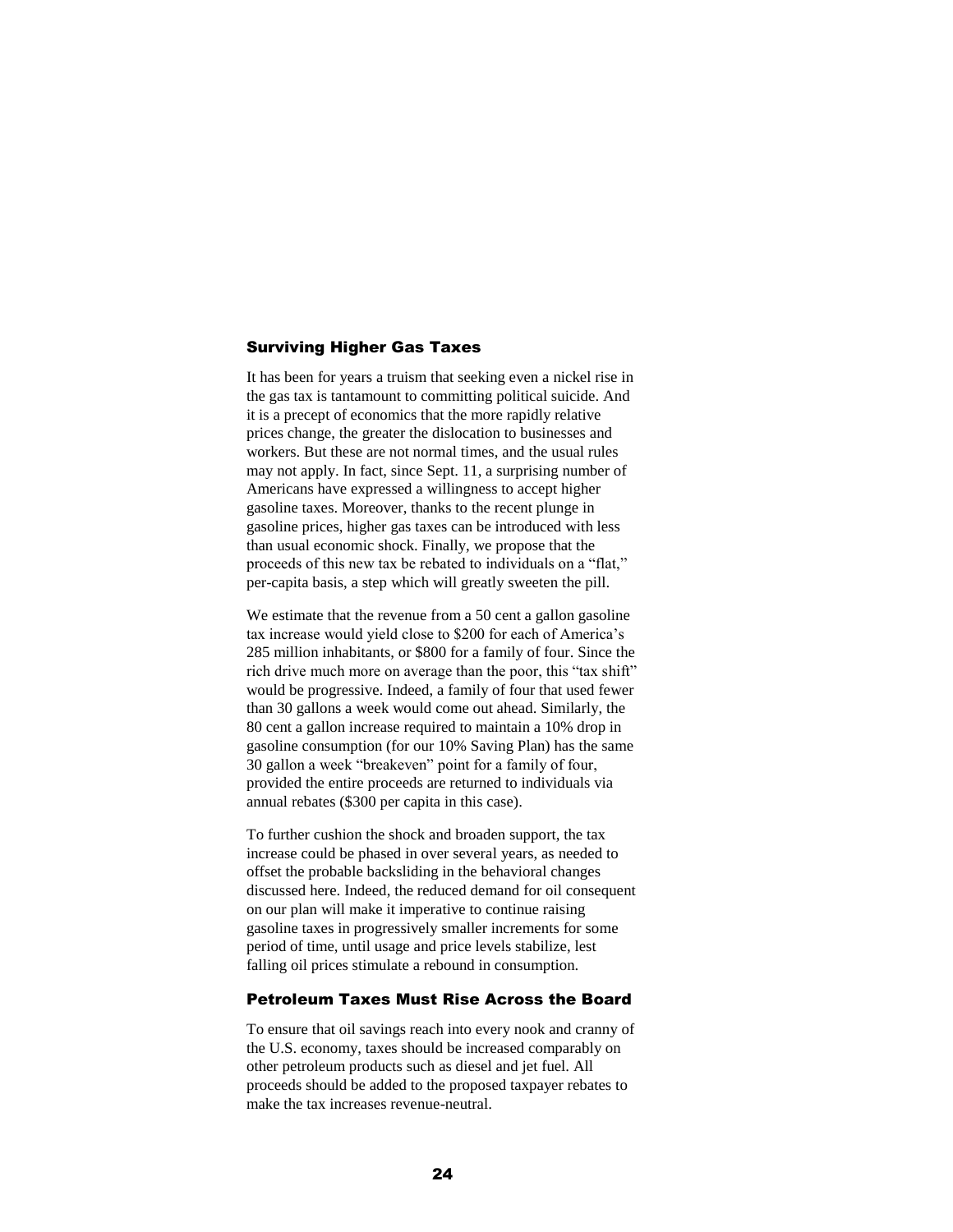We estimate that the 5% drop in truck fuel use targeted under the 10% Saving Plan could be made permanent through an 80 cent a gallon rise in taxes on diesel fuel. The same increase in gasoline taxes would yield at least a 10% decline in use of recreational vehicles such as powerboats. Similar tax increases on other "fractions" of the oil barrel would ensure that savings were retained in other sectors, e.g., the 5% reduction we anticipate in consumption of petroleum feedstocks for making chemicals and plastics.

Finally, insofar as flying is more of a luxury activity than driving, airline fuel taxes should be raised at least as sharply as taxes on gasoline. With higher taxes on jet fuel, carriers would raise load factors and rationalize fare structures to boost fuel efficiency per passenger mile. But the primary effect would be higher fares that would dampen demand and make the current downturn in air travel permanent. After a period of adjustment — which is already under way — the airlines would restructure at a lower volume, and the nation would enjoy a respite from relentless airport expansion while pocketing major, enduring fuel savings. Moreover, with air travel (and highway travel as well) priced closer to its true social cost, the market pull would be magnified to create a national first-class high-speed passenger and freight rail network, like those serving Europe and Japan.

# The People Are Waiting

None of the measures in our Oil Saving Plans received<br>
much consideration prior to Sept. 11. But America is much consideration prior to Sept. 11. But America is a different country now. Last fall, Americans witnessed mass murder in New York and Washington and experienced mass anxiety over biological-warfare attacks. We also learned, to our astonishment and dismay, of the major role played by some of our Saudi Arabian "allies" in enabling the September attacks.

A quick scan of the Op-Ed pages and the letters-to-the-editor columns in October and November, or a few conversations with "just folks" at that time, made it clear that Americans were ready, indeed eager, to participate in a broad-based national movement to end our dependence on oil. Our fellow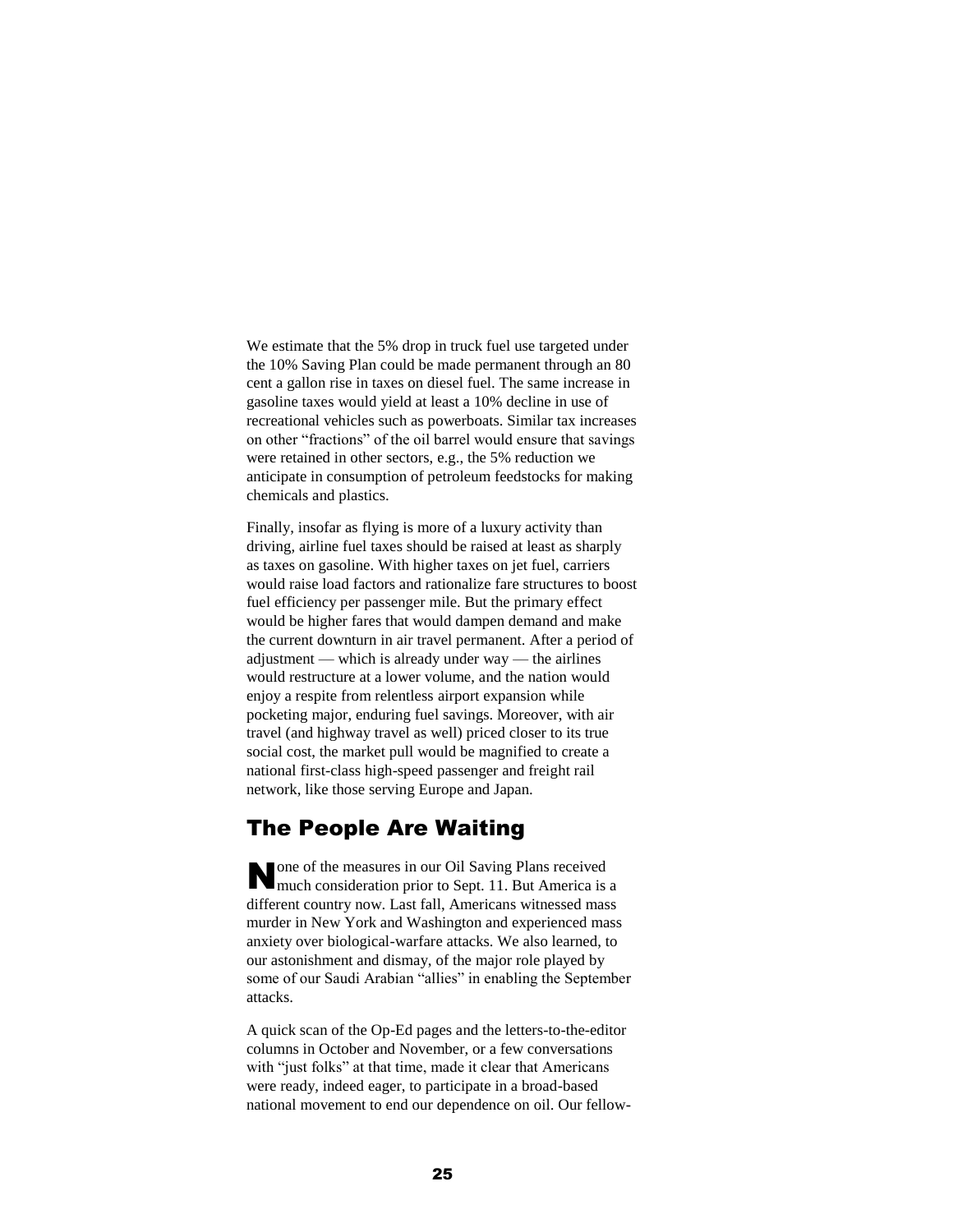citizens were open, as never before, to bold and decisive initiatives for this purpose, and were quite prepared both to undergo some personal inconvenience for their country's sake, and to embrace, over the longer term, a real transition to sustainable lifestyles built on thrifty rather than profligate use of the Earth's resources.

Unfortunately, the moment was not seized, and public attention has turned elsewhere. Yet the logic is as compelling now as it was in the fall — if not more so, with America facing the prospect of perpetual war against a poorly-defined and elusive set of enemies — enemies who, as we now know, possess in abundance the capacity to strike back. With U.S. oil use reduced by an amount approaching our imports from the Persian Gulf — and with even greater reductions "in the pipeline" from longer-term initiatives — the United States would no longer feel compelled to prop up and defend the repressive and corrupt Saudi regime and others like it. We will be able to remove our troops whenever we choose from Saudi territory, without fearing that our economic well-being will be endangered. An arm's-length relationship with the widelydespised Saudi rulers will certainly improve America's standing among the world's billion or more Muslims.

The intent is not to embargo imports of Saudi oil, but to loosen the stranglehold that the supposed "need" for Saudi and other Middle Eastern oil has had on American strategic thinking and foreign policy. Our plan will also shrink the vast quantities of oil money that sustain the social and political milieu from which the September attacks originated.

#### The Bigger Picture

The insecurity arising from America's oil addiction is not solely a consequence of our entanglements in the Middle East; rather, it is an inevitable concomitant of the vast scale of present-day oil consumption and production. Oil confers extraordinary wealth on the tiny elites that own or control it; this wealth is inherently corrupting, not to mention dangerous when it fuels religious or political fanaticism, either directly or in the form of protection money. Moreover, as *New Yorker*  economics commentator James Surowiecki pointed out last year, great wealth derived from the extraction of natural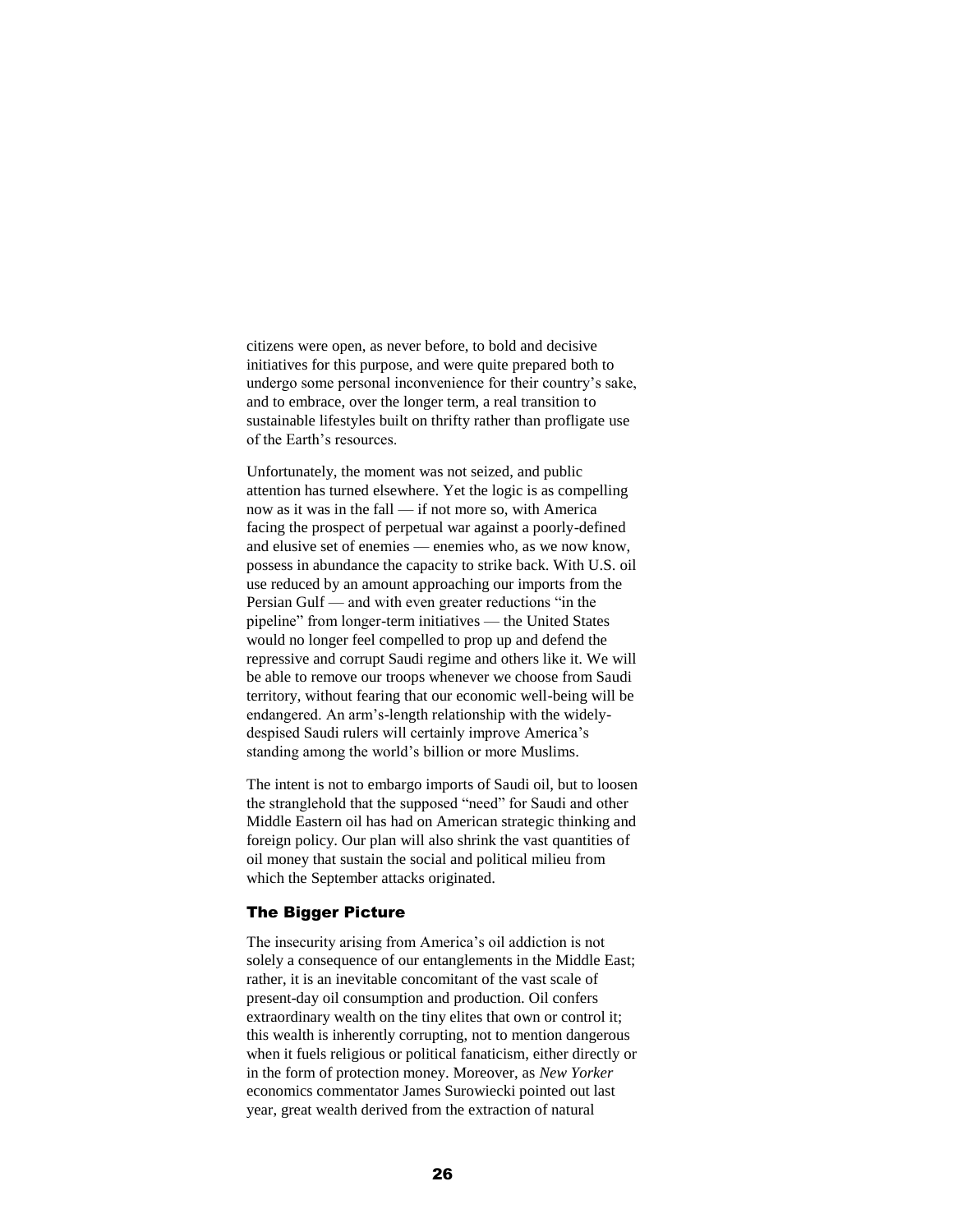resources, like oil, invariably depresses the entrepreneurial spirit, hindering orderly economic growth and the development of open and democratic political institutions.

Look around the world. Not just Saudi Arabia, Iraq, Iran and Kuwait in the Middle East, but also Russia, Libya, Algeria, Nigeria, Indonesia, Azerbaijan and even Ecuador and Colombia — virtually all of the major oil-exporting nations are racked by huge disparities between rich and poor, political authoritarianism, ecological devastation, human rights abuses and intercommunal violence. The consequences to the citizens and environments of those countries are grave enough; but now the United States, as both the chief sponsor of distorted development based on oil, and the world's sole superpower, has become the target of the grievances that inevitably result. At the current scale of use, oil sows anger and instability, which in turn feed chronic conflict and violence.

## The Oil Tithe

For these reasons, everyone should applaud and support efforts by individuals to move off of oil and toward sustainability. But we also believe that Americans need to be asked to conserve. Whenever change is required of people, the sense of working toward a common goal is all-important. Everyone who has ever raised money for a charity knows this. The idea of pulling together in service to our country is a very powerful one. The actions proposed here — carpooling and biking, driving and flying less, turning off lights, swapping incandescent for compact fluorescent lamps — can and will occur on a mass scale if — but only if — they are made part of the national purpose.

What we are calling for is really *tithing oil* — making oil conservation a form of charitable giving, by which individuals set aside a small but crucial piece of consumption for a higher ideal. While it may seem novel to apply this time-honored religious practice to energy use, America has, really, no alternative. Our country will remain exposed to attack, no matter how heavily policed we become, until we end our dependence on oil. Happily, Americans appear ready to practice a modest degree of self-restraint in order to do so. Moreover, the benefits will extend beyond regaining our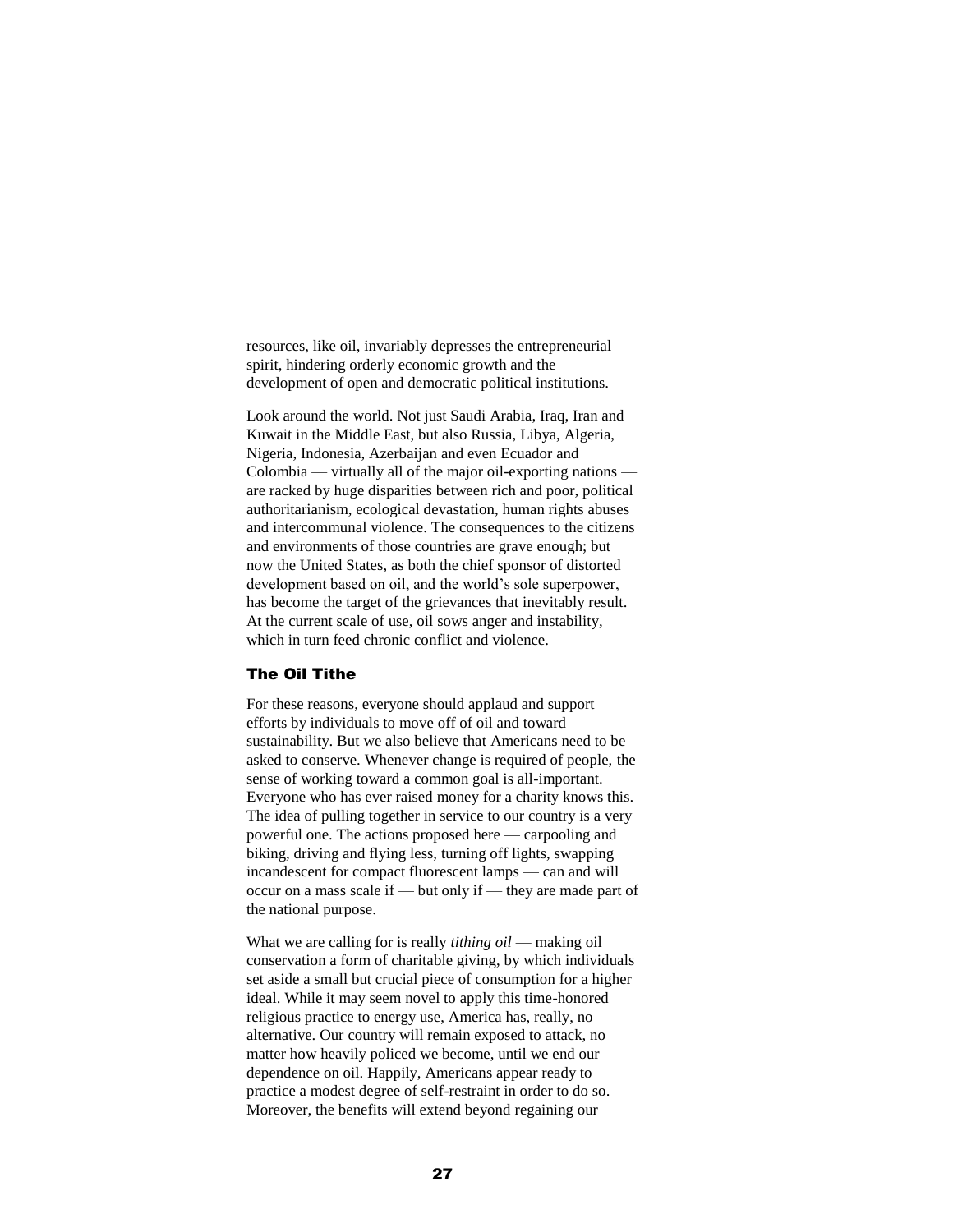security, to enhancing equity, creating a more peaceful world and helping sustain life on Earth.

### Act Now

It's long past time for the Bush Administration and Congress to acknowledge what much of the public grasped immediately after the attacks on New York and Washington: our national interest is profoundly threatened by our outsized appetite for oil. If our leaders are really interested in "national security," they must mobilize the public now to slash U.S. oil consumption decisively and immediately.

The decades-long debate over *whether* the United States will curb its use of oil should have ended on Sept. 11; we clearly must display a little self-discipline if we intend to survive as a free, open, unfearful society. In this moment of crisis, environmental consciousness and patriotism can speak with one voice, and the combination is uniquely powerful. The question is no longer "whether," but "when"; and our answer is, *right now*.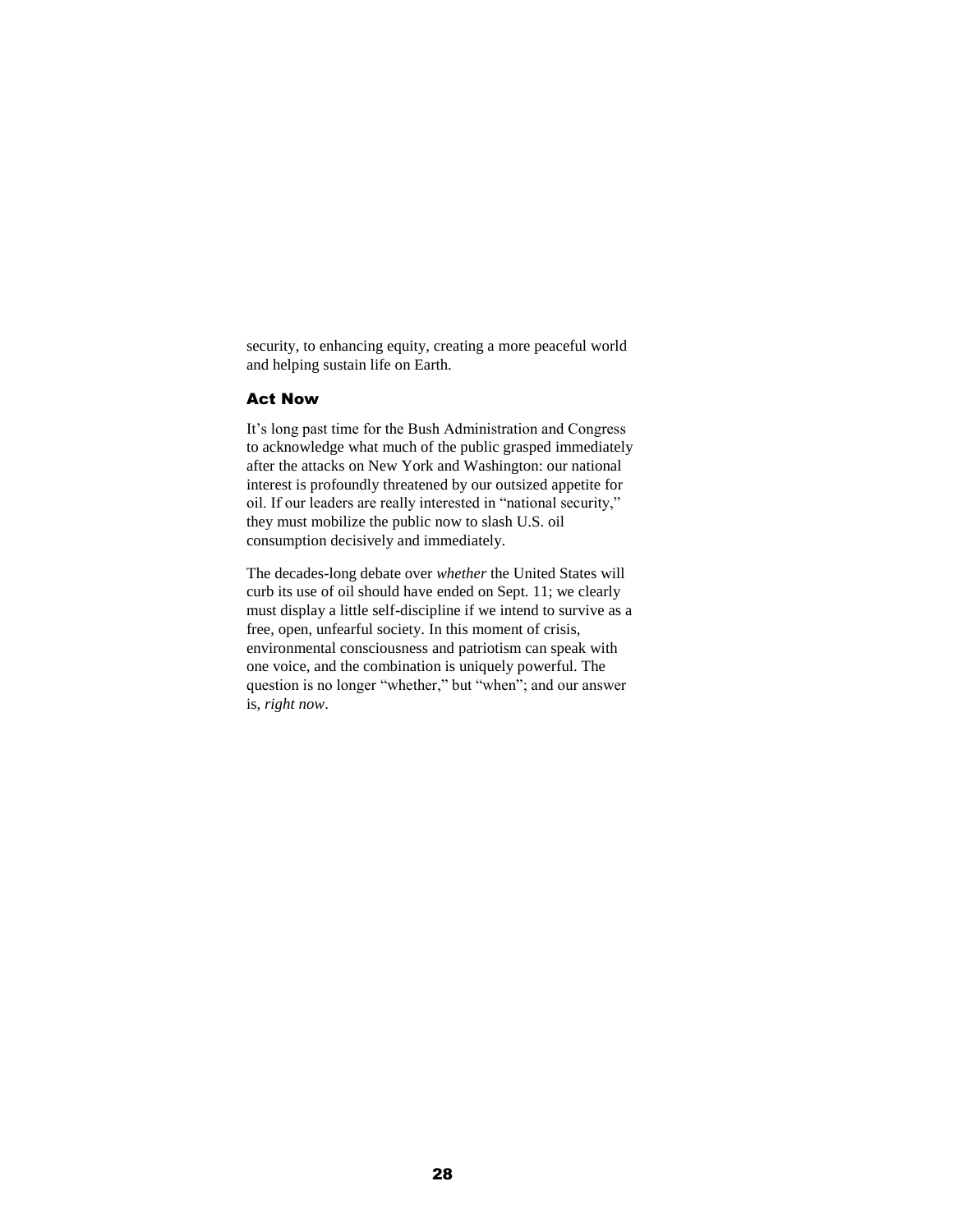# Seven Steps to Save More Oil

Our 5% and 10% Oil Saving Plans rely on tens of millions of Americans changing their behavior purposefully and in of Americans changing their behavior purposefully and in concert. Policy measures are needed, though, to institutionalize the effect of these actions and multiply the oil savings over the long haul. These seven initiatives are particularly important:

## 1. Price petroleum correctly

Charging consumers the true "social price" for petroleum products will create powerful incentives to curb usage. The two key steps are to cut off federal subsidies and to raise petroleum taxes (while rebating the revenues to individuals as described in the main text of this report). The amounts involved are substantial: current oil industry subsidies are estimated at \$23 billion over the next ten years, and even so the Administration is seeking an additional \$21 billion. (Friends of the Earth) Above and beyond these direct subsidies, the huge social costs of oil extraction and usage geopolitical instability, U.S. military expenditures, global environmental pollution — should be internalized via higher fuel taxes. These levies should be raised on all petroleum products — diesel, jet fuel, and chemical feedstocks in addition to gasoline — for the greatest possible oil savings.

#### 2. Reduce driving via per-mile incentives

Shifting some of the fixed costs of driving to per-mile payments would further induce drivers to drive less and thus save gasoline. In particular, if the fiscal base for local (municipal and county) road maintenance, policing and administration were mileage-based user fees rather than property and sales taxes, the incremental cost of each mile driven would rise by as much as a nickel, with sales and property taxes reduced correspondingly. A similar benefit would accrue if drivers could purchase car insurance *by the mile*, paying premiums not in up-front lump sums but as the product of their individual, actuarially-based insurance rate times their miles driven. By letting car owners pocket big savings for each mile they *didn't* drive, these policies would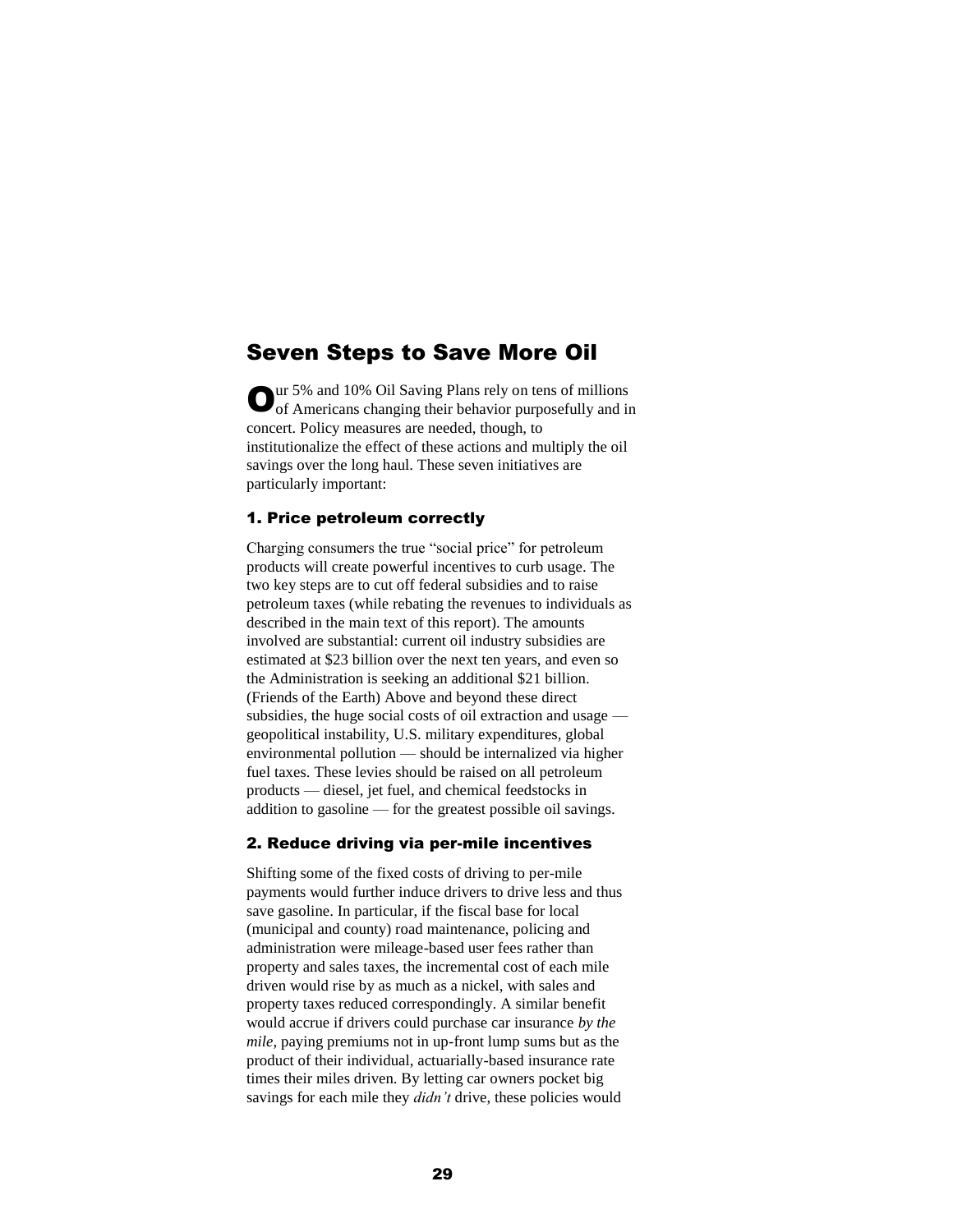make it profitable to economize on driving. (Litman) It should also be noted that both of these measures — revenue shifting and per-mile insurance — promote equity in addition to oil conservation.

#### 3. End the CAFE loophole for "light trucks"

SUV's, minivans and pickup trucks are partially exempt from the so-called CAFE (Corporate Average Fuel Economy) mileage standards. This loophole, originally crafted to aid a few million farmers and small contractors, has encouraged tens of millions of absurdly outsized gas guzzlers to invade our roads, and now accounts for around a million barrels a day of utterly unnecessary excess gasoline consumption. Although steps 1 and 2 above would eliminate most of that demand, the CAFE loophole remains a glaringly irrational incentive to overconsume, and ought to be shut immediately, if only to put the auto industry on notice that fuel efficiency must be a fundamental criterion in design and marketing.

#### 4. Remake public transportation

Successful transit (buses, light rail and trains) creates oil savings many times over: through directly displacing car and air travel; by substituting electric propulsion for oil in many cases; by fostering higher-density development in which proximity renders long-distance driving unnecessary; and generally by breaking the car's exclusive grip on transportation's "mindshare." Federal support of urban and metropolitan transit should be multiplied in order to upgrade current service (new rolling stock, modern maintenance facilities, conversion to non-oil propulsion) and to finance new routes. A national high-speed rail network along the lines of the French high-speed TGV (*"train à grande vitesse")* could command much of the intercity travel market now monopolized by automobiles and airplanes, while an even more ambitious system of maglev (magnetic levitation) trains traveling at three hundred plus miles per hour could shift development back to energy-efficient central cities from sprawl-based freeways and airports. (Lazare, pp. 293-296)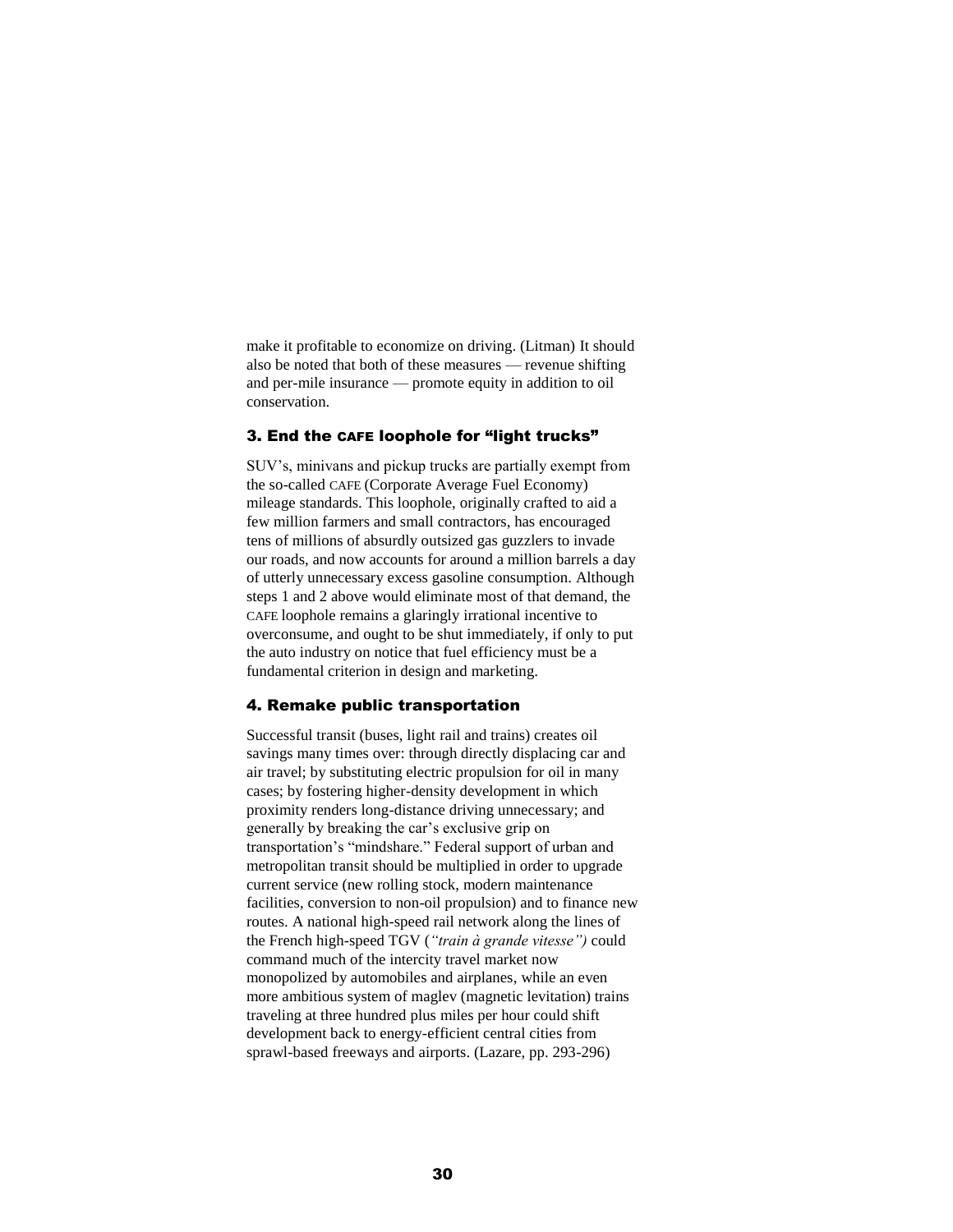#### 5. Stop subsidizing sprawl

The measures described above can greatly deflate the "big box" development balloon that has jacked up U.S. oil use over the past 20 years. Land-use reforms can attack sprawl head-on as well. Zoning and other impediments to infill, brownfield and rehab development should be identified and eliminated. Programs that reward people for living close to their workplace, such as Fannie Mae's Location-Efficient Mortgages and Maryland's Live Near Your Work program, should be implemented broadly. Likewise for measures that support locally based agriculture, such as Suffolk County (NY)'s Farmland Preservation Program, which pays farmers for their "development rights," and the Community Preservation Fund through which Suffolk townships buy former farmland outright through a 2% tax on real estate sales. Finally, all federal tax subsidies for mortgage payments and local property taxes, through which middle and working class families subsidize gargantuan sprawl homes for the wealthy, should end. (Lazare, pp. 273-276) Here again, as with petroleum taxes and local revenue-shifting, the proceeds should be rebated to individuals on a per-capita basis.

#### 6. Make all homes energy-efficient

One of the few energy-efficiency success stories of recent decades was the immense reduction — amounting to half or more — of power consumed by new air conditioners, refrigerators and other appliances. The federal efficiency standards that catalyzed this progress should be updated to keep pace with advancing technology, not watered down as proposed by the Bush Administration. (ACEEE) Similarly, as many as possible of the nation's incandescent lights — "heaters that also throw off light" — should be replaced through a federal program to install, at little or no charge, new "compact fluorescent" lamps that provide equivalent light output but use just one-fourth the power. And all U.S. homes should be heat-retrofitted: state-of-the-art ultra-efficient furnaces, high-performance windows, programmable thermostats and instrumented air- and duct-sealing together can slash household use of natural gas or heating oil by up to two-thirds.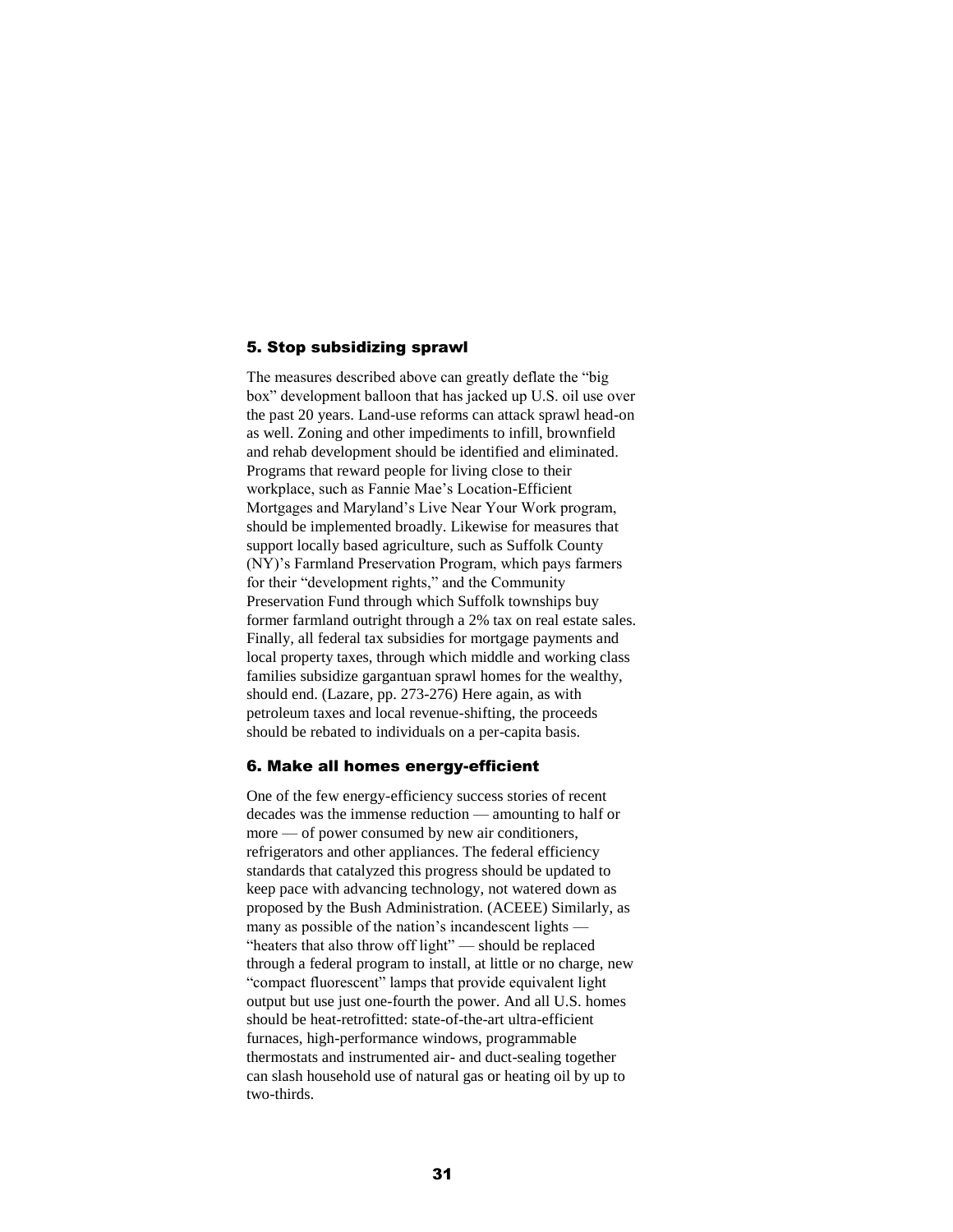#### 7. Remove the threat to bicyclists

Half of all U.S. car trips are 3 miles or shorter, and millions of Americans long for (and need) affordable, time-saving regular exercise. The bicycle is the obvious, oil-saving solution, as well as the travel mode that best harmonizes mobility and community. The greatest single deterrent to cycling on a mass scale is the quite correct belief that in practice, cyclists have no rights on the road. Far more essential than bike lanes and paths — and able to be provided at once rather than years hence — would be to amend state motor vehicle codes (and police practice) to unequivocally grant bicycles right of way over motor vehicles wherever there is no explicit traffic indicator such as a signal. (U.S. NHTSA-CDC, p. 7.) This road-equivalent of the time-honored nautical rule granting sailboats precedence over powerboats would send to drivers the essential message that cyclists are fully entitled to be on the road, and could trigger a boom in U.S. bicycle use.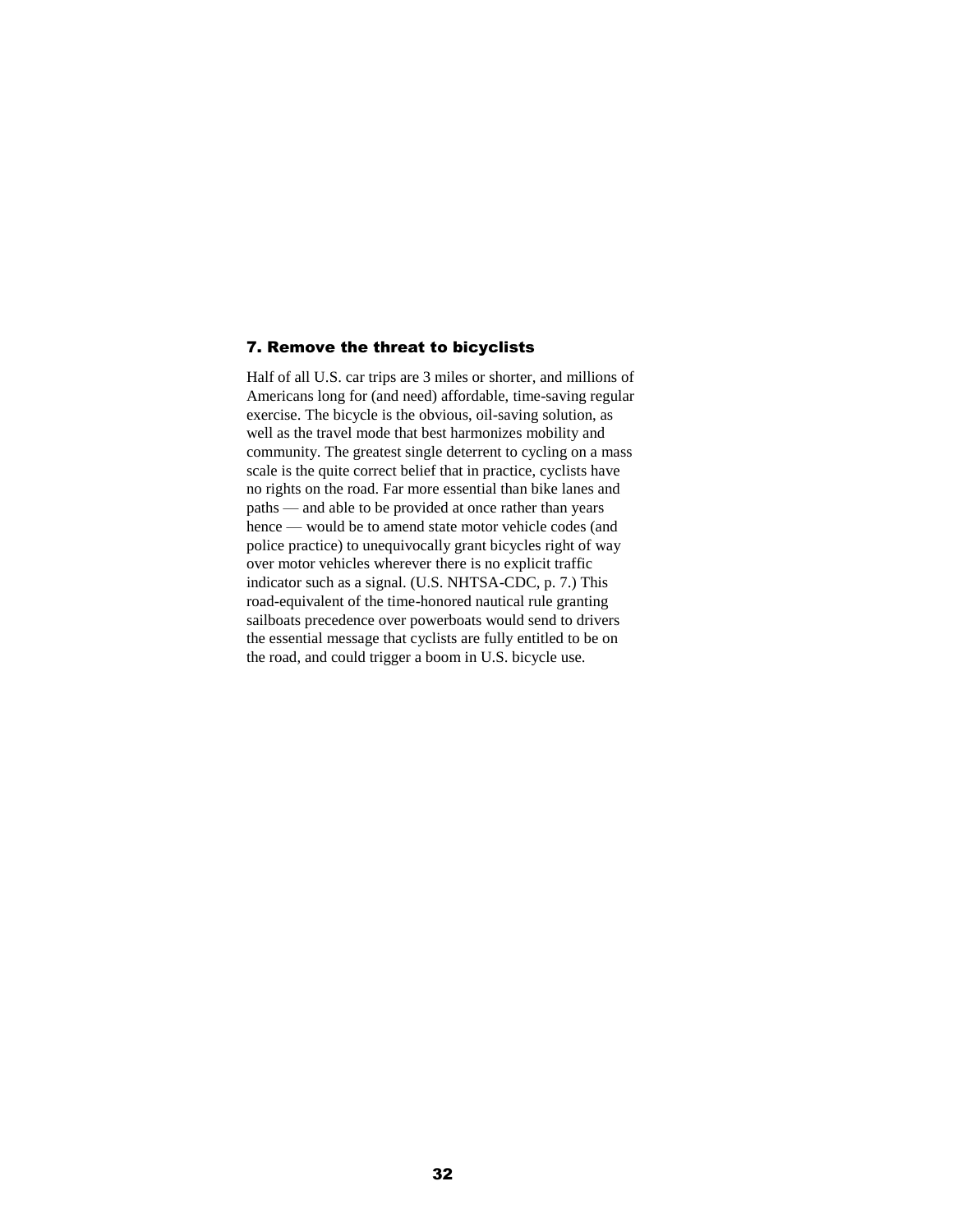# Slippery Barrels

ince Sept. 11, a number of well-intentioned commentators Since Sept. 11, a number of well-intentioned commentator<br>have revealed some confusion about the basic arithmetic of petroleum consumption, and inadvertently made oil conservation look easier than it really is.

Getting agreement on programs that actually reduce oil usage is hard enough without having to work through competing sets of numbers, some of them faulty. The following three examples illustrate the problem:

Oil consultant Philip Verleger, quoted by *New York Times* columnist Thomas L. Friedman ("Let's Roll," Jan. 2, 2002), said, "One out of every seven barrels of oil produced in the world is consumed on American highways. We could cut that by a third in five years [with] tax incentives for manufacturers to produce more efficient vehicles and for consumers to buy them."

But almost one-quarter of the highway oil targeted by Mr. Verleger is used in trucking (see Table 1), a sector which vehicle-based tax incentives won't affect more than minimally.His goal of a one-third reduction in "highway oil" is thus tantamount to reducing fuel consumption by passenger vehicles by 44%. Attaining that improvement solely through greater efficiency would require raising the average gas mileage of cars and light trucks to at least 35 from the current 20 — an obvious impossibility in just five years by any means, and *a fortiori* impossible through vehicle incentives alone.

Martin Feldstein, professor of economics at Harvard, president of the National Bureau of Economic Research, and chief economic advisor to President Reagan, wrote in the *Wall Street Journal* ("Vouchers Can Free Us From Foreign Oil," Dec. 27, 2001), "One-third of our oil consumption is used to heat our homes. With the right incentives, home heating could be converted over time to domestically produced natural gas and to electricity produced by a combination of nuclear power, coal, natural gas and renewable sources."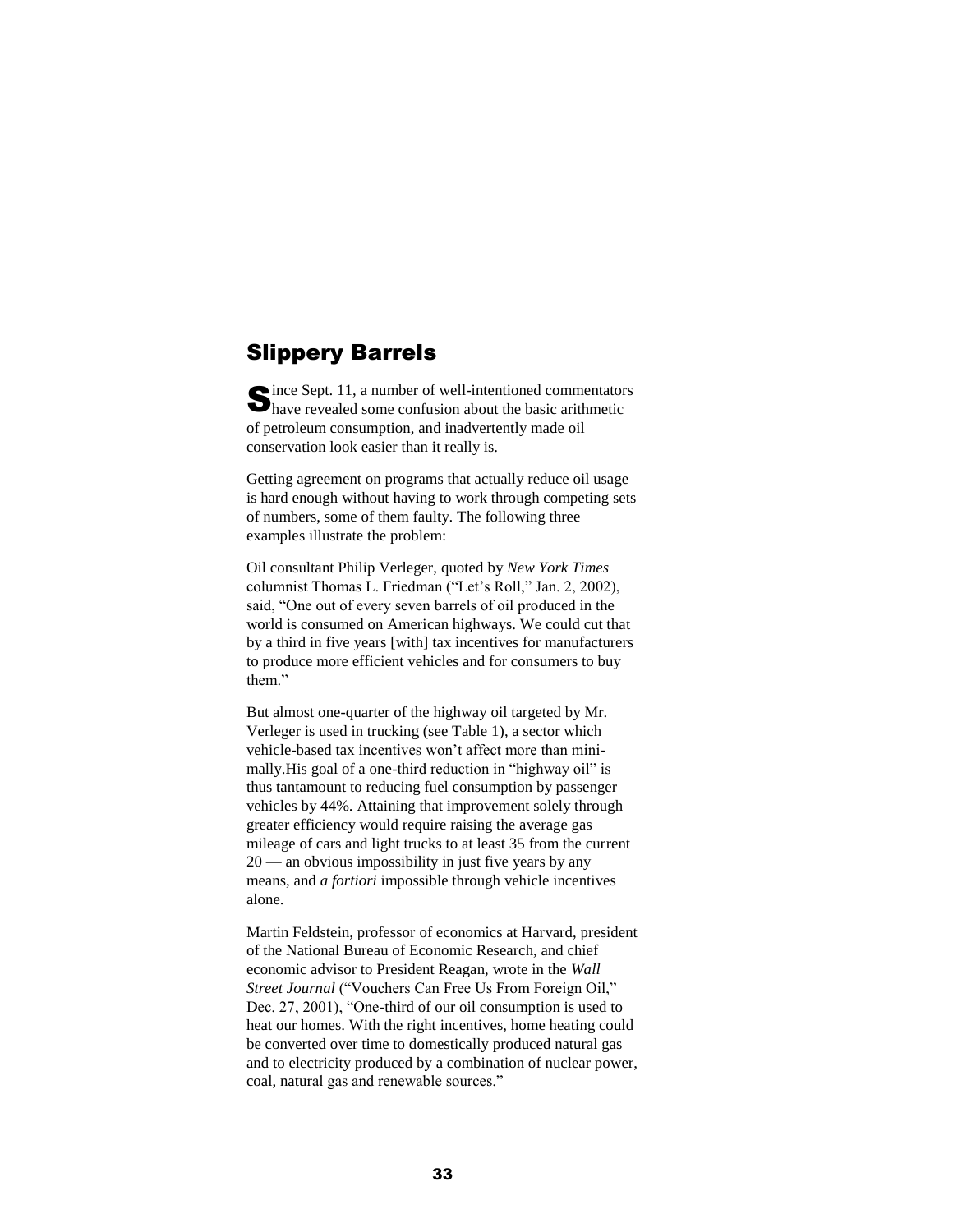But most buildings are already heated by natural gas or electricity, limiting the scope of oil savings in this sector. As Table 1 shows, heating accounts for just 4.9% of oil use. Even if we take Prof. Feldstein's "homes" to mean "all buildings," his estimate of oil used for heating is still too high by a factor of seven.

Robert F. Kennedy Jr., an attorney with the Natural Resources Defense Council, wrote in the *New York Times* (op-ed, "Better Gas Mileage, Greater Security," Nov. 24, 2001), that "An improvement [in passenger vehicles' fuel efficiency] right now of 2.7 miles per gallon would eliminate our need for all Persian Gulf oil." Famed energy policy analyst Amory Lovins subsequently made the same claim in *The American Prospect* ("Energy Forever," Feb. 11, 2002). This seems curious, insofar as the resulting 12% reduction in fuel per mile, applied to the 7.9 million barrels a day burned by cars and light trucks (Table 1), doesn't even yield a million barrels a day, whereas U.S. imports of Persian Gulf oil exceed 2.5 million barrels a day.

On further inspection, the claim of Messrs. Kennedy and Lovins is seen to rest on the unsupported assumption that each gallon of gasoline saved will "leverage" savings of at least two gallons of crude oil. But this assumption is far more optimistic than the available evidence supports. There is no real basis for believing that conservation of gasoline saves crude oil at much more than a 1-to-1 rate. At this rate, average car and light truck mileage would need to rise 8-9 mpg, or triple the increment that Messrs. Kennedy and Lovins say would suffice to eliminate Gulf imports through improved mileage alone.

These writers, and many others, appear to be clinging to the hope of a painless way to save oil: something that can be done without requiring Americans to change their behavior in any way, and ideally without their even noticing that anything has happened. But wishful thinking won't save oil. Changing what we demand from oil, particularly how and where we travel, will be required as well as improving efficiency — especially since we need to start saving in large quantities *now*.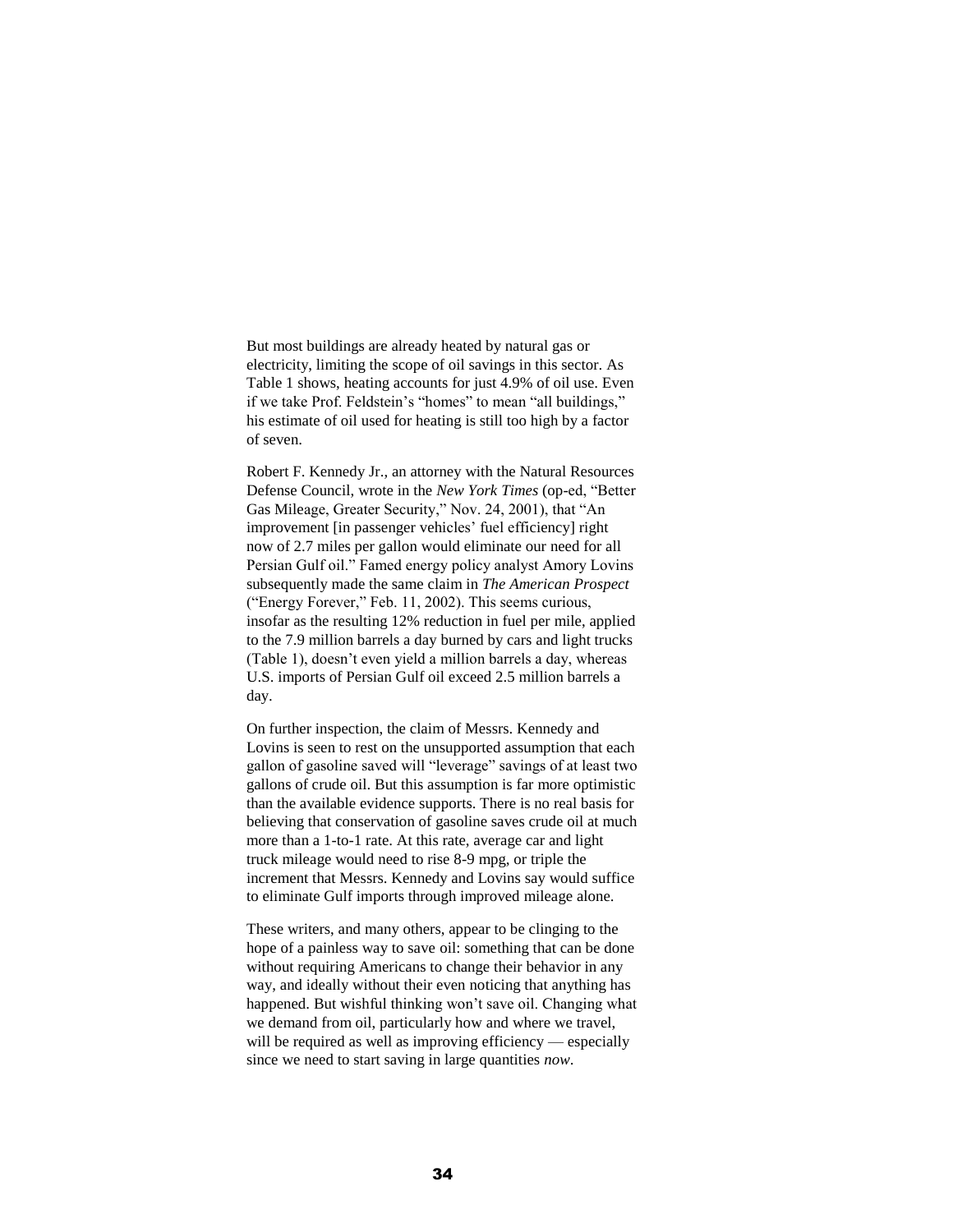#### Notes

Data in this report are for the United States, for 2000 to make a pre-Sept. 11 baseline. Other data are most recent available. *M.E.R.* = *Monthly Energy Review.* Spreadsheet = our master spreadsheet discussed after these notes. "mbd" = million barrels per day.

*A sustainable society* (opening quote) — Brower, pp. 489-490.

*"I believe that most Americans are more than willing …" — New York Times*, letter, published Nov. 7, 2001.

*These schemes wouldn't start saving oil before 2009 —* For example, even ramping up the theoretical (as opposed to actual "on-road") average mpg of new cars and light trucks to 40 in 2012 in equal increments starting in 2004, an ambitious two-thirds increase from the current 23.9, won't shrink gasoline consumption (and then only modestly) until 2009. That is because (i) the stock of vehicles turns over only gradually, and (ii) total vehicle miles traveled continue to rise so long as gasoline is priced far below its social cost.

*Thirty percent of the world's crude oil extraction occurs in the Middle East —* 1999 production of crude oil, natural gas plant liquids and other liquids totaled 72,663,000 barrels per day for the world, and 21,667,000 from Bahrain, Iran, Iraq, Kuwait, Oman, Qatar, Saudi Arabia, Syria, United Arab Emirates and Yemen, or 30%. Excluding Syria (546,000), the other nine countries accounted for 29%. U.S. DOE, *International Energy Annual*.

*The region's ten nations …hold two-thirds of Earth's known oil reserves.* By the two sources in *International Energy Annual*, the ten countries' reserves account for 64% or 66% of the world's, with Saudi Arabia alone accounting for 27% or 26%; the U.S. share is 2%.

*With domestic oil fields largely "played out," almost 60% of the petroleum used in the U.S. is imported. —* Domestic oil production (including natural gas plant liquids) in 2000, 8.08 mbd, is only 41% of petroleum consumption of 19.7 mbd (*M.E.R*.); imports made up the difference. The mean estimate of 3.2 billion barrels of recoverable ANWR oil (U.S. Geological Survey) equates to a 30-year supply of just 0.29 mbd, only 1.5% of current consumption.

*Saudi Arabia supplies 8% of the oil used in the United States* — Total imports from Saudi Arabia are 1.572 mbd for 2000 and 1.758 for 2001 eight months (*M.E.R.*), or roughly 1.6-1.7 mbd, which is 8- 9% of total consumption of 19.3 mbd.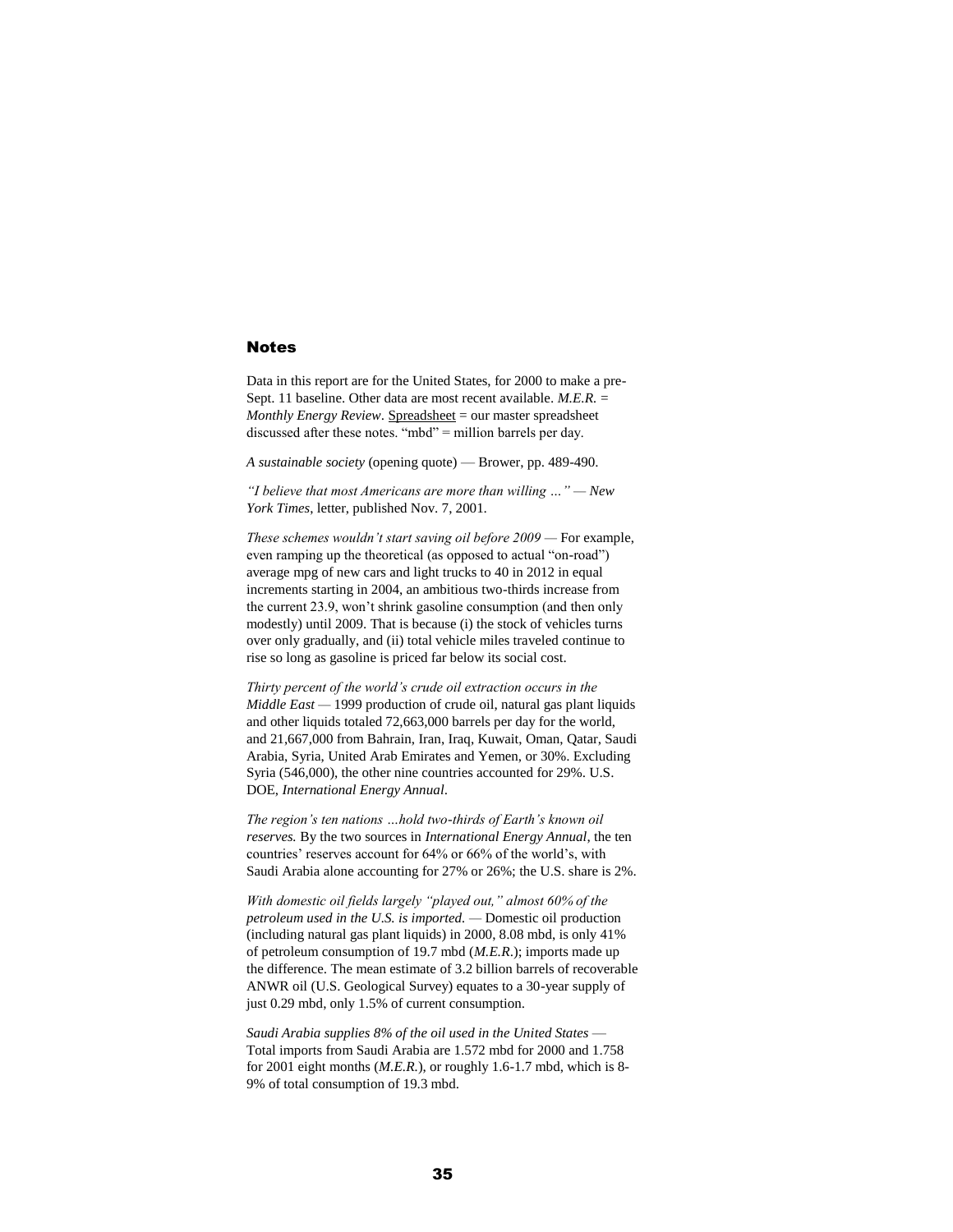*The Saudi regime has looked the other way —* See, for example, Douglas Jehl, "Holy War Lured Saudis As Rulers Looked Away," *New York Times*, Dec. 27, 2001, p. A1.

*"Can We Do Without Saudi Oil? Alas, No."* — by Irwin M. Stelzer, *The Weekly Standard*, Nov. 19, 2001.

*U.S. vehicles etc. consumed an average of 19.3 million barrels of petroleum products each day* — *M.E.R.* has 19.7 mbd for both 2000 and 2001. Our 19.3 mbd is from spreadsheet.

*One-quarter of the world's oil, twice as much as per capita use in Western Europe, seven times the world average* — 1998 petroleum consumption was 18.9 mbd for U.S., 54.7 mbd for non-U.S. (*International Energy Annual*, 1999, Table 3.1) Applied to populations of 280 million U.S. and 6 billion non-U.S., ratio of per capita U.S. to non-U.S. was 7.4. 1998 ratio of U.S. per capita use to Western European countries is: France, 2.01; Germany, 1.97; Italy, 1.93; U.K., 2.35. Source: oil consumption from U.S. DOE/EIA, *International Energy Annual*, Table 3.1 ("apparent consumption, including bunkers"); population from *World Population Prospects, the 1998 Revision*, UN Population Division, on OECD website.

*The 16 biggest uses of petroleum* — Figures in table are derived from spreadsheet and are discussed more or less seriatim here. Btu-tobarrel conversion factors are in table further below.

*U.S. oil consumption accounts for 39% of all energy used in the United States* — Of 98.8 "Quads" (quadrillion Btu) of energy consumption in 2000, petroleum accounted for 38.4 (*M.E.R*.).

*U.S. passenger vehicles consume 7.9 million barrels of gasoline daily*  — Light-duty vehicle motor gasoline (7.627 mbd) + light-duty vehicle diesel fuel (0.102 mbd) + commercial and industrial motor gasoline (0.126 mbd), all from spreadsheet, sum to 7.855 mbd.

*At workplaces in California, the same number of workers now get to work with 11% fewer cars* — Shoup (1997) studied eight such workplaces with 1,700 total employees, and found that parking cashouts reduced vehicle commute trips per 100 employees from 82 to 73.

*Commuting trips account for 30% of car-miles* — a well-known finding from U.S. DOT 1995 *Nationwide Personal Transportation Survey* (*NPTS*).

*More than 60% of U.S. households own at least two cars - 1995 NPTS* (summarized in *Statistical Abstract 2000*, Table 1033) reports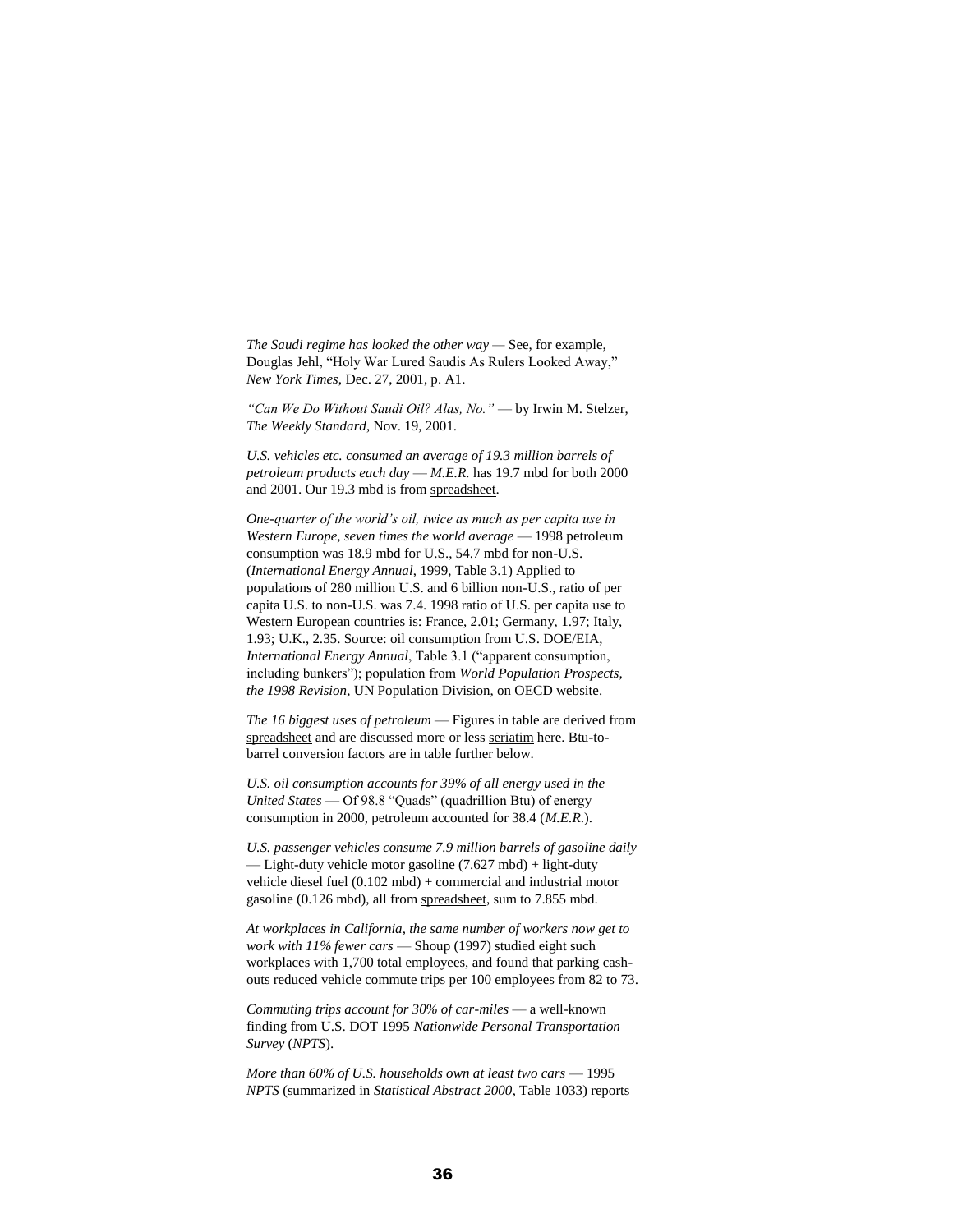59.5% of households had two or more cars, vs. 58.0% in 1990, indicating that year-2000 share reached at least 60%.

If half of those households switched just a tenth of their travel — Light-duty vehicle miles traveled of 2.412 trillion (from spreadsheet), averaged over estimated 190 million vehicles, yields 35 miles per vehicle per day. We assume 30 miles per vehicle for households with two cars, split evenly between vehicles with mpg of 16 and 24, yielding 3.125 gallons of gasoline per day. Switching 6 of these 60 household miles from low- to high-mpg vehicle reduces gallons needed to 3.0, a 4% savings. Applying this savings rate to half of the 60% of households yields a 1.2% reduction in gasoline.

*Commercial airplanes consume just under 1.3 million barrels of jet fuel per day* — Domestic air carriers (0.873 mbd) + international air carriers  $(0.323 \text{ mbd})$  + general aviation  $(0.091 \text{ mbd})$ , all from spreadsheet, sum to 1.287 mbd.

*Airline load factor of 72.4%* — from Air Transport Association.

*Three-fourths of air passenger seat-miles are consumed by the most active one-quarter of those who fly* — Author's estimate, based on conversations with air travel experts; unfortunately, no definitive data were available.

*Jet fuel use would be 14% less than year-2000 levels* — a 10.5% reduction in flights (as passengers responsible for three-fourths of trips eliminate an average of  $14\%$ ) + 1% efficiency gain + load factor gain yields 15% savings (via 0.895 x 0.99 x 72.4/75.0), adjusted to 14% for conservatism.

*The improvement in on-time performance following Sept. 11 — New York Times* "Practical Traveler" column, Sunday, Feb. 10, 2002, attributed a U.S. DOT finding of an 84.7% on-time arrival rate for the 11 largest U.S. air carriers in Nov. 2001, vs. 72.8% in Nov. 2000, to the decline in air travel since Sept. 11.

*Almost a million barrels a day are burned to make heat and hot water* — Residential distillate (0.413 mbd) + residential LPG (0.321 mbd, calculated as 90% of LPG of 0.356 mbd for buildings) + commercial distillate (0.166 mbd) + commercial resid (0.042 mbd), all from spreadsheet, sum to 0.942 mbd.

*A 2<sup>o</sup>F reduction in thermostats would eliminate 8% of the fuel used for heating* — assuming 5,000 degree days in a 200-day heating season; a 2°F setback eliminates 400 (200 x 2) degree days, or 8%.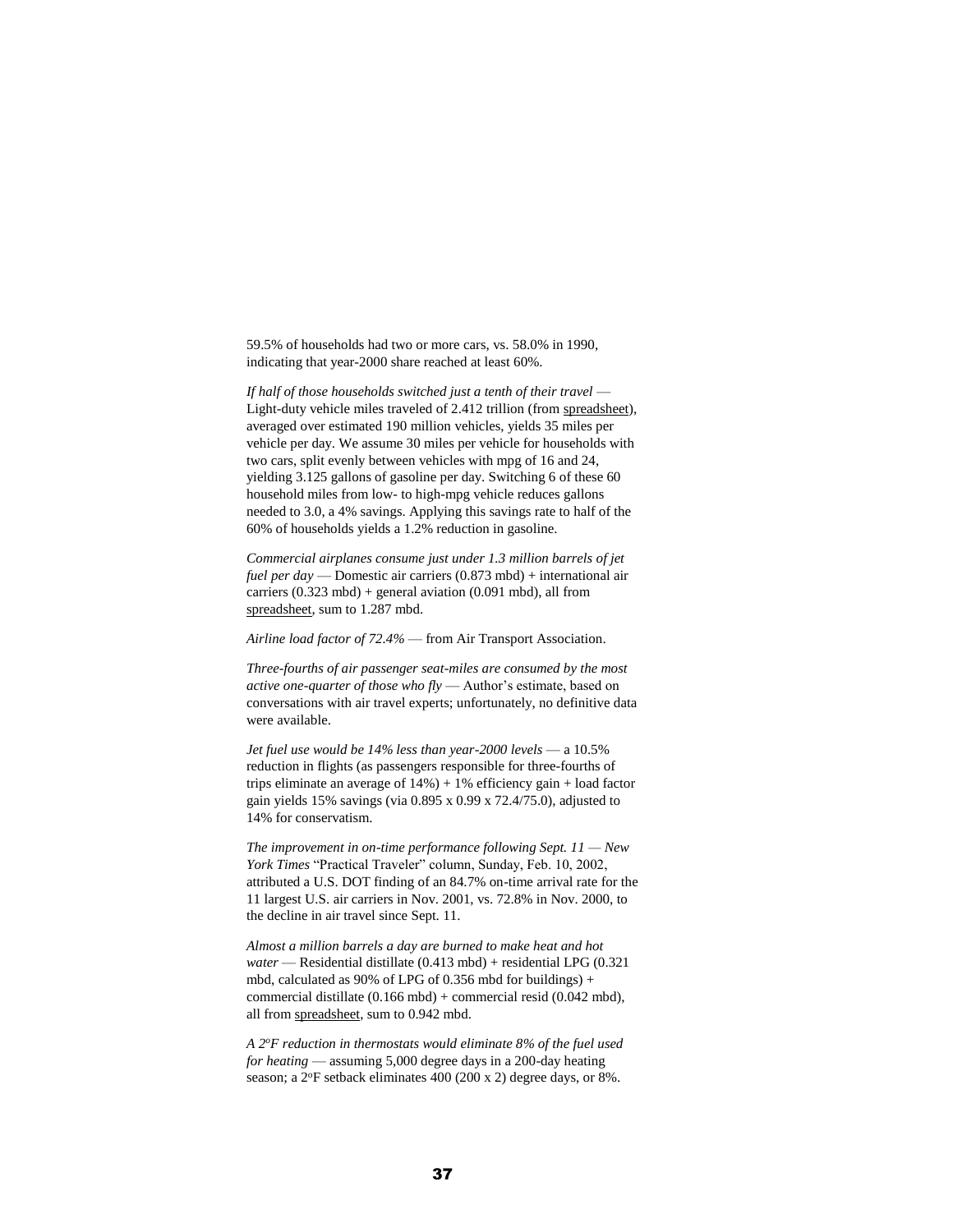*The manufacture of electricity consumes a mere 313,000 barrels of oil per day* — the sum of 0.287 mbd of resid burned in steam turbines and 0.026 mbd of distillate in combustion turbines, from spreadsheet.

*U.S. natural gas-burning for electricity consumes twice as much energy as oil-burning for process heat* — From spreadsheet, 3.977 Quads of natural gas are burned annually to make electricity; that's the energy equivalent of 1.870 mbd (converted with the heat content of distillate oil), or 1.96 times the 0.956 mbd of oil used for process heat (see next entry).

*960,000 barrels/day [rounded from 956,000] of oil are used for factory process heat* — This is the sum of four categories, all from spreadsheet: (i) one-third of industrial distillate of 0.466 mbd, or 0.155 mbd (we allocate the remaining two-thirds to construction machinery); (ii) industrial resid of 0.072 mbd; (iii) petroleum coke of 0.273 mbd, calculated from EIA approximation (in private communication) that 0.6 Quads of "Other Petroleum" is petroleum coke; and (iv) miscellaneous petroleum of 0.456 mbd, calculated as remainder of 0.965 Quads from Other Petroleum of 4.265 Quads, less still gas (see below), asphalts (ditto) and petroleum coke.

*California Shows the Way* — Many figures and text here are from *Sacramento Bee* (see References).

*Californians have reduced power consumption by 5%* — California Energy Commission web site shows following declines in kWh purchased statewide for first 11 months of 2001 vs. same period in 2000: 4.6% unadjusted, 5.2% weather-adjusted, 7.0% adjusted for weather and economic activity.

*Road pavement* — From spreadsheet, calculated from EIA approximation (in private communication) that 1.3 Quads (or 0.537 mbd) of "Other Petroleum" of 4.265 Quads is for asphalt, essentially all of which is for roads.

*Energy to run refineries* — From spreadsheet, calculated from EIA approximation (in private communication) that 1.4 Quads (or 0.639 mbd) of "Other Petroleum" of 4.265 Quads is "still gas" burned in refineries.

*Trucks* — Total usage of 2.460 mbd is sum of commercial light trucks gasoline (0.323 mbd), freight trucks motor gasoline (0.159 mbd), freight trucks distillate, i.e., diesel (1.966 mbd), and freight trucks LPG (0.012 mbd), all from spreadsheet.

*Plastics and chemicals* — From spreadsheet, this entry, 1.993 mbd, is the sum of 0.628 mbd of petrochemical feedstocks and 1.365 mbd of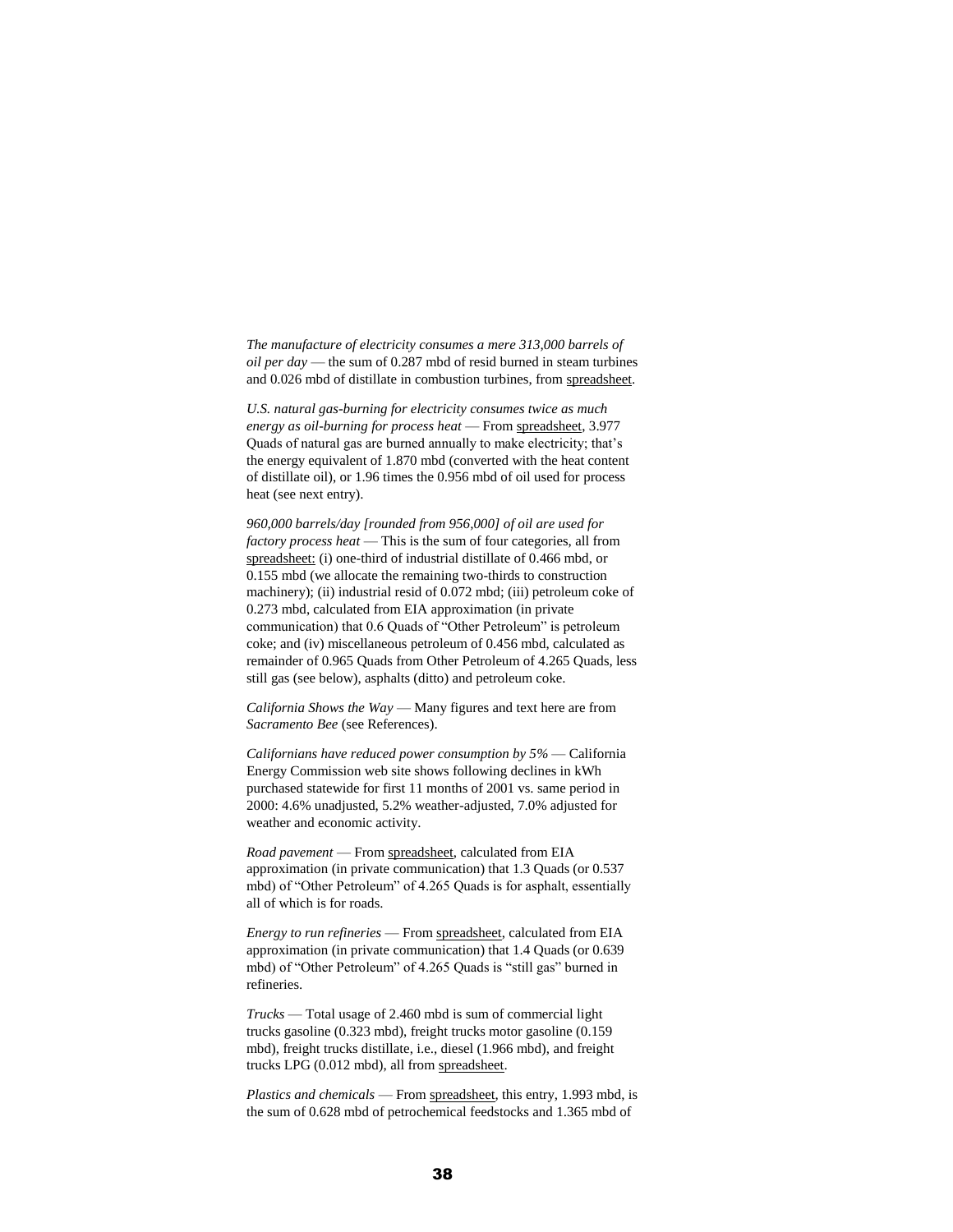LPG (the latter is based on personal communication from DOE that 1.8 of the 2.370 Quads of industrial LPG are feedstock to chemical industry; note that this is converted to barrels @ 3.613 MMBtu/bbl).

*These four measures double the fuel savings in air travel from 14% to 28%* — A 30% cutback in 75% of travel and a 5% cutback in the remaining 25% yield a 23.7% overall cutback. With a 2% efficiency gain and a load factor improvement to 75% from 72.4%, the combined effect is  $(1 - 23.7\%)$  x 98% x 72.4% / 75%, or 0.72, i.e., a 28% savings.

*Heat and hot water savings* — A 3°F setback eliminates 600 degree days, or 12% of the 5,000 degree day base. Applied to 75% of oil use in 75% of buildings, the savings are  $12\%$  x 75% x 75%, or 6.75%. The 5% hot water savings, applied to the remaining 25% of oil use in same 75% of buildings, provides an additional 0.94% (5% x 25% x 75%), for a combined 7.69%.

*Waterborne freight* — Total of 0.478 mbd is sum of 0.346 mbd international shipping (assumed to be resid), and 0.132 mbd domestic (assumed to be split evenly between resid and distillate), from spreadsheet.

*Crude oil and petroleum products account for 40% of shipping tonnage, and coal for 14% — Statistical Abstract 2000*, Table 1088.

*Construction machinery* — we allocate two-thirds of industrial distillate total of 0.466 mbd to this sector, yielding 0.310 mbd.

*Air freight* — Fuel consumption of 0.212 mbd is from spreadsheet.

*Recreational vehicles consume more than twice as much petroleum fuel as buses* — From *spreadsheet*, recreational boats use 0.162 mbd; we increase this by 25%, to 0.203 mbd, to include so-called "personal" off-road vehicles. Buses consume only 0.087 mbd (0.042 transit, 0.011 intercity, 0.034 school, all from spreadsheet).

*Usage categories not targeted for savings (all data from spreadsheet)*  — *Agriculture* (0.432 mbd) is LPG for agricultural machinery and drying crops, calculated as the remainder of 2.370 Quads of industrial LPG after 1.8 Quads are allocated to chemical industry, and converted to barrels @ 3.613 MMBtu/bbl). *Military* (0.298 mbd) is sum of 0.246 mbd military aviation, 0.045 mbd military distillate and 0.008 military resid. *Rail freight* (0.239 mbd) is all distillate (diesel).

*Oil use up by 25% since the early 1980s* — Compare "petroleum products supplied" in *M.E.R.* of 19.693 mbd in 2000 with 1981-85 average of 15.607 mbd, a 26% increase.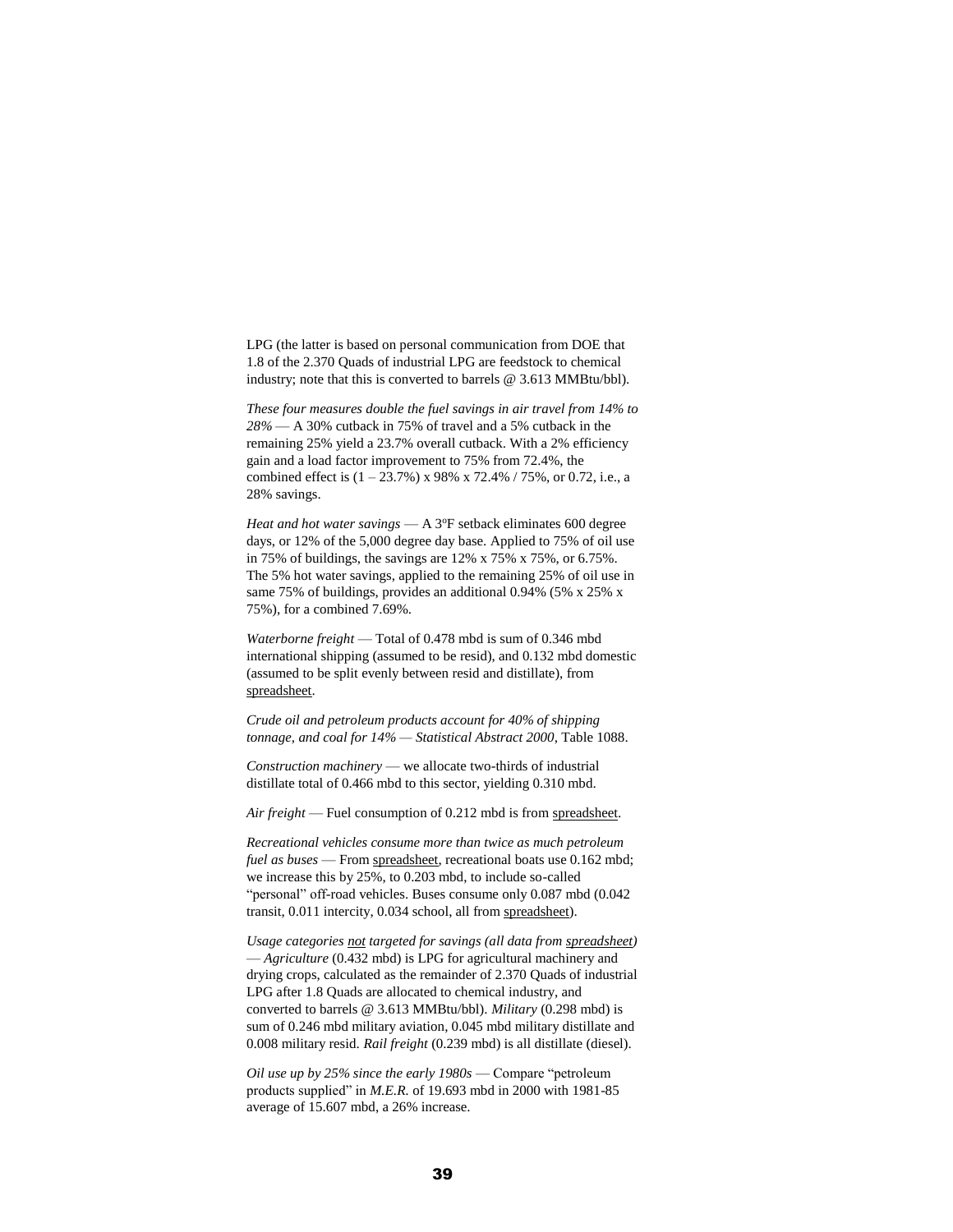*A tax increase of around 50 cents a gallon would be needed to bring about an immediate 7% reduction in gasoline consumption* — We assume a short-run price-elasticity of gasoline of negative 0.2, such that each 10% increase in the price of gasoline induces a 2% drop in usage, and a base price (including taxes) of \$1.20 a gallon. Since 1.70/1.20 raised to the -0.2 power is 0.93, an increase to \$1.70 (via a 50 cent/gallon tax hike) would cut usage 7% overnight.

*The revenue from a 50 cent a gallon gasoline tax increase would yield a \$200 annual rebate check for each of America's 285 million inhabitants* — We multiply 7.855 mbd x 42 gallons per barrel x 365 days/yr x 50¢/gallon x 93% (to account for the 7% decline in consumption), and divide by 285 million (the U.S. was home to 284,796,887 residents on July 1, 2001, per U.S. Census Bureau web site, press release of Dec. 28, 2001) to yield \$196.

*The rich drive much more on average than the poor* — Cameron's classic study of Southern California (Los Angeles, Orange, Riverside and San Bernardino Counties) found 1991 household VMT distributed among income quintiles (in ascending order, from Fig. I-2): 6,000 / 13,000 / 17,000 / 23,000 / 32,000. Similar figures obtain elsewhere.

*A family of four that used fewer than 30 gallons a week would come out ahead.* — The estimated \$196 annual per-capita rebate, times four, offsets 1,568 gallons a year (30 a week) taxed  $@$  50 $¢$ .

*The 80 cent a gallon increase required to induce an immediate 10% drop in gasoline consumption* — Again assuming a negative 0.2 short-run price elasticity, since 2.00/1.20 raised to the -0.2 power is 0.90, an 80 cent a gallon tax hike would cut usage 10% overnight. The revenue calculation yielding \$300/year is as above, except that 80¢ replaces 50¢ and 90% replaces 93% (reflecting the 10% decrease in usage), yielding \$303.

*The 5% drop in truck fuel use could be made permanent through an 80¢/gallon rise in taxes on diesel fuel* — Same as above, except elasticity is assumed to be half that for passenger travel, i.e., -0.1.

*The same (80¢/gallon) increase in gasoline taxes would yield at least a 10% decline in use of recreational vehicles* — The author has estimated (*Drowning In Noise*) that fuel, at \$1.35/gallon, accounts for roughly 11% of the total owning and operating costs of jet skis, and that this discretionary, largely luxury activity has a price elasticity of negative 2. An 80¢/gallon surcharge adds 6.5% to annualized costs, and, with the assumed elasticity, results in a 12% decline in usage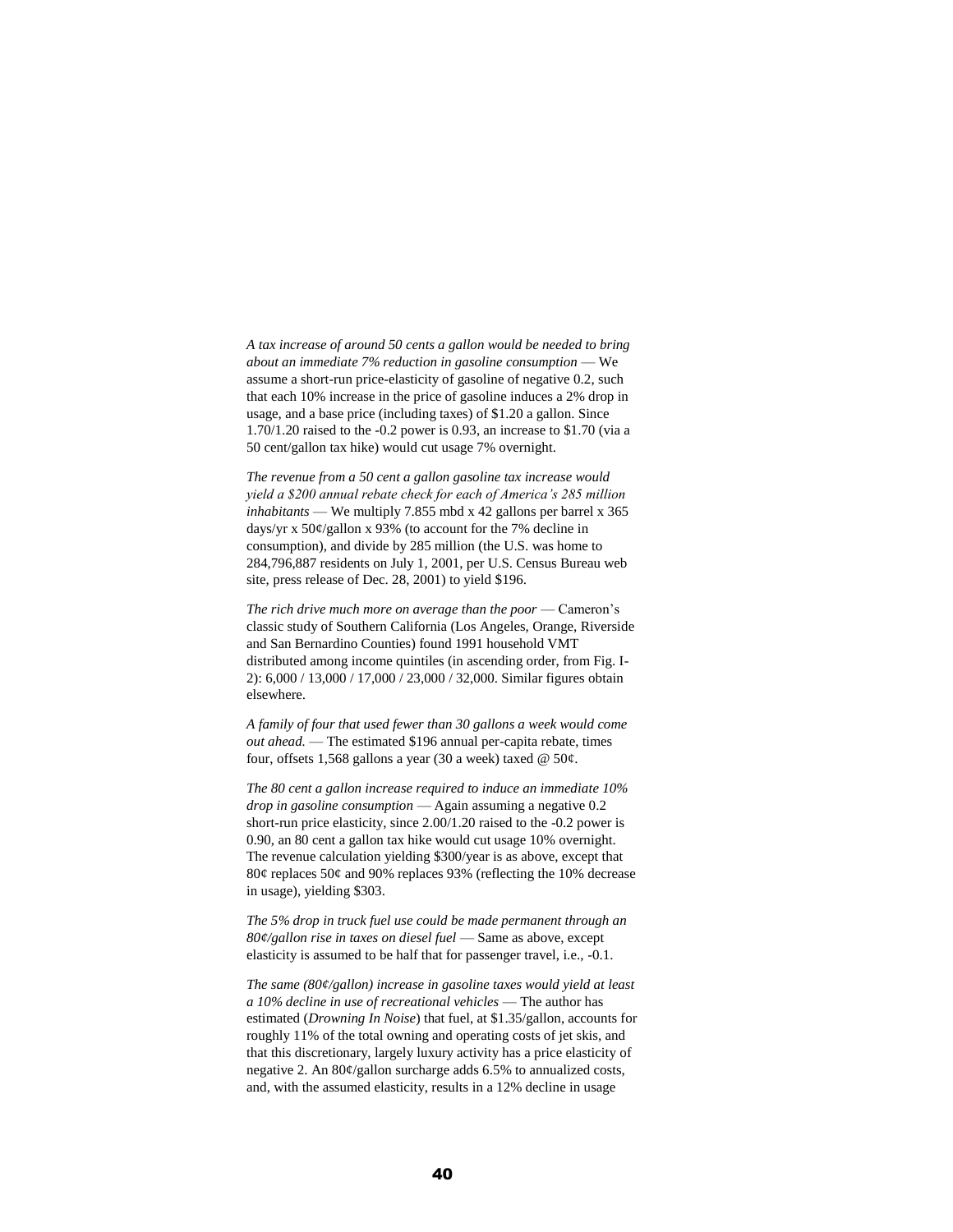(since 1.065 raised to the -2 power is 0.88). Similar results apply for similar machines, e.g., snowmobiles, cigarette boats, etc.

*A quick scan of the Op-Ed pages and the letters-to-the-editor columns* — see, for example, *New York Times* columnist Thomas L. Friedman ("Drilling for Tolerance," Oct. 30, 2001), letters in the *Times* (under the heading, "Gas-Guzzling in a Patriotic Age," Nov. 27, 2001), Keith Schneider in *Grist* ("Land of the Oil-Free?," Nov. 20, 2001), Arlie Hochschild and David Hochschild in the *Los Angeles Times*, ("Hooray For The Red, White, Blue And Green," Nov. 11, 2001), Arianna Huffington in *Salon* ("Why I gave up my Lincoln Navigator," Nov. 13, 2001), *Seattle Post-Intelligencer* Editorial Board ("Recognize the link between oil, war," Nov. 18, 2001), Ann Patchett in the *New York Times Magazine* ("The Long Drive Home"), Nov. 25, 2001, and *Chicago Tribune* Editorial Board ("How to Reduce Oil Imports," Jan. 8, 2002).

*The resulting 12% reduction in fuel per mile doesn't even yield savings of a million barrels a day, whereas U.S. imports of Persian Gulf oil exceed 2.5 million barrels a day.* — U.S. cars and light trucks currently average approximately 20 mpg. At 22.7 mpg (after the hypothesized gain of 2.7 mpg), the same miles require 88% (that's 20 divided by 22.7) as much fuel, a 12% savings. Applied to current usage of 7,855,000 barrels a day (Table 1), this yields a savings of 940,000 barrels a day. *M.E.R.* shows imports from Persian Gulf nations (largely Saudi Arabia, Iraq and Kuwait) of 2.5 million barrels a day in 2000 (2.7 million for the first eight months of 2001).

#### Master Spreadsheet

The spreadsheet from which we calculated Table 1 (Major Uses of Petroleum Products in the United States, 2000) and otherwise estimated the amounts and types of petroleum used in the U.S. prior to last Sept. 11 is an extensive (15 columns by 2679 rows) compilation of both oil usage and transportation energy developed by the U.S. Dept. of Energy's Energy Information Administration for forecasting purposes.

We obtained the spreadsheet from a U.S. Environmental Protection Agency staff member in December, 2001 and performed the calculations for this report during that month. While the spreadsheet itself is not available from DOE, the data in it are contained in the downloadable files listed below. Our 2000 figures are normalized (e.g., for weather) and may differ slightly from actual data. We will do our best to provide copies of the spreadsheet itself upon request.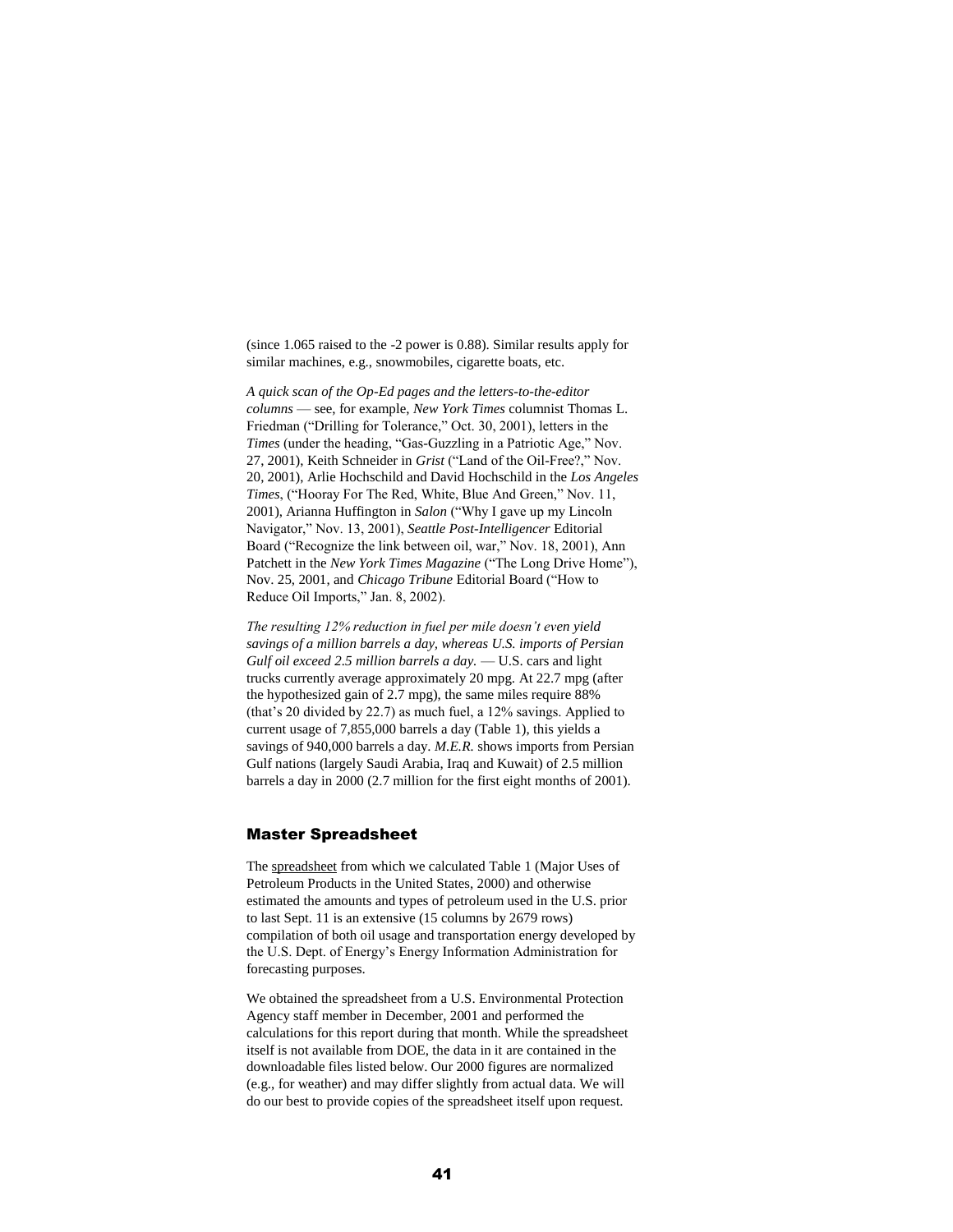The following table displays the values we used to convert Btu/year data in the spreadsheet to the barrels/day format in this report.

## Heat Content of Petroleum Products

| <b>Petroleum Product</b>     |           | <b>Btu//barrel Primary Uses</b>                     |
|------------------------------|-----------|-----------------------------------------------------|
| Distillate (Diesel) Fuel Oil | 5,825,000 | Trucks, machinery, buses, rail, home heat, industry |
| Kerosene / Jet Fuel          | 5,670,000 | Commercial aircraft                                 |
| Jet Fuel (Naphtha Type)      | 5,355,000 | Military aircraft                                   |
| <b>LPG</b>                   | 3,613,000 | Home heat, industrial heat, petrochem. feedstock    |
| Motor Gasoline               | 5,253,000 | Cars and light trucks; recreational vehicles        |
| Petrochem. feedstocks        | 5,691,000 | Petrochemical feedstock                             |
| <b>Residual Fuel</b>         | 6,287,000 | Electricity, industry, shipping, heat big buildings |
| Still Gas                    | 6,000,000 | Refinery fuel                                       |
| Asphalt                      | 6.636.000 | Pavement                                            |
| Petroleum Coke               | 6,024,000 | Industrial heat, smelting, steel-making             |
| Miscellaneous                | 5,796,000 | Misc.                                               |

Source: *M.E.R.*, Appendix A. LPG value is 1996-98 average (Table A3). Petrochemical feedstocks is average of 3 values shown there.

## Downloadable Files

(Note: AEO stands for EIA's *Annual Energy Outlook* publication.)

[http://www.eia.doe.gov/oiaf/archive/aeo01/pdf/aeo\\_base.pdf](http://www.eia.doe.gov/oiaf/archive/aeo01/pdf/aeo_base.pdf) for AEO2001 appendix A tables in pdf format

[http://www.eia.doe.gov/oiaf/archive/aeo01/pdf/aeo\\_base.exe](http://www.eia.doe.gov/oiaf/archive/aeo01/pdf/aeo_base.exe) for AEO2001 appendix A tables in wk1 format (must download and unzip)

[http://www.eia.doe.gov/oiaf/aeo/supplement/sup\\_rci.pdf](http://www.eia.doe.gov/oiaf/aeo/supplement/sup_rci.pdf) for supplemental details for residential, commercial, and industrial sectors in pdf format

[http://www.eia.doe.gov/oiaf/aeo/supplement/sup\\_rci.exe](http://www.eia.doe.gov/oiaf/aeo/supplement/sup_rci.exe) for supplemental details for residential, commercial, and industrial sectors in wk1 format (must download and unzip)

[http://www.eia.doe.gov/oiaf/aeo/supplement/sup\\_tran.pdf](http://www.eia.doe.gov/oiaf/aeo/supplement/sup_tran.pdf) for supplemental details for transportation sector in pdf format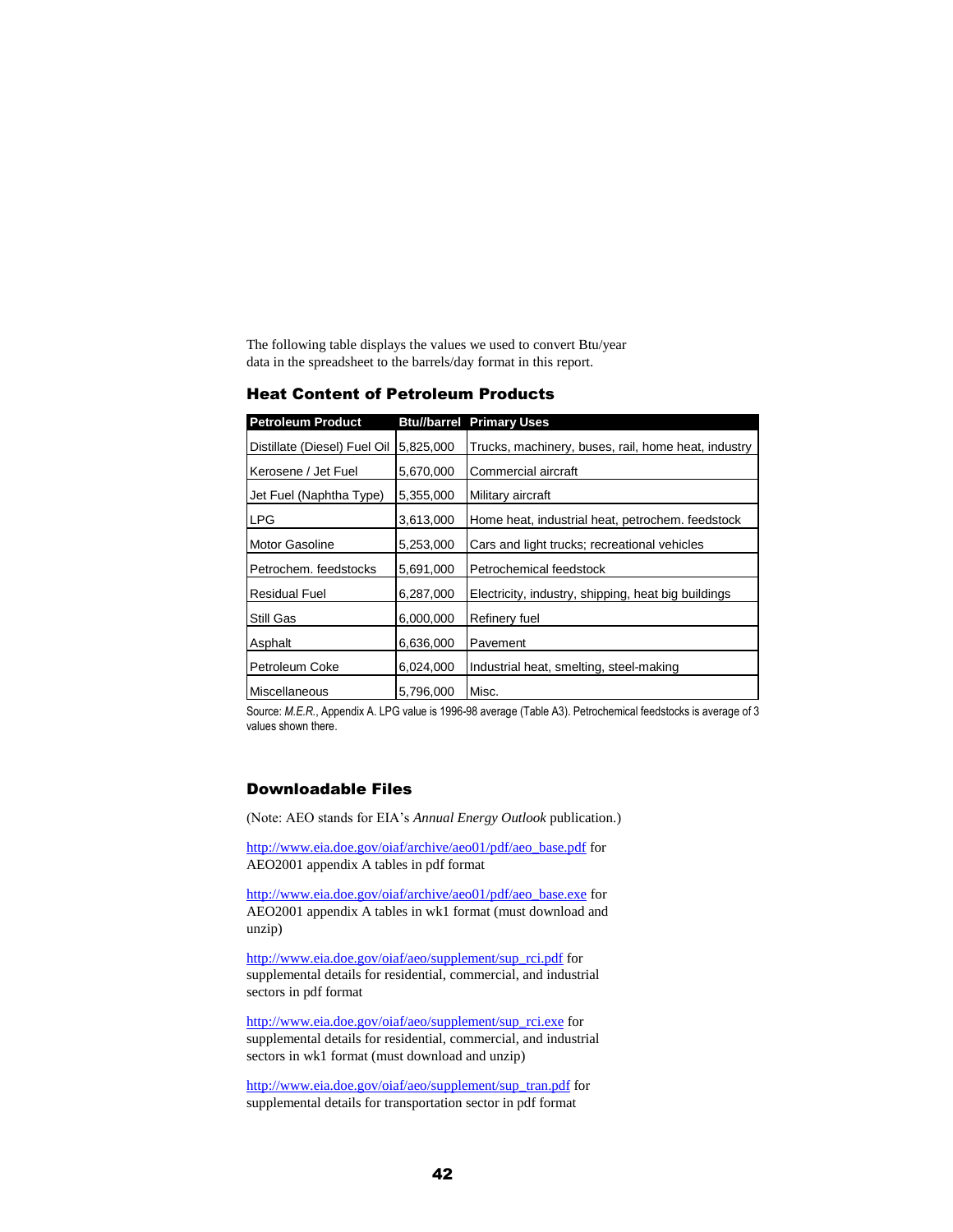[http://www.eia.doe.gov/oiaf/aeo/supplement/sup\\_tran.exe](http://www.eia.doe.gov/oiaf/aeo/supplement/sup_tran.exe) for supplemental details for transportation sector in wk1 format (must download and unzip)

## References

Air Transport Association, <http://www.airlines.org/public/industry/display1.asp?nid=1033>

American Council for an Energy Efficient Economy [\(www.aceee.org\)](http://www.aceee.org/), Comments by Dr. Harvey M. Sachs, Director, Building Programs, Oct. 17, 2001, re Proposed Rules, Energy Conservation Program for Consumer Products, Central Air Conditioners and Heat Pumps Energy Conservation Standards, Docket Number: EE-RM-98-440, RIN 1904-AA77.

Brower, David R., *For Earth's Sake*, Peregrine Smith Books, Salt Lake City, 1990.

California Energy Commission. Go to "Monthly Analyses," and click on "Actual Data, Jan. to Nov. 2001" in [http://www.energy.ca.gov/electricity/peak\\_demand\\_reduction.html.](http://www.energy.ca.gov/electricity/peak_demand_reduction.html) 

Cameron, Michael W., *Efficiency and Fairness on the Road*, Environmental Defense Fund, Oakland, CA, 1994.

Dauncey, Guy, with Patrick Mazza, *Stormy Weather: 101 Solutions to Global Climate Change*, New Society Publishers, Gabriola Island, British Columbia, 2001.

Friends of the Earth[, http://www.foe.org/act/houseenergy.html.](http://www.foe.org/act/houseenergy.html)

Komanoff, Charles & Shaw, Howard, *Drowning in Noise: Noise Costs of Jet Skis in America*, Noise Pollution Clearinghouse, Montpelier, VT, 2000.

Lazare, Daniel, *America's Undeclared War: What's Killing Our Cities and How We Can Stop It*, Harcourt, Inc., New York, 2001.

Litman, Komanoff and Howell, *Road Relief: Tax and Pricing Shifts for a Fairer, Cleaner, and Less Congested Transportation System in Washington State* (1998), available from <http://climatesolutions.org/pub.html> (under Transportation).

Sacramento Bee, "People power: State slashes electricity use," by Edie Lau, Jan. 1, 2002. Available a[t www.sacbee.com.](http://www.sacbee.com/)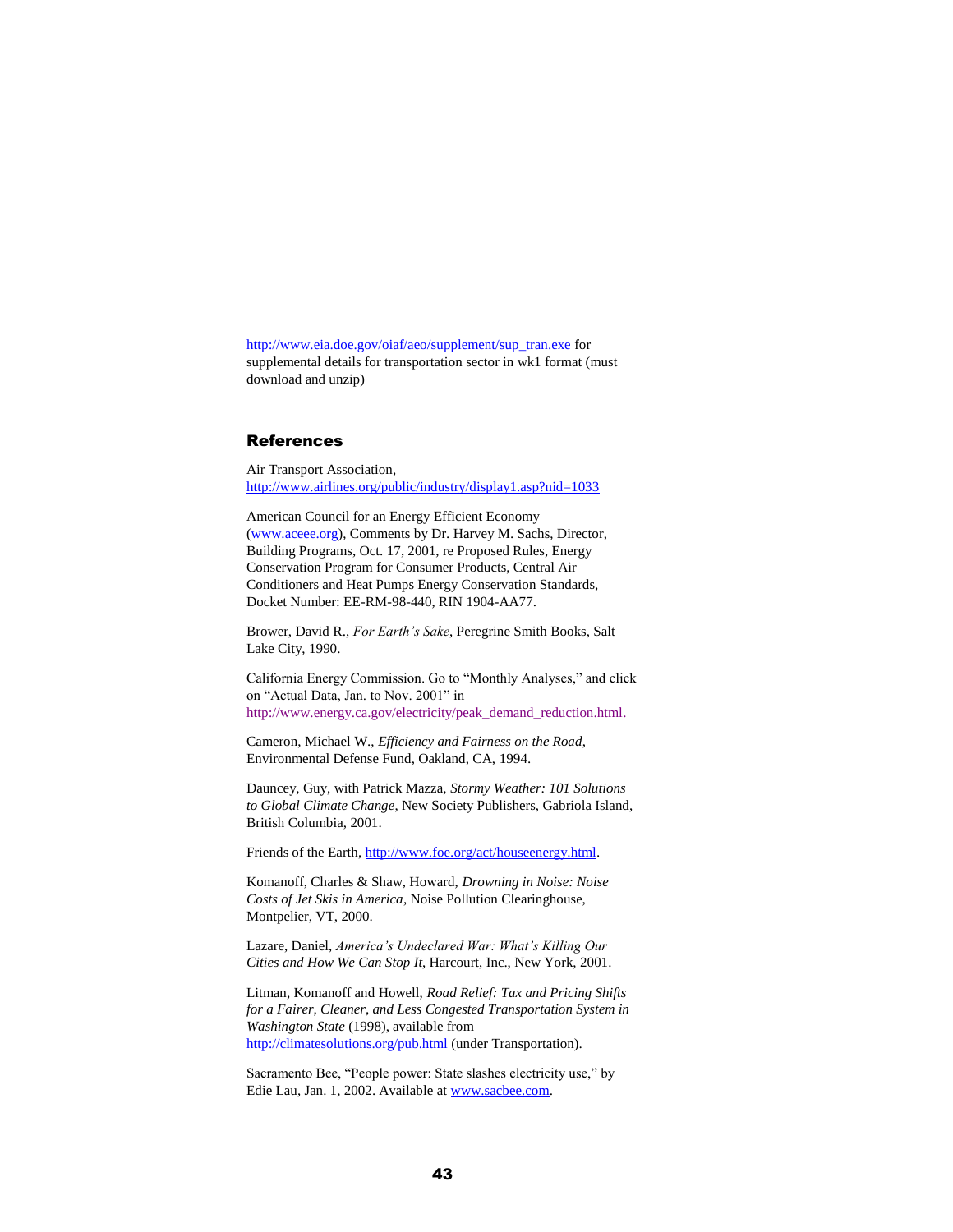Shoup, Donald C. "Evaluating the Effects of Cashing Out Employer-Paid Parking: Eight Case Studies," *Transport Policy,* Vol. 4, No. 4, October 1997, pp. 201-216.

Surowiecki, James, "The Real Price Of Oil," *New Yorker*, Dec. 3, 2001, p. 41.

U.S. Dept. of Energy, Energy Information Administration, *International Energy Annual.* For crude oil production, go to [http://www.eia.doe.gov/pub/international/ieapdf/tg\\_01.pdf.](http://www.eia.doe.gov/pub/international/ieapdf/tg_01.pdf) For reserves, same URL with suffix t08\_01.pdf.

U.S. Dept. of Energy, Energy Information Administration, *Monthly Energy Review*, available a[t http://www.eia.doe.gov/mer/](http://www.eia.doe.gov/mer/)

U.S. National Highway Traffic Safety Administration and U.S. Centers for Disease Control and Prevention, *National Strategies for Advancing Bicycle Safety*, 2001.